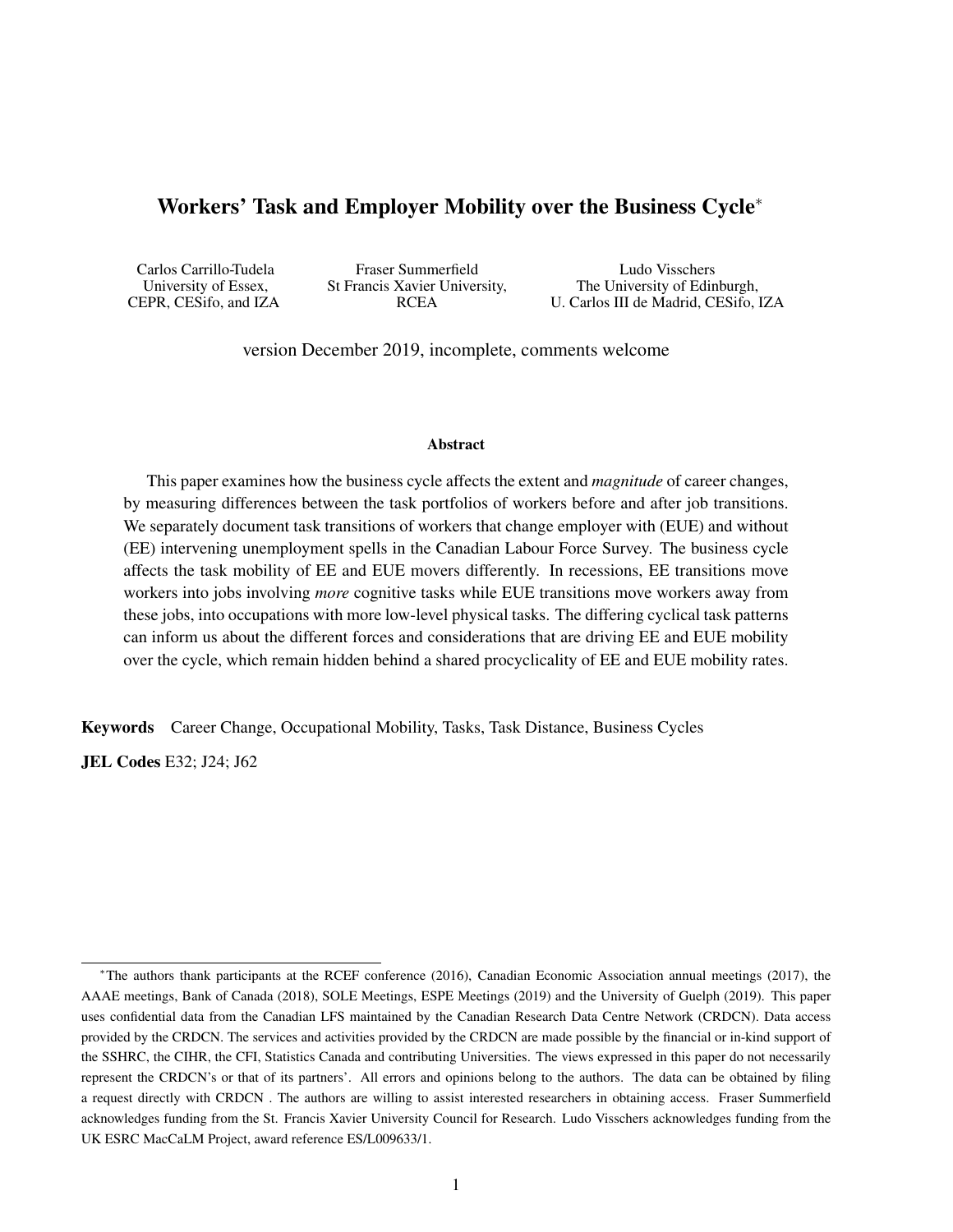## 1 Introduction

Worker mobility between employers and unemployment is a key determinant of macroeconomic outcomes in the aggregate, and income and career growth on the individual level. When analysing these, we typically focus on the binary: whether workers change employer or become (un)employed. However, for both these dimensions, it does not only matter whether workers move, but also what workers *do* in their new jobs – and how this compares to what they stopped doing in their previous job.

In this paper we study how the business cycle affects workers' task portfolios change when they change employers (with and without intervening unemployment spell). Many models of the labor market have incorporated the cyclical patterns of worker mobility. Yet, few have accounted for any interaction between cyclical changes in these worker flows and reallocation across activities and tasks for individual workers.<sup>[1](#page-0-0)</sup> Do workers in recessions move to jobs that are relatively less intense in 'brain', but require more brawn, more so than in expansions? Does this occur whether a worker is going through unemployment or switches employers directly?

Employer transitions are procyclical in the US, with roughly about half of all such job changes are also accompanied by an occupational change (where we call such a simultaneous change a "career change"). Furthermore, the probability a career change is also shown to be procyclical in the US (see e.g [Murphy and Topel](#page-23-0) [\(1987\)](#page-23-0); [Carrillo-Tudela et al.](#page-21-0) [\(2014,](#page-21-0) [2015\)](#page-21-1), [Moscarini and Thomsson](#page-23-1) [\(2007\)](#page-23-1); [Moscarini and Vella](#page-23-2) [\(2008\)](#page-23-2); [Kambourov](#page-23-3) [and Manovskii](#page-23-3) [\(2008,](#page-23-3) [2009\)](#page-23-4); [Hobijn](#page-22-0) [\(2012\)](#page-22-0); [Longhi and Taylor](#page-23-5) [\(2013\)](#page-23-5) and in the UK [\(Carrillo-Tudela et al.,](#page-21-2) [2016\)](#page-21-2).

At the individual level, a career change may involve movement to a very similar occupation or a very different occupation, depending on the tasks or work activities of the two jobs. This motivates the need for an understanding of the occupational difference, or distance travelled between jobs, in capturing the full extent of work reallocation. A part of human capital may be specific to job tasks [\(Gathmann and Schönberg,](#page-22-1) [2010;](#page-22-1) [Poletaev](#page-24-0) [and Robinson,](#page-24-0) [2008\)](#page-24-0), and hence both the incidence and magnitude of career changes may be important in understanding the magnitude of productivity loss attributable to business cycle fluctuations. More generally, the aggregate of individual workers' reallocation outcomes affects the net mobility of labor resources across tasks in the economy, in good times and in bad times.

<sup>&</sup>lt;sup>1</sup>A couple of recent exceptions are [Carrillo-Tudela et al.](#page-21-0) [\(2014\)](#page-21-0); [Cortes and Gallipoli](#page-21-3) [\(2017\)](#page-21-3); [Summerfield](#page-24-1) [\(2016\)](#page-24-1); [Hairault et al.](#page-22-2) [\(2015\)](#page-22-2); [Wee](#page-24-2) [\(2013\)](#page-24-2); [Wiczer](#page-24-3) [\(2015\)](#page-24-3); [Bizopoulou and Forschaw](#page-21-4) [\(2018\)](#page-21-4). The latter focuses exclusively on direct employer-to-employer transitions in the UK, using the angular distance metric from Gathmann and Schoenberg (2010).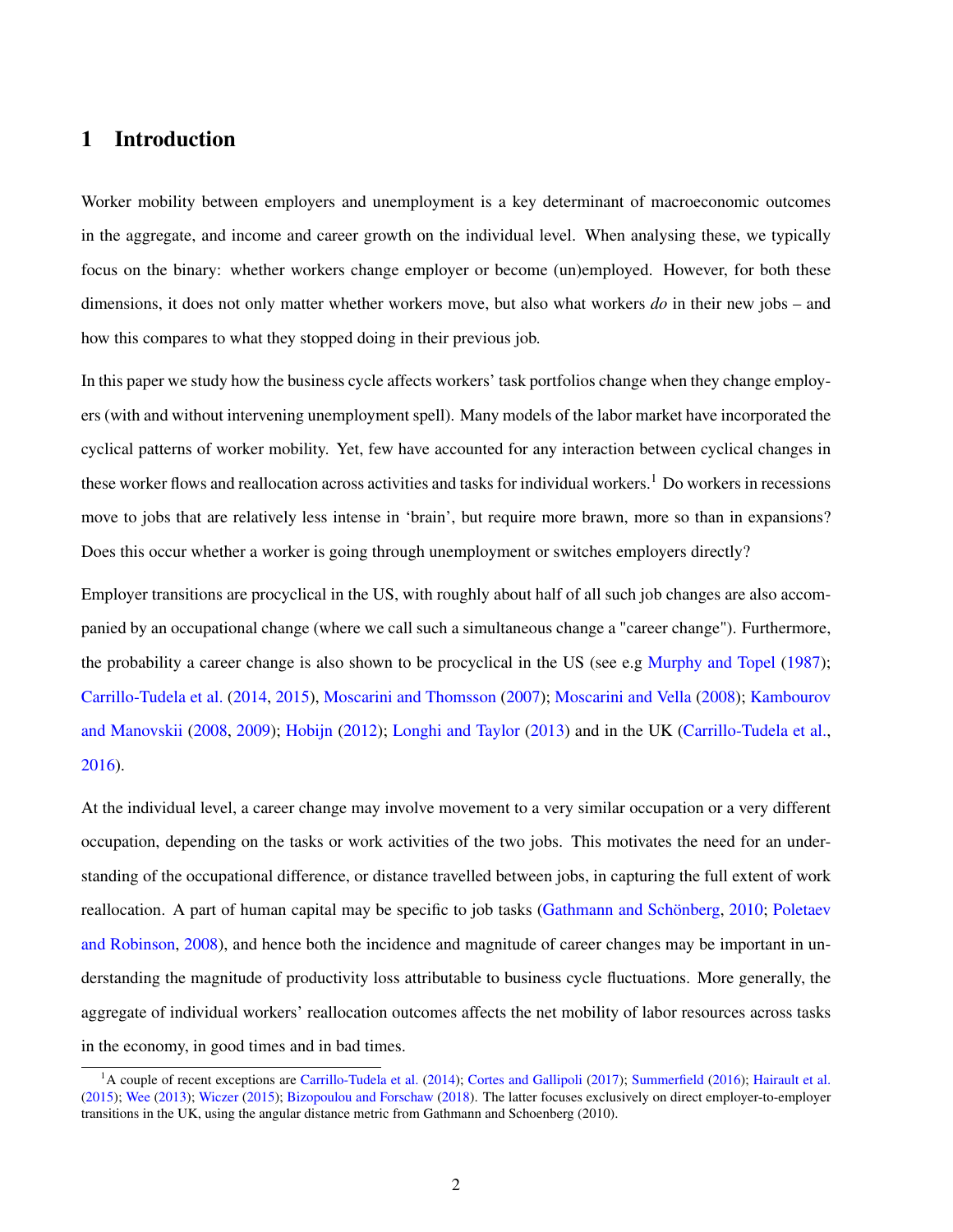In this paper we investigate career changes using confidential versions of the Canadian Labour Force Survey. Our analysis separates Employment-to-Employment (EE) transitions from transitions with an intervening unemployment spell (EUE). In doing so, we demonstrate important differences in the nature of these two transition types that are not immediately obvious when examining raw transition rates.

One contribution of our work is to show how recessions affect the extent of a career change. We propose a simple measure of absolute occupational distance based on the weighted sum of differences across a common set of tasks. The three task measures we use are derived from the Career Handbook (CH), Canada's answer to the Dictionary of Occupation Titles (DOT). These represent cognitive, high-level physical and low-level physical tasks, respectively.[2](#page-0-0) We show that the effect of a recession on task distance and direction depends on the type of transition.

A second contribution is to examine how the business cycle affects the direction of a career change. In addition to occupational distance, it may be equally important to understand whether worker mobility favors particular tasks differently across the cycle. Whether or not career changes during downturns are characterized by moves to occupations with decreases in particular tasks may help to provide evidence for the debate about whether recessions are cleansing [\(Lilien,](#page-23-6) [1982;](#page-23-6) [Mortensen and Pissarides,](#page-23-7) [1994;](#page-23-7) [Caballero et al.,](#page-21-5) [1994;](#page-21-5) [Groshen and](#page-22-3) [Potter,](#page-22-3) [2003;](#page-22-3) [Jaimovich and Siu,](#page-22-4) [2012\)](#page-22-4) or sullying [\(Barlevy,](#page-21-6) [2002;](#page-21-6) [Moscarini and Vella,](#page-23-2) [2008;](#page-23-2) [Summerfield,](#page-24-1) [2016\)](#page-24-1). Our findings show that different types of transitions can support these disparate claims. Results for separate movements along each of the three task dimensons suggest that recessions have disparate effects on EE and EUE transitions. Among EE transitions, recessions result in moves that favor cognitive over physical tasks relative to similar moves during economic booms. However, EUE transitions are the opposite. Recessions increase the movement toward physical tasks among workers with transitions that involve unemployment spells.

The Canadian data have some desirable traits that assist in addressing our research questions. First, the data employ a consistent occupational coding for the period from January 1987 to December 2014 and thereby avoid the somewhat inconveniently-timed occupational code changes of the Current Population Survey (CPS) in 1992 and 2003 (See [Carrillo-Tudela et al.](#page-21-0) [\(2014\)](#page-21-0)). Second, the occupational data we employ from the CH was designed in parallel with the Canadian occupation structure ensuring a seamless match to the data at hand.<sup>[3](#page-0-0)</sup>

 $2$ The story we tell does not appear to hinge on the precise measure of tasks. Broadly similar results for occupational distance were found mapping in task measures from the O\*NET.

<sup>&</sup>lt;sup>3</sup>The use of Canadian data affords this paper a third contribution by providing evidence on career changes in Canadian labor markets, where the study of occupational mobility is somewhat more limited. Using data from the middle of the twentieth century, [McRoberts](#page-23-8) [and Selbee](#page-23-8) [\(1981\)](#page-23-8) establish that occupational mobility trends are similar in the US and Canada. Recent analysis using the Survey of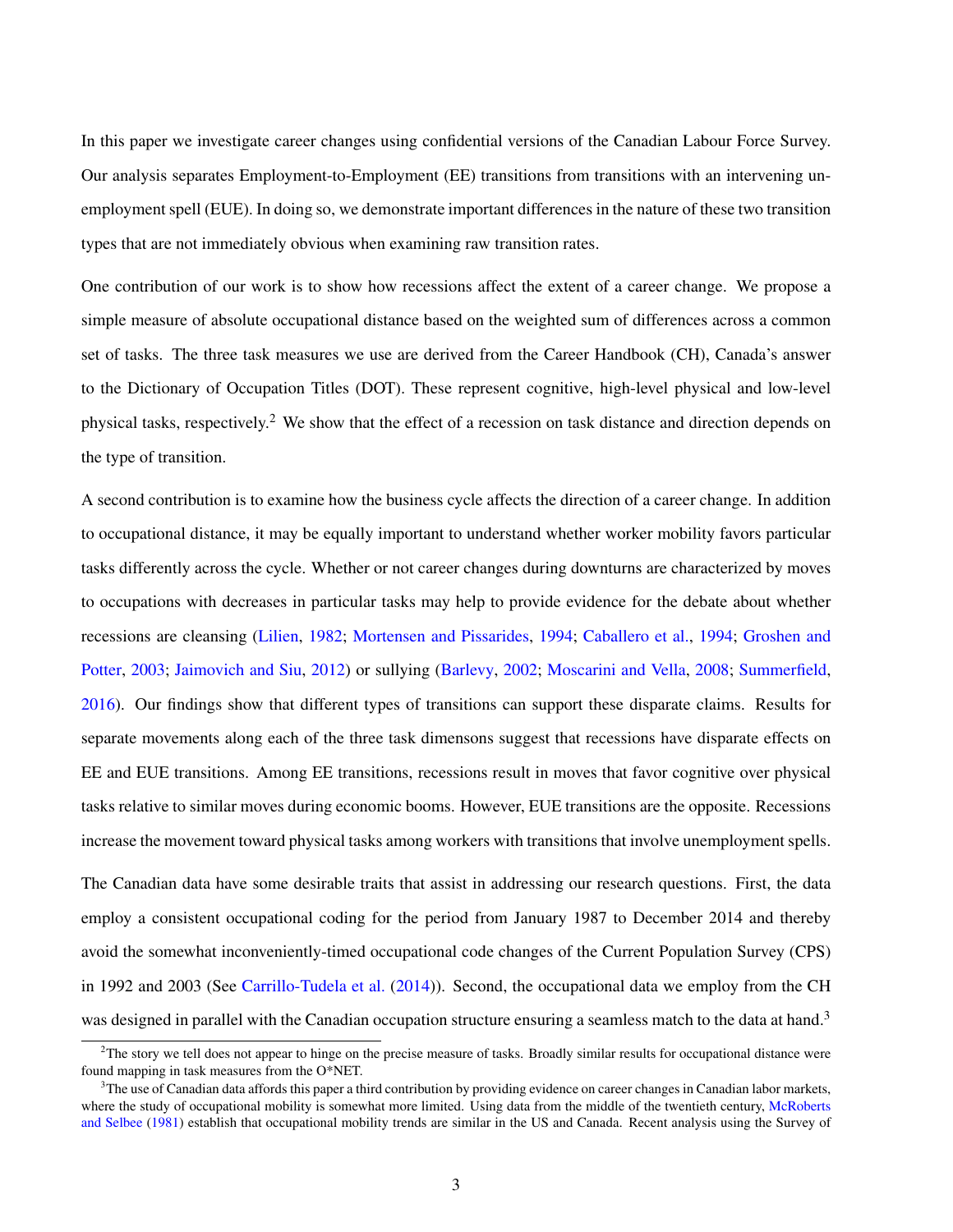Our results show that in our binary incidence measure, career changes in Canada are procyclical, similar to the findings from the UK and the US mentioned above.

We are not the first to study occupational distance using tasks. [Robinson](#page-24-4) [\(2018\)](#page-24-4) established that the average occupational distance among displaced workers declined from 1984-2010 using US data and tasks generated from the Dictionary of Occupational Titles (DOT).<sup>[4](#page-0-0)</sup> The analysis of the task-specificity of human capital in the US by [Poletaev and Robinson](#page-24-0) [\(2008\)](#page-24-0) and Germany by [Gathmann and Schönberg](#page-22-1) [\(2010\)](#page-22-1) use measures of euclidean task distance, similar to ours. [Cortes and Gallipoli](#page-21-3) [\(2017\)](#page-21-3) show that task differences contribute relatively little to the overall mobility costs workers face when switching occupations in the US. Finally, [Devereux](#page-22-5) [\(2000\)](#page-22-5) and [Forsythe](#page-22-6) [\(2015\)](#page-22-6) use tasks to show that recessions affect worker reallocation within firms unfavorably.

A parallel literature examines the potential mismatch of worker skill and job tasks using similar distance measures [\(Guvenen et al.,](#page-22-7) [2015;](#page-22-7) [Lise and Postel-Vinay,](#page-23-9) [2015\)](#page-23-9). [Lindenlaub](#page-23-10) [\(2017\)](#page-23-10) combines Occupational Information Network (O\*NET) task measures and various worker skill measures from the NLSY79 to show that the task-skill match may be more important on the cognitive dimension than on the manual dimension. These are part of the broader literature which analyzes labor markets by treating occupations as a bundle of tasks. Examples not already mentioned include [Autor and Handel](#page-21-7) [\(2013\)](#page-21-7); [Ingram and Neumann](#page-22-8) [\(2006\)](#page-22-8) and [Yamaguchi](#page-24-5) [\(2012\)](#page-24-5), among many others. A review of the task literature is provided in [Sanders and Taber](#page-24-6) [\(2012\)](#page-24-6).

Finally, our focus on cyclicality places this paper adjacent the empirical literature examining the costs of recessions for workers' careers. Graduating during a recession has been shown to have lasting effects of diminished wages (see [Kahn](#page-23-11) [\(2010\)](#page-23-11) for the US, [Oreopoulos et al.](#page-24-7) [\(2012\)](#page-24-7) for Canada, [Genda et al.](#page-22-9) [\(2010\)](#page-22-9) for Japan and [Stevens](#page-24-8) [\(2007\)](#page-24-8) for Germany) and the quality of match with workers' occupations or industries [\(Liu et al.,](#page-23-12) [2016;](#page-23-12) [Speer,](#page-24-9) [2016;](#page-24-9) [Summerfield and Theodossiou,](#page-24-10) [2017\)](#page-24-10). The explicit connection to worker mobility is illustrated by [Wee](#page-24-2) [\(2013\)](#page-24-2), who studies how recessions can hamper mobility and thus diminish the process by which workers learn to identify suitable careers, in a fully stochastic labour market equilibrium model.

The rest of the paper proceeds as follows: Section [2](#page-4-0) outlines the data and discusses task measurement. Section Section [3](#page-9-0) presents results for the incidence of career changes, Section [4](#page-12-0) for the magnitude of career changes, and Section [5](#page-15-0) for the direction of career changes in terms of individual tasks. Section [6](#page-18-0) provides some context

Labour and Income Dynamics (SLID) shows that about 13% of all employed workers in Canada switch occupation each yea[rChen](#page-21-8) [et al.](#page-21-8) [\(2008\)](#page-21-8). [Green](#page-22-10) [\(1999\)](#page-22-10) Finds that immigrants to Canada in the 1980s are generally more occupationally mobile than the native born while [Phan et al.](#page-24-11) [\(2015\)](#page-24-11) show that licensing requirements dis-proportionately limit their occupational mobility. For recent work on labor mobility in Canada see e.g [\(Agopsowicz and Kyui,](#page-21-9) [2017\)](#page-21-9)

<sup>4</sup>Robinson's contributions in this line of research date back to 2011.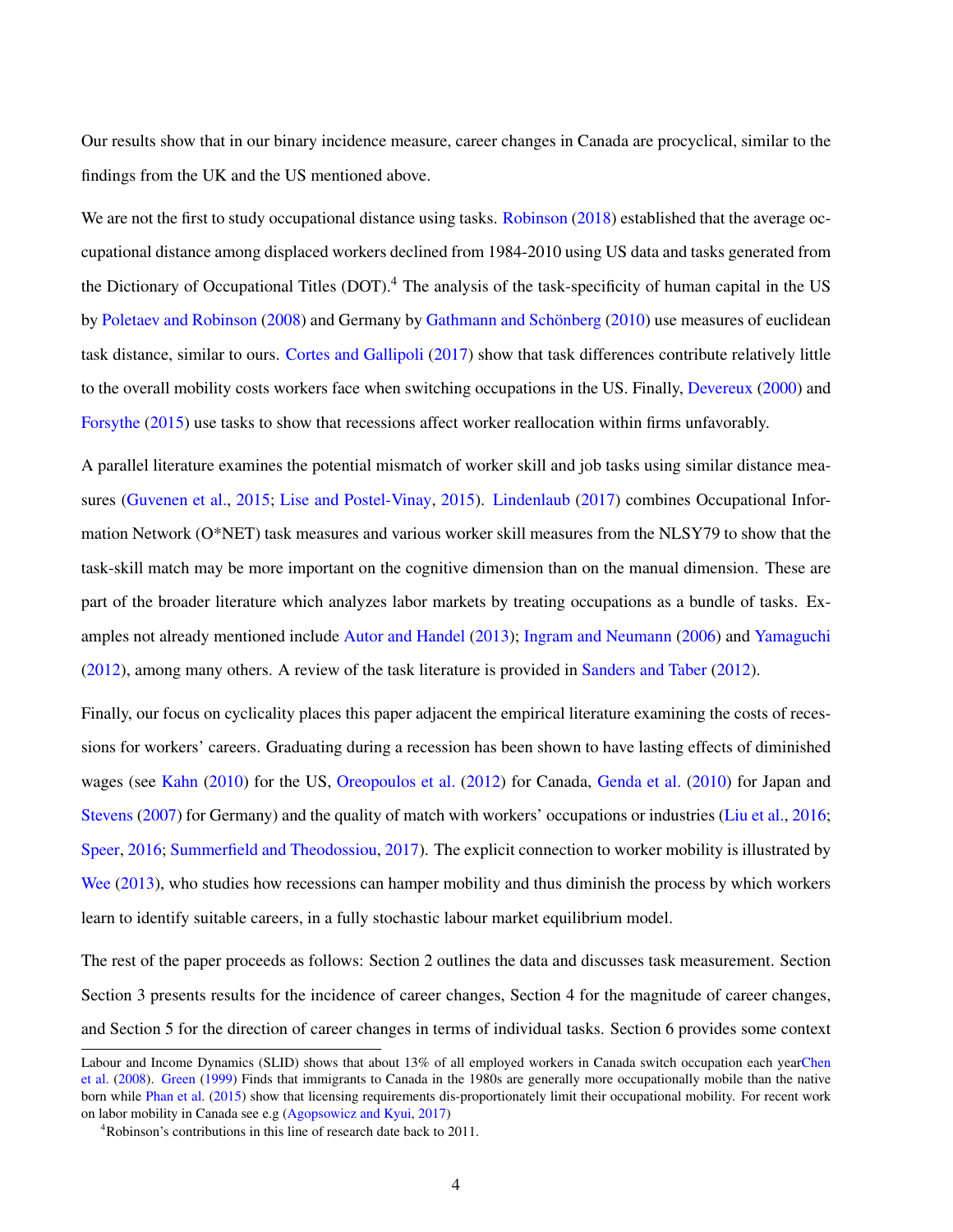for our results by way of comparison to same-employer transitions. Section [7](#page-19-0) discusses the distribution of tasks left behind and newly taken on, through employer mobility, over the cycle. Section [8](#page-20-0) concludes, while further details on data and empirical analyses are provided in the Appendices.

### <span id="page-4-0"></span>2 Tasks and Measurement

We use data from the Canada's Labour Force Survey LFS spanning the years 1987-2015 to investigate the task mobility of employer movers. In this section, we present the main elements of the data, especially the definition of task dimensions, and leave the more elaborate details for Appendix A. The confidential version of the the LFS allows us to follow workers for six months, which means that for new hires beyond the first month, we observe their previous occupation (solicited also when a worker is unemployed).

An advantage of the Canadian LFS data relative to other commonly used data sources is that it contains high quality and consistently-coded information on occupation, industry and employer. Occupation is coded at the 4-digit level using National Occupational Classification (NOC) 2011 codes throughout the data.<sup>[5](#page-0-0)</sup> Moreover, Statistics Canada, by their own declaration, has emphasized the quality of occupation coding, leading to less miscoding and thereby lower spurious occupational transition rates.<sup>[6](#page-0-0)</sup> We restrict our sample to focus the analysis on individuals fitting the description of a typical labor market participant, focusing on workers aged 16-65, excluding the self-employed and students. We further exclude temporary layoffs (as these workers will typically return to their previous employer, see e.g [Fujita and Moscarini](#page-22-11) [\(2017\)](#page-22-11)) and imputed records from our labour market transition data.<sup>[7](#page-0-0)</sup> This leaves us with 90,463 observations of direct employer-to-employer (EE) and employer transitions with intervening unemployment (EUE) transitions.

### 2.1 Workers' Task Dimensions

To measure task (re)allocation, we link the four-digit occupational code assigned to workers' employment to the description of tasks within these occupations. Subsequently, we boil down the occupational information to a set

<sup>&</sup>lt;sup>5</sup>Statistics Canada has back-coded to cover the entire sample from 1987 forward.

<sup>6</sup> Statistics Canada states that occupation coders are trained extensively and follow well-established coding rules. Occupation encoding also employed a quality assurance procedure where about 20% of the records were coded by a second person, and any non-matching codes were reviewed by a more experienced coder. Moreover, the employer changes and firm tenure variable also appear of high quality, with flags for employer changes coinciding with the correct value of the separate tenure variable essentially everywhere.

Imputations are carried out with a view of representation in the cross-section only, leading to a high likelihood of false transitions. Imputations are very low (essentially zero) until the mid 2000s, reaching a peak of about 5% of observations in the recent samples.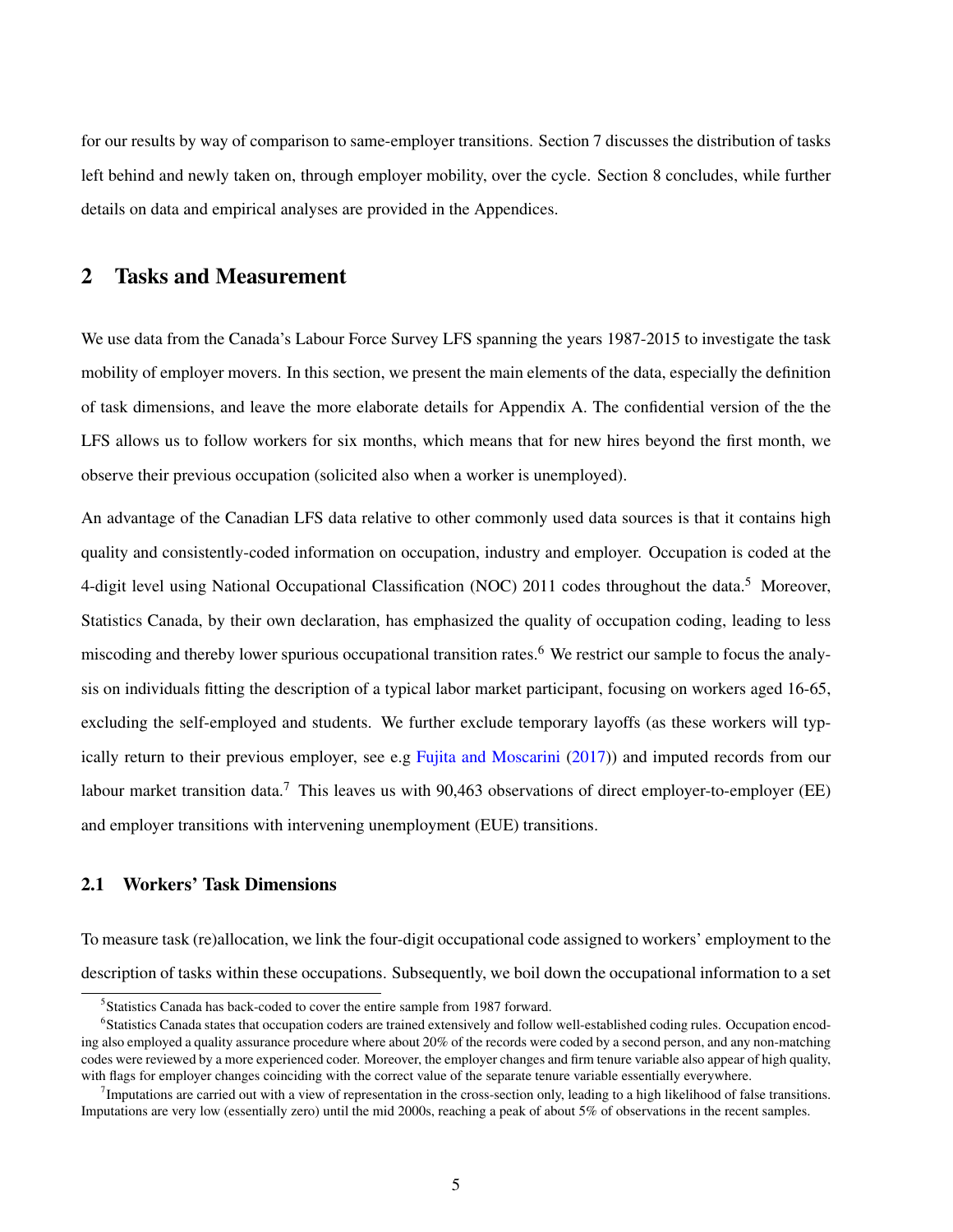of common occupational 'descriptors'/dimensions that are present in occupations with varying magnitude. This task-based approach to describing occupations is similar to the approach of [Autor et al.](#page-21-10) [\(2003\)](#page-21-10) and [Poletaev](#page-24-0) [and Robinson](#page-24-0) [\(2008\)](#page-24-0), among others. Our analysis yields three main (broad) task dimensions. Using these, occupations in our analysis can be interpreted as a location in 3-dimensional task space, where the distance from the origin varies according to the magnitudes of the various task measures.

Concretely, in the first step of this approach, we employ the Career Handbook (CH), which is the Canadian analogue of the US O\*NET occupational database (and its predecessor, the Dictionary of Occupational Titles (DOT)). Like other occupational dictionaries, the CH provides a long list of characteristics which we condense in order to establish a manageable set of common tasks. These characteristics are divided into broad categories, including nine "Aptitudes" (such as finger dexterity, verbal ability or spatial perception) grouped by position in the distribution of the working population; three categories describing the complexity of occupational elements "Data/Information, People and Things", scaled in descending order from 8 to 0; Environmental condition measures that describe workplace hazards, scaled from 1-5; six "Physical Activities" (such as vision, strength or hearing) scaled 1-4; the level of required education, and an indicator for extra training.<sup>[8](#page-0-0)</sup> In total there are 23 occupational characteristics. A main advantage of the CH over the O\*NET is that the CH is built on-top of the 2006 NOC occupation coding framework and thus it integrates seamlessly into the LFS data, providing task measures for all recorded occupations.<sup>[9](#page-0-0)</sup>

It would be infeasible to draw inferences from the multitude of all CH characteristics, each on a different scale. As a second step, we therefore employ factor analysis to reduce these 23 measures to a set of underlying common elements, or tasks. Our procedure follows roughly that proposed by [Poletaev and Robinson](#page-24-0) [\(2008\)](#page-24-0). The estimation returns 13 orthogonal factors of which we keep the three with eigenvalues larger than 1. To facilitate interpretation of factors, we rotate the factor matrix orthogonally using the varimax rotation, which maximizes the variance of the squared loadings of each of the original 23 CH elements onto the resulting three task measures. This procedure produces task measures so that each CH element loads heavily onto a single factor. Table [1](#page-6-0) presents this factor loading matrix. Task 1 (COG) appears to measure cognitive tasks, correlating

<sup>&</sup>lt;sup>8</sup>Also available are five "occupational interests" from the Canadian Work Preference Inventory. These are not used as they describe worker preferences rather than job characteristics or requirements.

<sup>&</sup>lt;sup>9</sup>We step-back the uniform 2011 NOC occupation coding to the 2006 NOC structure using the concordance provided by Statistics Canada, preserving the uniformity of coding between the CH and the LFS data. We also carried out an alternative analysis by mapping occupational characteristics from the O\*NET database, instead of the CH database, into the LFS. This procedure employed a crosswalk provided by Statistics Canada. This alternative mapping lead to tasks with similar interpretations and results regarding task distance and direction that were broadly similar.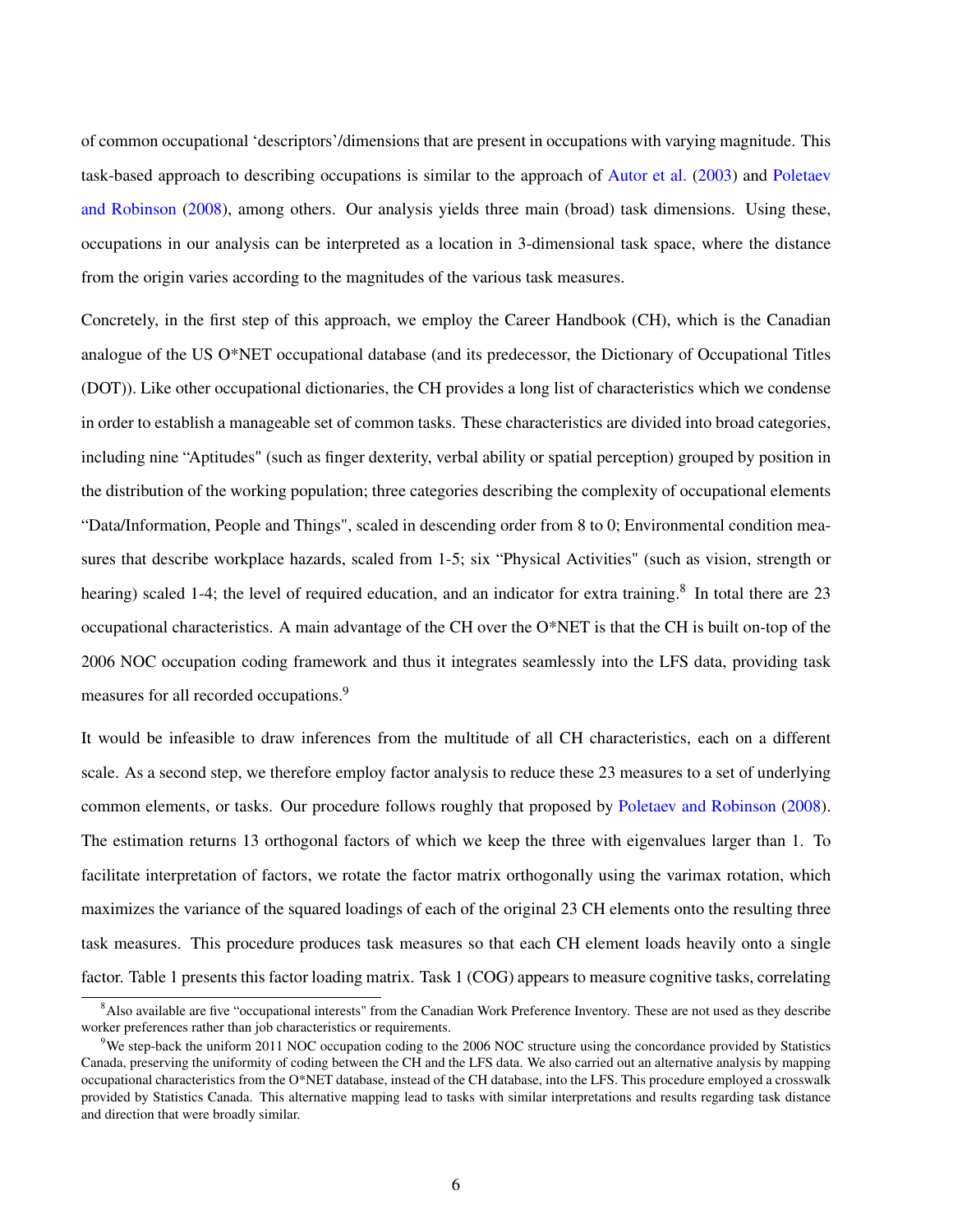| Table 1: Factor Loading Matrix  |           |             |           |  |  |  |  |
|---------------------------------|-----------|-------------|-----------|--|--|--|--|
| <b>CH</b> Elements              | COG task  | H-PHYS task | L-PHYS    |  |  |  |  |
| <b>Aptitudes</b>                |           |             |           |  |  |  |  |
| <b>General Learning Ability</b> | 0.8442    | $-0.0282$   | $-0.2329$ |  |  |  |  |
| Verbal Ability                  | 0.8659    | $-0.0845$   | $-0.2182$ |  |  |  |  |
| <b>Numerical Ability</b>        | 0.6640    | $-0.1317$   | $-0.1461$ |  |  |  |  |
| <b>Spatial Perception</b>       | 0.2579    | 0.3816      | 0.0249    |  |  |  |  |
| Form Perception                 | 0.3500    | 0.5384      | 0.1298    |  |  |  |  |
| <b>Clerical Perception</b>      | 0.2281    | $-0.1563$   | $-0.4262$ |  |  |  |  |
| Motor Co-ordination             | $-0.1476$ | 0.8399      | 0.0653    |  |  |  |  |
| <b>Finger Dexterity</b>         | $-0.0253$ | 0.7629      | $-0.0437$ |  |  |  |  |
| <b>Manual Dexterity</b>         | $-0.2647$ | 0.6484      | 0.3320    |  |  |  |  |
|                                 |           |             |           |  |  |  |  |
| Complexity of                   |           |             |           |  |  |  |  |
| Data/Information                | 0.8785    | $-0.0102$   | $-0.0443$ |  |  |  |  |
| People                          | 0.8227    | $-0.2487$   | $-0.1205$ |  |  |  |  |
| Things                          | $-0.1873$ | 0.7032      | 0.2040    |  |  |  |  |
|                                 |           |             |           |  |  |  |  |
| <b>Physical Activities</b>      |           |             |           |  |  |  |  |
| <b>Colour Discrimination</b>    | $-0.0167$ | 0.2898      | 0.0339    |  |  |  |  |
| Vision                          | $-0.1821$ | $-0.0758$   | 0.1738    |  |  |  |  |
| Hearing                         | 0.4519    | $-0.0482$   | $-0.1620$ |  |  |  |  |
| <b>Body Position</b>            | $-0.2613$ | 0.0924      | 0.7437    |  |  |  |  |
| Limb Co-ordination              | $-0.4158$ | 0.416       | 0.1946    |  |  |  |  |
| Strength                        | $-0.4770$ | 0.1691      | 0.6403    |  |  |  |  |
|                                 |           |             |           |  |  |  |  |
| <b>Environmental Conditions</b> |           |             |           |  |  |  |  |
| <b>Discomforts</b>              | $-0.3096$ | 0.1012      | 0.2882    |  |  |  |  |
| Location                        | $-0.1535$ | 0.1248      | 0.4422    |  |  |  |  |
| Hazards                         | $-0.1420$ | 0.3595      | 0.5376    |  |  |  |  |
|                                 |           |             |           |  |  |  |  |
| <b>Education/Training</b>       |           |             |           |  |  |  |  |
| <b>Years of Education</b>       | 0.6919    | $-0.0373$   | $-0.1490$ |  |  |  |  |
| <b>Additional Requirements</b>  | 0.5614    | 0.0066      | 0.1962    |  |  |  |  |

<span id="page-6-0"></span>Table 1: Factor Loading Matrix

Factor loadings after varimax rotation. Factor loadings represent how each original CH element contributes to the task measures created by factor analysis. Additional requirements for education and training include "extensive experience, demonstrated or creative ability, appointments, etc." All elements scaled 0-1 except for years of education, scaled 0-18.

heavily (and positively) with education, complex use of data, and cognitive type aptitudes such as general or verbal ability. Task 2 (H-PHYS) appears to capture high-level physical type tasks, correlating positively with aptitudes like perception and motor-coordination, with a high loading on "complexity of things", while having a weak negative relationship with educational attainment. Task 3 (L-PHYS) seems to measure lower-level physical tasks, correlating with measures of environmental hazards and physical strength. All together, these three tasks explain 73% of the differences across occupations that could be gleaned from the CH database.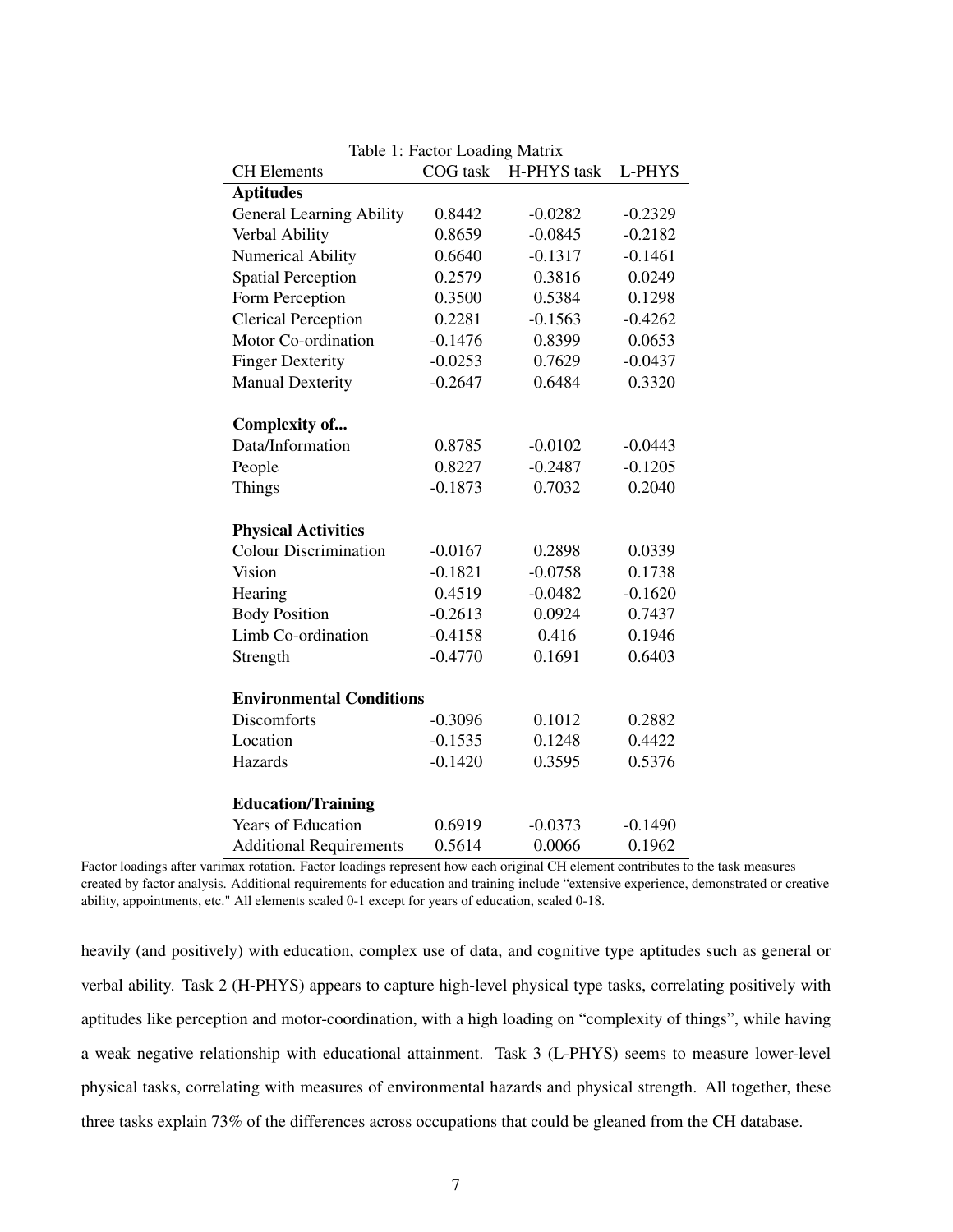| <b>NOC</b> | 2-Digit                                                     | Task1    | Task2    | Task3    |
|------------|-------------------------------------------------------------|----------|----------|----------|
| Code       | Occupation Title                                            | Mean     | Mean     | Mean     |
| $00\,$     | Senior Management                                           | 1.749    | $-0.823$ | $-0.304$ |
| 01         | Middle and Other Management (professional)                  | 1.550    | $-0.842$ | $-0.409$ |
| 06         | Middle and other Management (services)                      | 0.631    | $-0.916$ | 0.067    |
| 07         | Middle and other Management (trades and manufacturing)      | 1.222    | $-0.793$ | $-0.383$ |
| 11         | Professionals: Business and Finance                         | 1.113    | $-0.840$ | $-0.511$ |
| 12         | Skilled Admin & Business                                    | 0.261    | 0.110    | $-0.837$ |
| 14         | Clerical                                                    | $-0.555$ | 0.313    | $-0.960$ |
| 21         | Professionals: Natural &App. Sciences                       | 1.363    | $-0.172$ | $-0.588$ |
| 22         | Technicians: Natural &App. Sciences                         | 0.378    | 1.214    | $-0.261$ |
| 31         | Professionals: Health                                       | 1.241    | 0.664    | 0.413    |
| 32         | Technicians: Health                                         | 0.089    | 1.155    | 0.331    |
| 34         | <b>Assistants: Health</b>                                   | $-0.855$ | $-0.389$ | 0.740    |
| 41         | Professionals: Soc. Sci, Educ, Gov & Religion               | 1.360    | $-0.783$ | $-0.108$ |
| 42         | Paraprofessionals: Law, Soc. Services, Educ & Religion      | 0.173    | $-0.730$ | $-0.158$ |
| 51         | Professionals: Art & culture                                | 1.242    | 0.024    | $-0.343$ |
| 52         | Technicians: Art, Culture, Rec. & Sport                     | 0.554    | 1.243    | $-0.062$ |
| 62         | <b>Skilled Sales and Service</b>                            | 0.254    | 0.088    | 0.019    |
| 64         | Intermediate Sales and Service                              | $-0.501$ | $-0.721$ | $-0.190$ |
| 66         | <b>Elemental Sales and Service</b>                          | $-1.387$ | $-0.447$ | 0.168    |
| 72         | Trades & Transportation Operation Supervisors               | $-0.049$ | 0.886    | 1.014    |
| 73         | Transportation & Equipment Operators                        | $-0.146$ | 1.054    | 1.132    |
| 74         | Intermediate Transport, Equipment operation and maintenance | $-1.039$ | 0.205    | $-0.651$ |
| 76         | <b>Trades Helpers</b>                                       | $-1.232$ | $-0.985$ | 1.613    |
| 82         | <b>Skilled Primary Industry</b>                             | 0.100    | 0.179    | 0.658    |
| 84         | <b>Intermediate Primary Industry</b>                        | $-1.071$ | 0.276    | 0.645    |
| 86         | Labourers in Primary Industry                               | $-1.410$ | $-0.040$ | 0.661    |
| 92         | Supervisors & Skilled Operators : Manufacturing & utilities | 0.392    | $-0.039$ | 0.008    |
| 94         | Processing & Manufacturing Operators / Assemblers           | $-1.226$ | 0.242    | $-0.020$ |
| 95         | Machinists, metalworking and woodworking                    | $-1.175$ | $-0.132$ | 1.033    |
| 96         | Labourers in Manufacturing & Utilities                      | $-1.364$ | $-0.667$ | 1.263    |

<span id="page-7-0"></span>Table 2: Task Intensity by 2-Digit Occupation

Source: 2006 Career Handbook. Occupation categories according to 2006 NOC codes. Mean task values by 2-digit occupation. Task values specific to 4-digit NOC occupation codes. Tasks created from career handbook occupational ratings using population weights from the LFS data.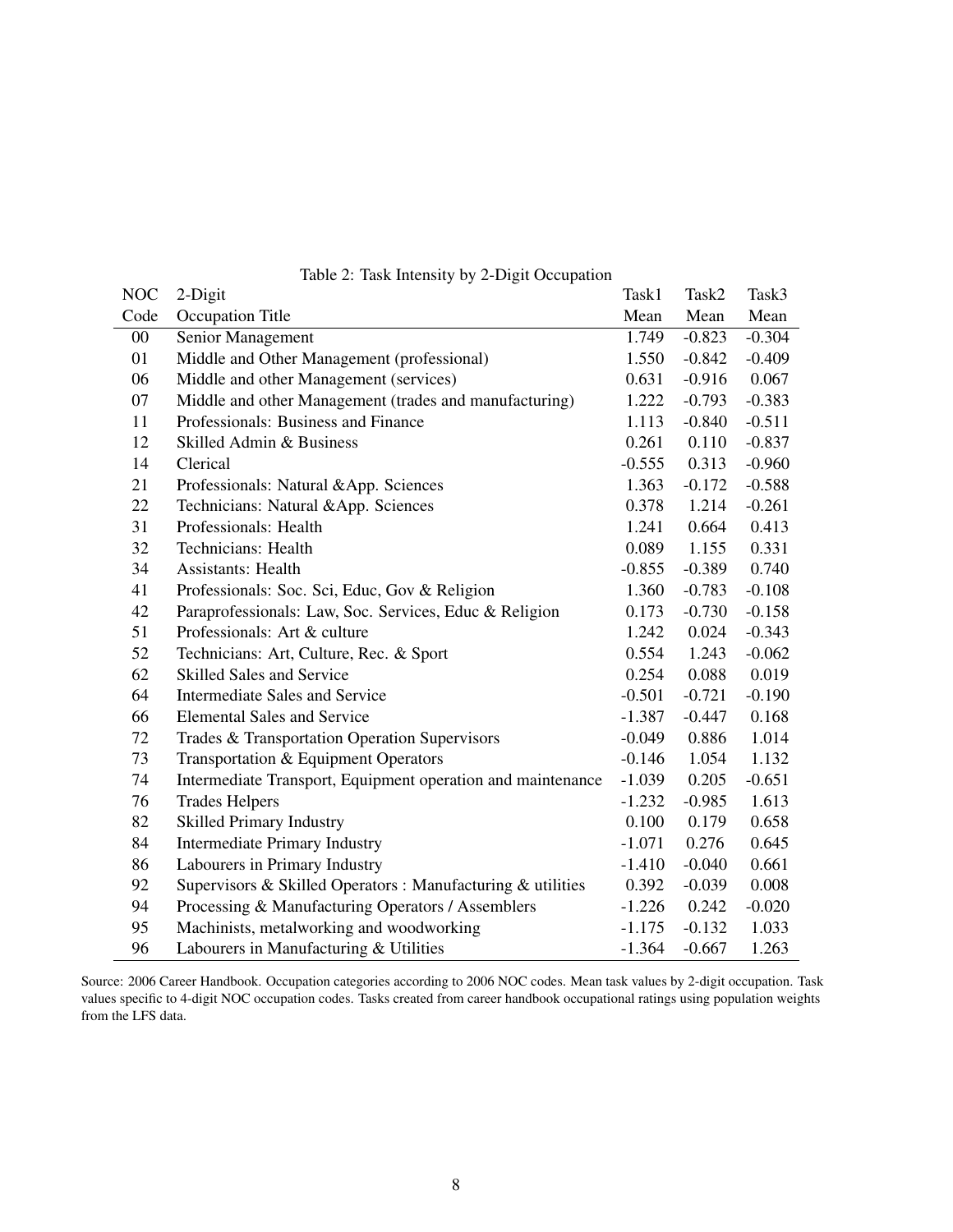To convey how our tasks map to the occupational distribution, Table [2](#page-7-0) presents average task intensities by twodigit occupations. To summarize at the one-digit level, Task 1 has its highest intensity in categories 0 and 4, which are management occupations and occupations in the social sciences, law education and religion, with slightly lower but still considerably positive values for categories 2 and 3 (sciences and health). Task 1 has a negative intensity in many lower skill occupational groupings. Task 2, although representing (high-level) physical tasks, is most intense in group 5 among artists, sport and recreational occupations. However, it is also considerably intense for health occupations and trades. This particular task category presents a dimension that may not respect traditional skill rankings of occupations. Finally, Task 3 (low-level physical) is most prominent among lower skill occupations (categories 7-9) related to operation of equipment, manufacturing and processing. Interestingly, category 3 (Health) has high positive values across all three tasks, suggesting these occupations may require workers with a well rounded set of cognitive and physical skills and abilities.

Occupations may be represented by this 3-element task vector. Below we will study dimension-by-dimension the cyclical patterns of task intensity. In addition, we also define overall distance between two task portfolios,  $T_{j,it}, T_{j,it-1}$  as

<span id="page-8-0"></span>
$$
Distance_{it} = \sum_{j=1}^{3} \rho_j |T_{j,it} - T_{j,it-1}|
$$
\n(1)

where  $T_{j,it}$  is the index value of task j for the occupation of person i (in period t). The task differences are weighted with  $\rho_j$ , which is the share of the overall variation explained by each task reported in Table. [5.](#page-29-0) Note that, unlike the dimension-by-dimension measures, this measure is silent about the upwards or downwards directions of moves along a skill dimension.

### 2.2 Time patterns: trends, business cycles, policy changes

Our data spans two business cycles in Canada, including the recession from March 1990 to April 1992 and the one from October 2008 to May 2009 [\(Cross and Bergevin,](#page-22-12) [2012\)](#page-22-12). The year 2002 also saw an uptick in the unemployment – this did not result in a full-blown recession classified, but nevertheless captures slackness in the labour market.

We focus on the unemployment rate to capture the business cycle and its impact on the labour market. Since the LFS data are the source of Canada's official statistics on employment and unemployment, we generate the unemployment rate directly from the data, prior to sampling restrictions. Our primary indicator of labour market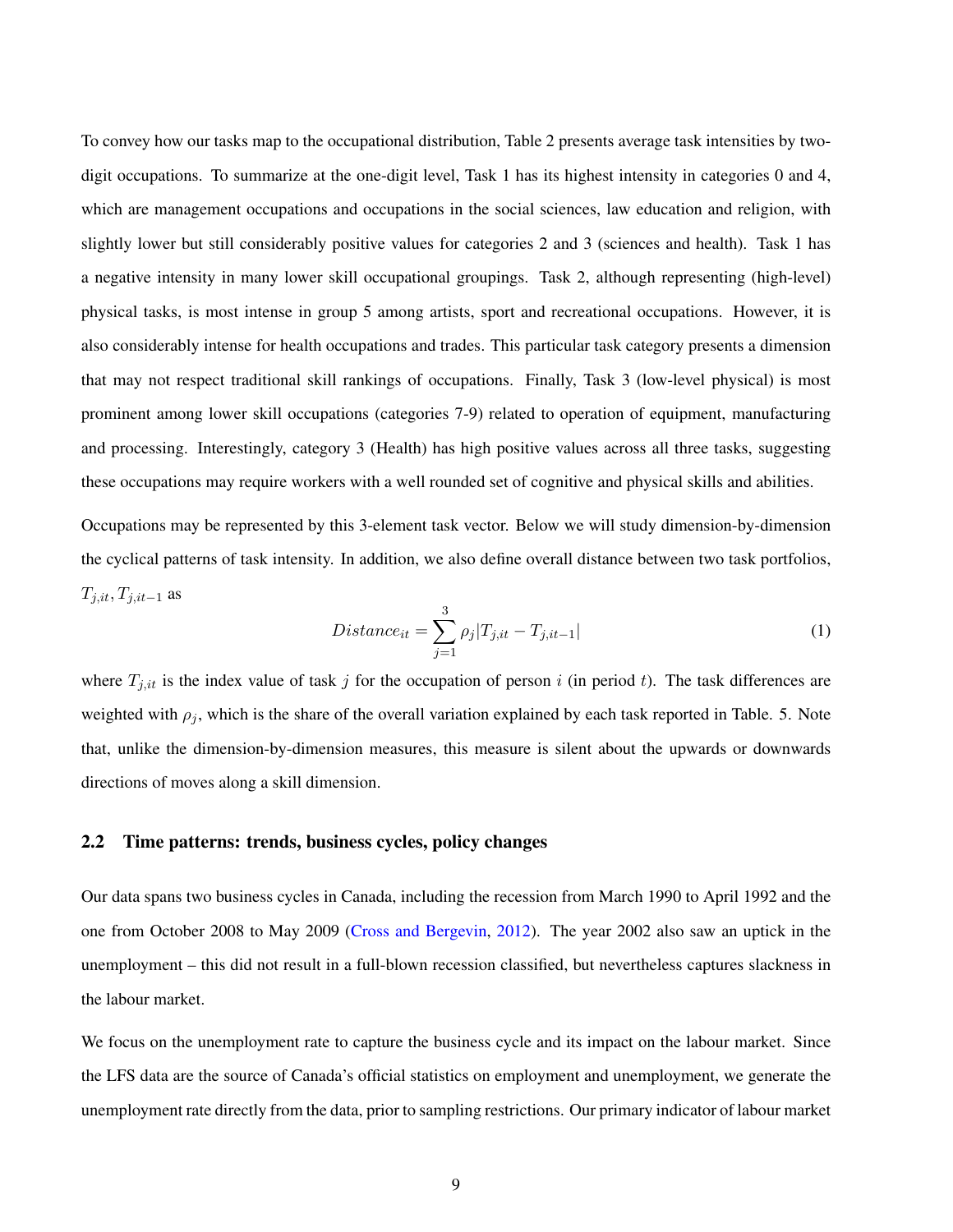conditions is the national unemployment rate, which will capture the effects of the aggregate business cycle on workers. The average unemployment rate over this period was about 7%. The unemployment series peaks in 1993 at over 11% and reaches its lowest point in 2007 of about 6%. In addition, we account for local labour market conditions by including the difference between national and Economic Region (ER) unemployment rates.[10](#page-0-0) Including local deviations may be helpful in identifying localized recessions because the labour market composition differs substantially across the country.

Over this period, the task composition of the Canadian economy changed significantly (see also Figure in Appendix A). While the aggregate intensity of L-PHYS stays rather constant, the intensity of H-PHYS declined throughout the sample period. This is not inconsistent with a shift from industry to services: for example, operators and assemblers are relatively high in H-PHYS tasks while intermediate and elemental sales and services are not at all – all while the L-PHYS content may not change much across these categories.<sup>[11](#page-0-0)</sup> At the same time also the aggregate intensity of COG tasks has increased over time, and has in particular risen throughout recessionary periods.

Finally, the first part of the sample contains one of the recessions but also an overall larger (trend) presence of higher unemployment rates. We want to be careful not to conflate noncyclical patterns occurring at that time with business cycle patterns. This is especially relevant since Canada has instituted an unemployment benefit reform around 1996. To address this, we e.g. include a pre-1997 dummy in our regression analysis below and look at deviations from a linear trend. However, more importantly and substantially, we redo our analysis for the time window from 1997-2015 – at the cost of losing one of the two full-fledged recessions in our data. Nevertheless, a number of interesting patterns show up both in the overall 1987-2015 window and in the more limited 1997-2015 window. Below, we mainly emphasize patterns that satisfy this condition.

## <span id="page-9-0"></span>3 Occupational Switches of Job Changers over the Business Cycle

Before looking at the implied task flows of occupational changes, we consider the simple (binary) incidence of *two-digit* occupational changes separately for the two types of employer transitions, EE and EUE. To save on

 $10$ Our local deviation variable is local minus aggregate. Economic Region is a Census geographic division used to define local labor markets for the purposes of locally adjusting employment insurance benefits. The LFS sample includes 73 of the ERs providing a considerable amount of cross-sectional variation in labor market conditions.

 $11$ However, the resource industry may also play a role here, with its importance in low-skill employment in Canada, which e.g. mitigated the 2008 recession. Canada's manufacturing industries overall enjoyed growth through the 1990s and early 2000s, unlike most OECD countries (Bernard 2009), finally experiencing declines from 2004 onward.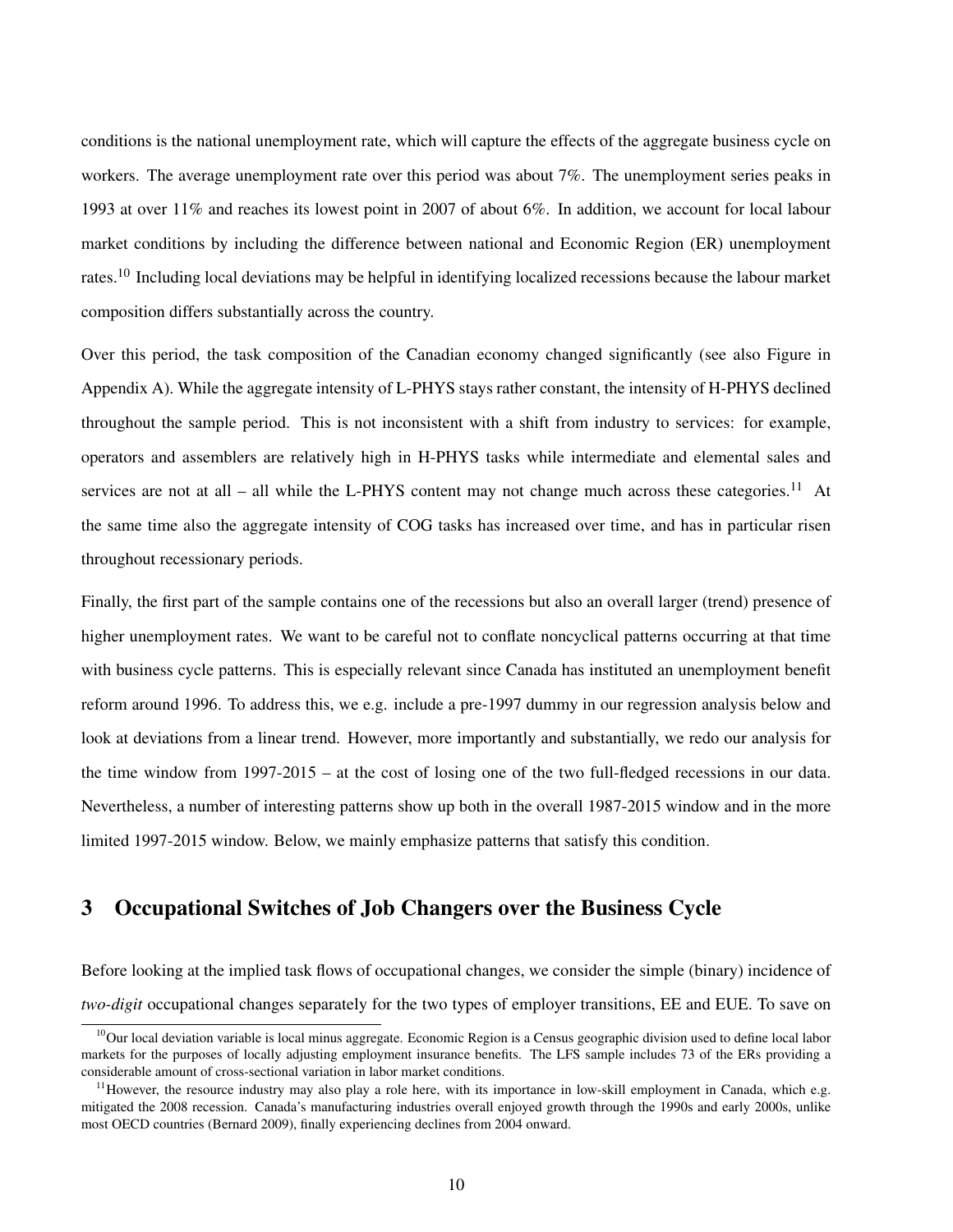verbiage, we will reserve the term 'career changes' to refer to these 'double' changes of firm and occupation. The implied binary metric of career changes, without notion of task distance beyond a non-return to the previous occupation, also allows comparisons to similar measures studied over the business cycle of other countries (such as the US and the UK).

To study the career changes of workers undergoing employer transitions, we estimate a linear probability model of the binary *two-digit* occupational switch indicator  $(SW2D_{it})$ , for both EE and EUE movers.

<span id="page-10-0"></span>
$$
Pr(SW2D_{it}) = \alpha + \gamma UR_t + \delta(UR_t - UR_{\ell t}) + X_{it}'\beta + Z_{it-1}'\theta\epsilon_{it}
$$
\n(2)

The business cycle is captured by the variables  $UR_t$  and  $(UR_{\ell t} - UR_t)$ , representing the aggregate unemploy-ment rate and the local deviation from the national unemployment rate, respectively.<sup>[12](#page-0-0)</sup> The vector X contains job and personal characteristics including age, an indicator for married/common law status, Educational attainment indicators LHS, HS, OPS and PS. Finally, the vector  $Z$  contains lagged indicators for 1-digit occupation groupings of the prior job. These covariates help to account for the possibility that the prior job influenced the baseline (non-cyclical) level of the worker's propensity to switch occupation.

Estimates of the propensity to change careers among workers undergoing EE transitions are presented in Table [8.](#page-32-0) The first column reports to overall relation between occupational switching and the cycle: in general downturns and in regional recessions, EE changes are less often accompanied by an occupational switch. The magnitude of  $\gamma$  suggests that the likelihood of EE employer changers also changing careers at the 2-digit occupation level increases by about 0.7 percentage point for each percentage point increase in the aggregate unemployment rate. Conditional on this change, similar increases in the local unemployment rate over and above the national rate appears to have up to an additional half a percentage point increase in this propensity.

The LHS microdata allows us to control for the role of workers' characteristics in the workers' average occupation mobility propensity. Older and married workers are less likely to switch careers, as are those with post-secondary education who may have more specific human capital when compared to those with LHS education. Perhaps because some education increases the likelihood of moving up the ladder, HS and OPS graduates are somewhat more likely to undergo a career change, conditional on moving employer. Including worker characteristics in the regression dampens the cyclicality of occupational switching of EE movers somewhat, in columns (2) and (3), but it remains significantly procyclical. In column (4) we consider the interaction of age

<sup>&</sup>lt;sup>12</sup>Local unemployment rates are measured at the Economic Region,  $\ell$ , level.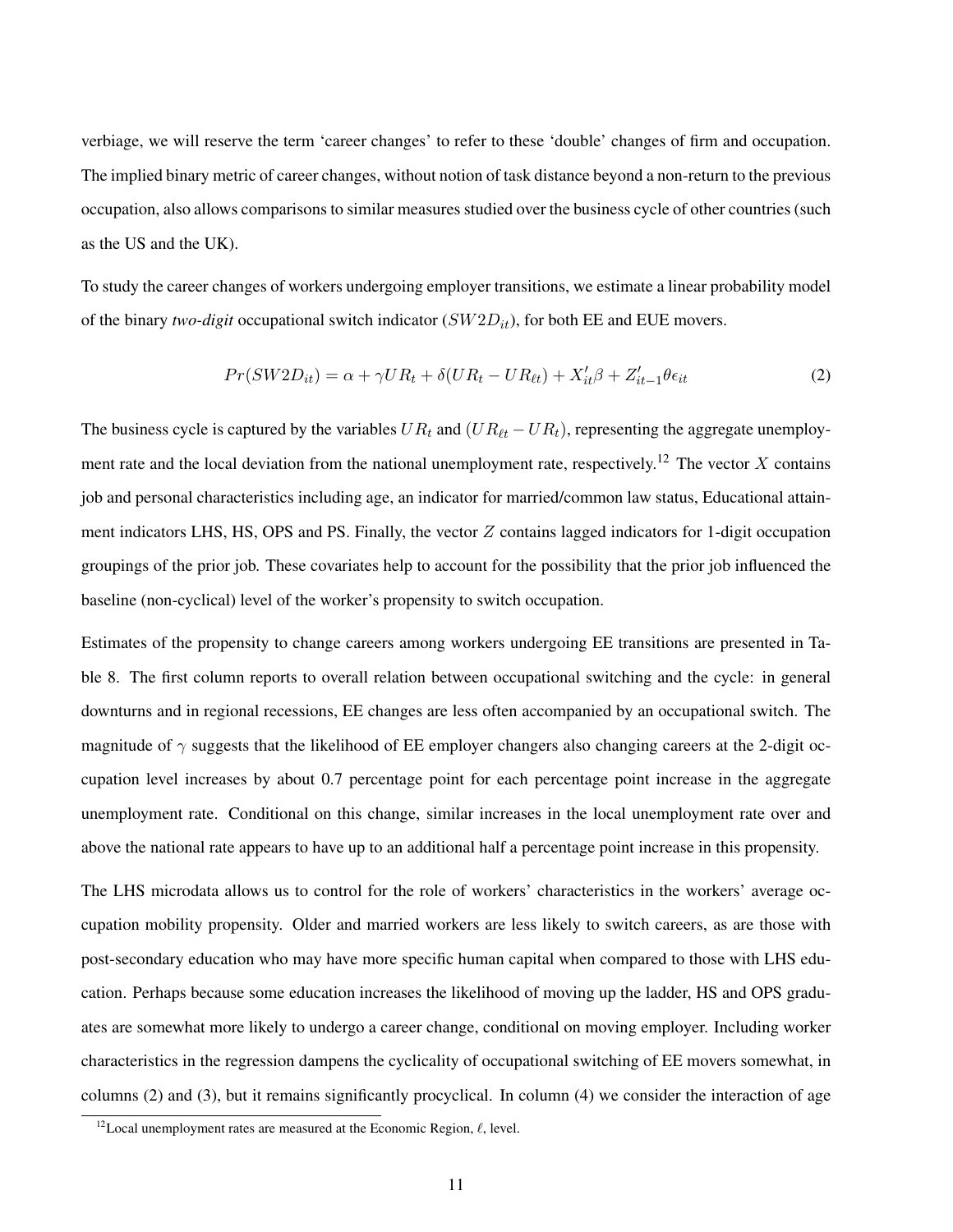with the unemployment rate, and find that older workers changing employers directly experience more strong procyclicality of occupational switching.

These estimates are based on 2-digit NOC code changes, which require significant changes in the nature of occupations. These switches capture workers making the most significant change - a 1-digit (major occupation category change). They also capture movement at the 2-digit level, but within 1-digit occupations. These changes still represent a significant change in the skill requirement of an occupation. For example, within major occupation grouping 6 (sales and service), workers switching from occupation group 64 to occupation group 62 would move from "intermediate" to "skilled" occupations in the sales and service industry. As a robustness check, Appendix Table [15](#page-39-0) presents equivalent estimates using 4-digit occupation changes instead. These changes are more prevalent and may include more conservative occupational changes. Propensities to change careers at the 4-digit level are also pro-cyclical, even slightly more-so in some specifications.

A similar model, is estimated separately for EUE transitions. Workers undergoing transitions of this type might be expected to have a different propensity to change careers because incentives for job search differ when a worker is unemployed. Table [9](#page-33-0) presents the EUE 2-digit career change propensity estimates. Coefficient estimates tell a similar story to the EE transition estimates - during a recession, both locally and at the national level, workers are more conservative in their propensity to switch occupation. Coefficient estimates for unemployment rates, however, are larger in magnitude than they were for EE switchers, suggesting a stronger pro-cyclical pattern among EUE movers. This is sensible if EE movers are higher ability workers that are able to capitalize on the business cycle to move up the ladder and take advantage of the "cleansing" effect of recessions by replacing poorly matched workers, while EUE workers enjoy no such opportunities. Appendix Table [16](#page-40-0) repeats the analysis using 4-digit EUE transitions. The cyclicality is strong, with coefficient estimates suggesting that every percentage point increase in the unemployment rate increases the career change propensity by 2 percentage points.

These results suggest that the findings of [Carrillo-Tudela et al.](#page-21-0) [\(2014,](#page-21-0) [2015\)](#page-21-1) for the US and [Carrillo-Tudela et al.](#page-21-2) [\(2016\)](#page-21-2) for the UK also hold true in Canadian data. Workers who switch employers are more conservative about their career changes during recessions than during booms, at least in terms of the extensive margin. However, whether the magnitude of these changes is also procyclical is an open question, which we attempt to answer in the sections that follow.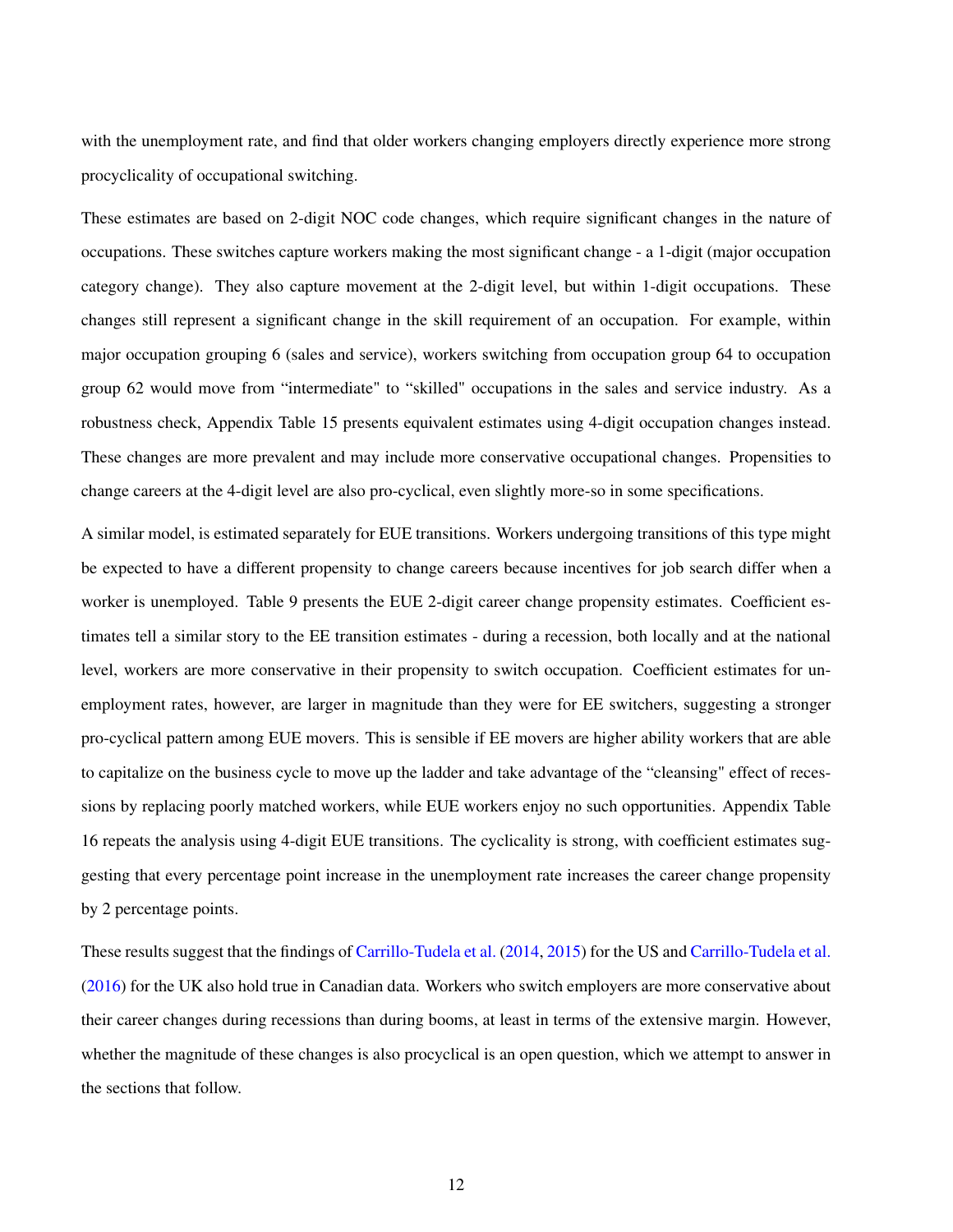## <span id="page-12-0"></span>4 Task Distances over the Cycle

This section examines tasks and measures of occupational task distance. Throughout the section we use the measure of task distance from equation [\(1\)](#page-8-0). This measure is agnostic about the direction of change and instead captures only the dissimilarity of occupations across career changes. It is positive for all career changes and zero for all workers who change employers but do not change occupation.

Table [7](#page-30-0) provides summary statistics for all four task measures used to evaluate the nature of career changes: task intensity measures in the new job, overall task distances and the change in intensity of the three individual tasks. Task intensity measures in the first three columns suggest that the jobs following a career change are characterized by lower intensities of Tasks 1 and 2 but higher intensities of Task 3, for EUE workers relative to EE workers.Both EE and EUE movers tend to undertake career changes that are of similar magnitude in terms of overall (total) task distance. Thus, without any consideration of the business cycle one could expect that on average there is a similar extent of human capital destruction from both type of career changes. Standard deviations (in parentheses) suggest that EUE changes are more heterogeneous and thus may be difficult to represent with the simple distance measure. Perhaps unsurprisingly, then, the story is different when broken down by individual task distance. EE career changers appear to be characterized by movements to more of Task 1 and 2, and to some degree a small increase in task 3. By contrast, EUE workers appear to be moving to occupations that have a lower intensity in Task 1 and very little difference in task 2 and 3. These results broadly suggest that EE movers go to jobs with higher skill requirements and EUE movers go to jobs where their skills are less utilized.

#### 4.1 Regression Analysis

To disentangle the effects of the business cycle on career change propensities we exploit the microdata at our disposal. First, we estimate the baseline regression model outlined in equation [\(3\)](#page-12-1) below on the sample of workers undergoing EE job transitions. These workers exhibited relatively less volatility in the aggregate unconditional time series.

<span id="page-12-1"></span>
$$
Distance_{it} = \alpha + \gamma UR_t + \delta(UR_{\ell t} - UR_t) + X_{it}'\beta + Z_{it-1}'\theta + J_{it}'\Omega + \tau_t + \mu_\ell + \xi D_t + \epsilon_{it}
$$
(3)

The dependent variable  $Distance_{it}$  is the task distance of person i that changed occupation at the 4-digit level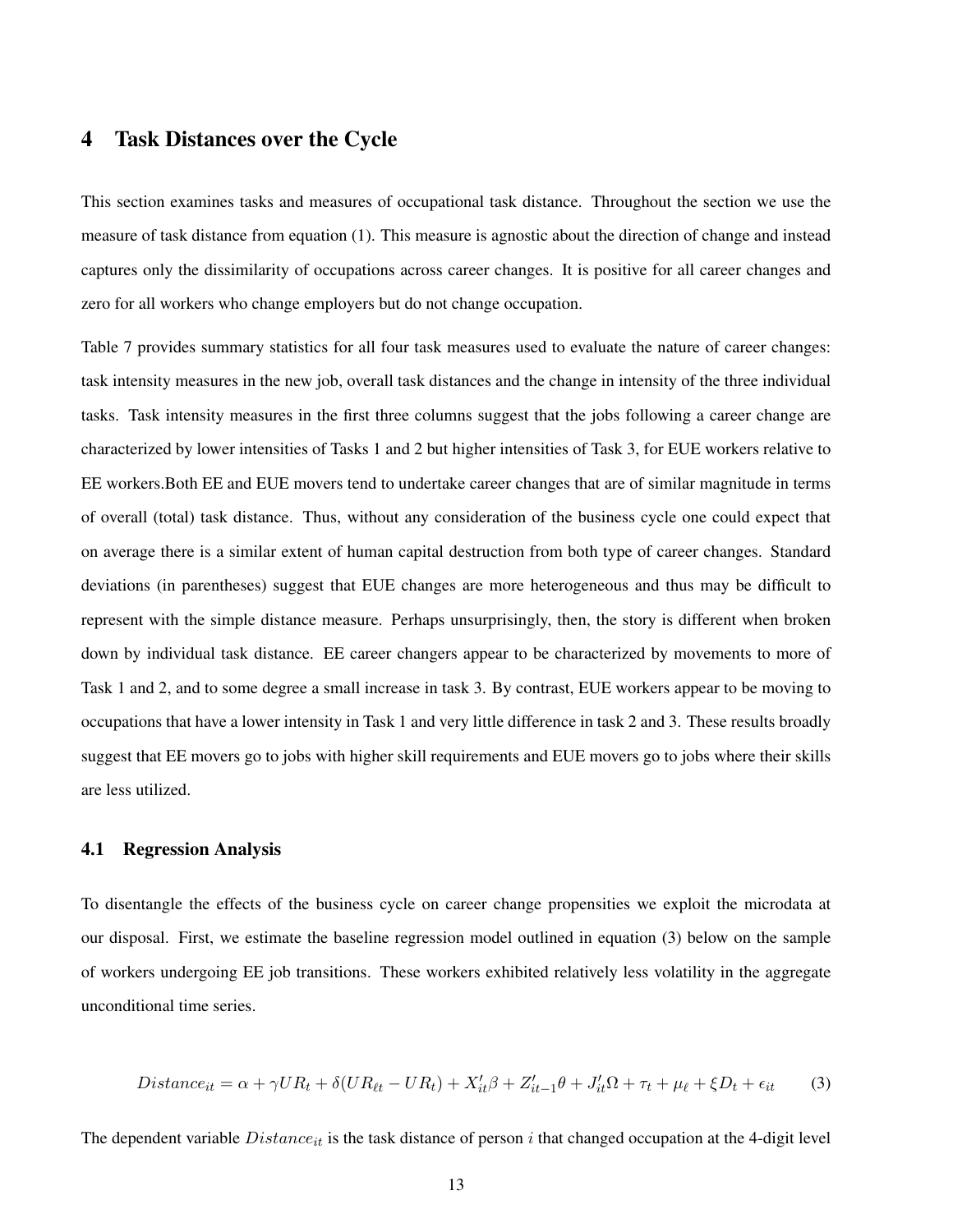during their EE job transition in month (survey round) t. The business cycle is captured by the variables  $UR_t$ and  $(UR_{\ell t} - UR_t)$ , representing the aggregate unemployment rate and the local deviation from the national unemployment rate, respectively.<sup>[13](#page-0-0)</sup> The vector X contains personal characteristics included in the regression model in equation [\(2\)](#page-10-0). The vector  $Z$  contains lagged job characteristics including binary indicators for union coverage and the public sector, and monthly job tenure. These covariates help to account for the possibility that the prior job influenced the task distance in a subsequent career change. Finally, the vector  $J$  contains current job characteristics (including union and public sector). Economic region fixed effects  $\mu_{\ell}$  are included, as well as time controls  $\tau_t$  comprised of (month-of-year) dummies and a linear time trend across the entire estimation period. Finally, a binary indicator  $D_t$ , equal to zero for December 1996 and equal to one thereafter, accounts for the potential discontinuity due to the LFS survey redesign. Standard errors are clustered at the economic-region  $(\ell)$  level, to account for arbitrary serial correlation at the local level.

Estimates of this baseline specification are shown in column (2) of Table [10.](#page-34-0) Several of the covariates included appear to influence task distance among EE job changes. Age and Married/common law have a negative impact, suggesting that workers with more experience and with family responsibilities make transitions to more similar jobs. Longer job tenure on the prior job appears to decrease the distance of transitions, which is sensible if this reflects increased accumulation of job or occupation-specific human capital. Unionized workers, past and present, and workers presently in public sector jobs, make larger changes. This may reflect the increased opportunity for advancement in these workplaces which may be guaranteed with seniority. Finally, compared to workers without high school education, high-school graduates and those with "other" post-secondary education make larger transitions whereas traditional post-secondary graduates do not. Having more education may generally make workers more mobile across jobs. However, if university education leads to more general human capital, displaced workers with university education may not have to make career changes which are substantially different in terms of these broad job tasks.

The business cycle does not appear to have a significant effect on EE transitions, as was suggested in the aggregate series. Variations on these estimates are presented in adjacent columns, with marginal effects for the aggregate unemployment rate reported in the bottom row.<sup>[14](#page-0-0)</sup> The marginal effect of aggregate unemployment on task distance among EE career changers are robustly positive, but statistically insignificant, across columns (2)-(8). The exception is Column (1), which presents a stripped-down specification. Conditional only on fixed

<sup>&</sup>lt;sup>13</sup>Local unemployment rates are measured at the Economic Region,  $\ell$ , level.

<sup>&</sup>lt;sup>14</sup>Marginal effects calculated at mean values. Marginal effects not reported separately in specifications where  $UR_t$  enters linearly.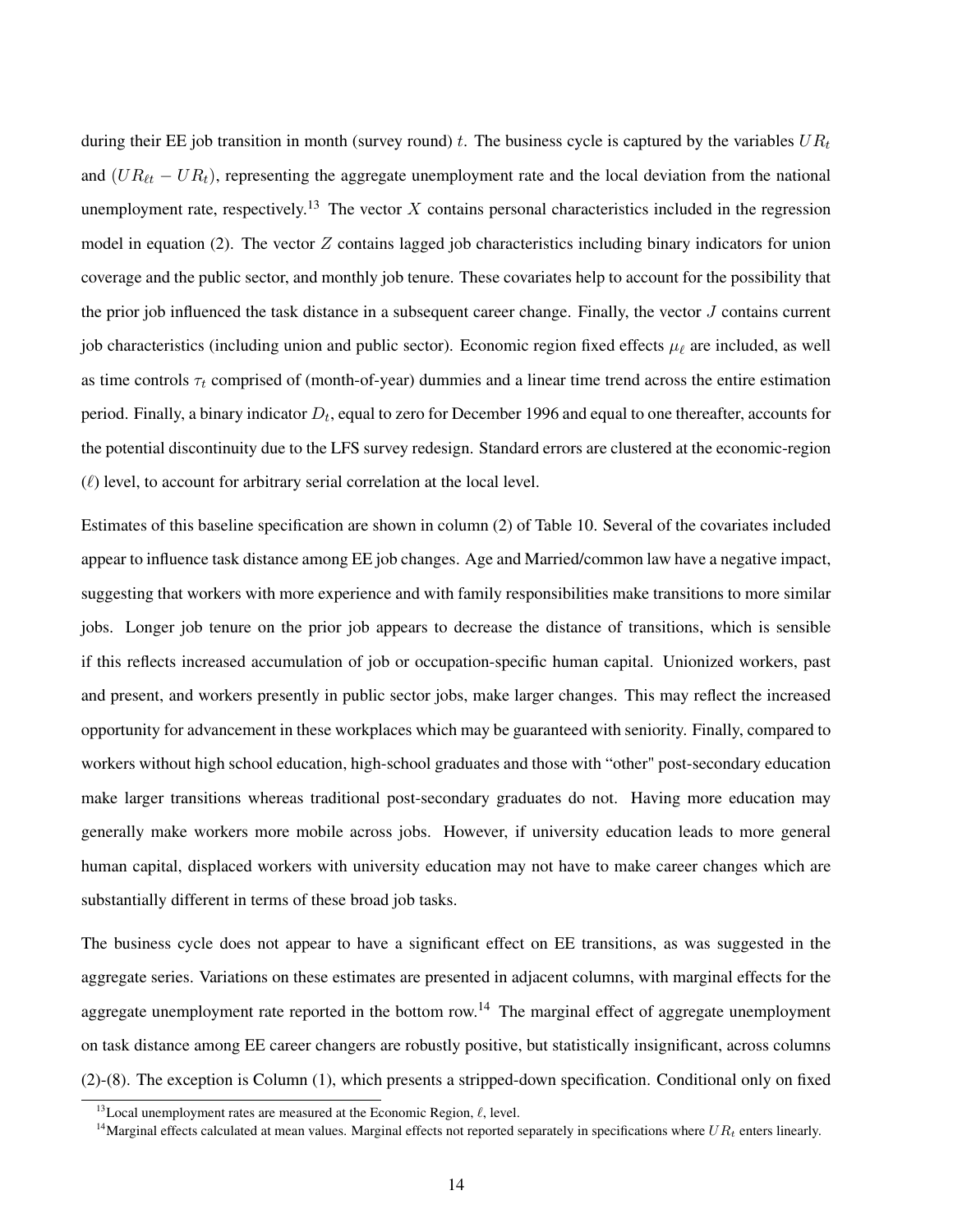effects, the discontinuity dummy and time controls, aggregate unemployment correlates negatively. Further, in this specification there is evidence that economic regions with local unemployment rates exceeding the national average may experience reduced task distance. Column (3) includes a quartic specification in age, and column (4) interacts age with the aggregate unemployment rate. Neither of these affects the cyclicality overall, although task distance does appear to decrease with age, perhaps reflecting increasing amounts of occupation-specific human capital among more experienced workers.

Columns (5) and (6) include prior-job (lagged) 1-digit major occupation groupings, and indicators for whether or not the 4-digit occupation change was significant enough to also represent a change in major occupation category (1-digit change).[15](#page-0-0) Finally, columns (7) and (8) interact the aggregate unemployment rate with education indicators and job tenure at the previous job

Career changes characterized by intervening unemployment spells may differ in important ways if time spent in unemployment affects the decision about what type of job to accept. Specification [4](#page-14-0) mimics the analysis above for this second set of career changes, with some notable changes in available covariates.

<span id="page-14-0"></span>
$$
Distance_{it} = \alpha + \gamma UR_t + \delta(UR_{\ell t} - UR_t) + X_{it}'\beta + W_{it-1}'\theta + J_{it}'\Omega + \tau_t + \mu_\ell + \xi D_t + \epsilon_{it} \tag{4}
$$

Most notably, prior-job characteristics are replaced with a vector or job search characteristics  $W$ , including indicators for voluntary and involuntary job separation and unemployment duration measured in weeks.

Task distance appears to be procyclical among EUE career changers. Across several specifications in Table [11](#page-35-0) the parameter  $\gamma$  is negative and statistically significant. Furthermore, the effect of local deviation  $\delta$  is negative and significant across several specifications. Conditional on  $UR_t$ , a negative value for this parameter suggests that as local unemployment rates fall(rise), task distance will increase(decrease). It is important to note that these results are conditional on the discontinuity control  $D$ , meaning that the large change observed in 1997 is not alone responsible for the results.

Other covariates are also of interest. Results suggest that longer unemployment duration leads to larger task distance. This finding suggests that workers are likely to make more stark career changes the longer they are required to search. The fact that all levels of education increase the magnitude of task distance suggests that education may open the necessary doors for unemployed workers to escape unemployment through significant

<sup>&</sup>lt;sup>15</sup>Similar results were found using a 2-digit major group change. We also tested interactions of 1-digit major occupation group with the aggregate unemployment rate.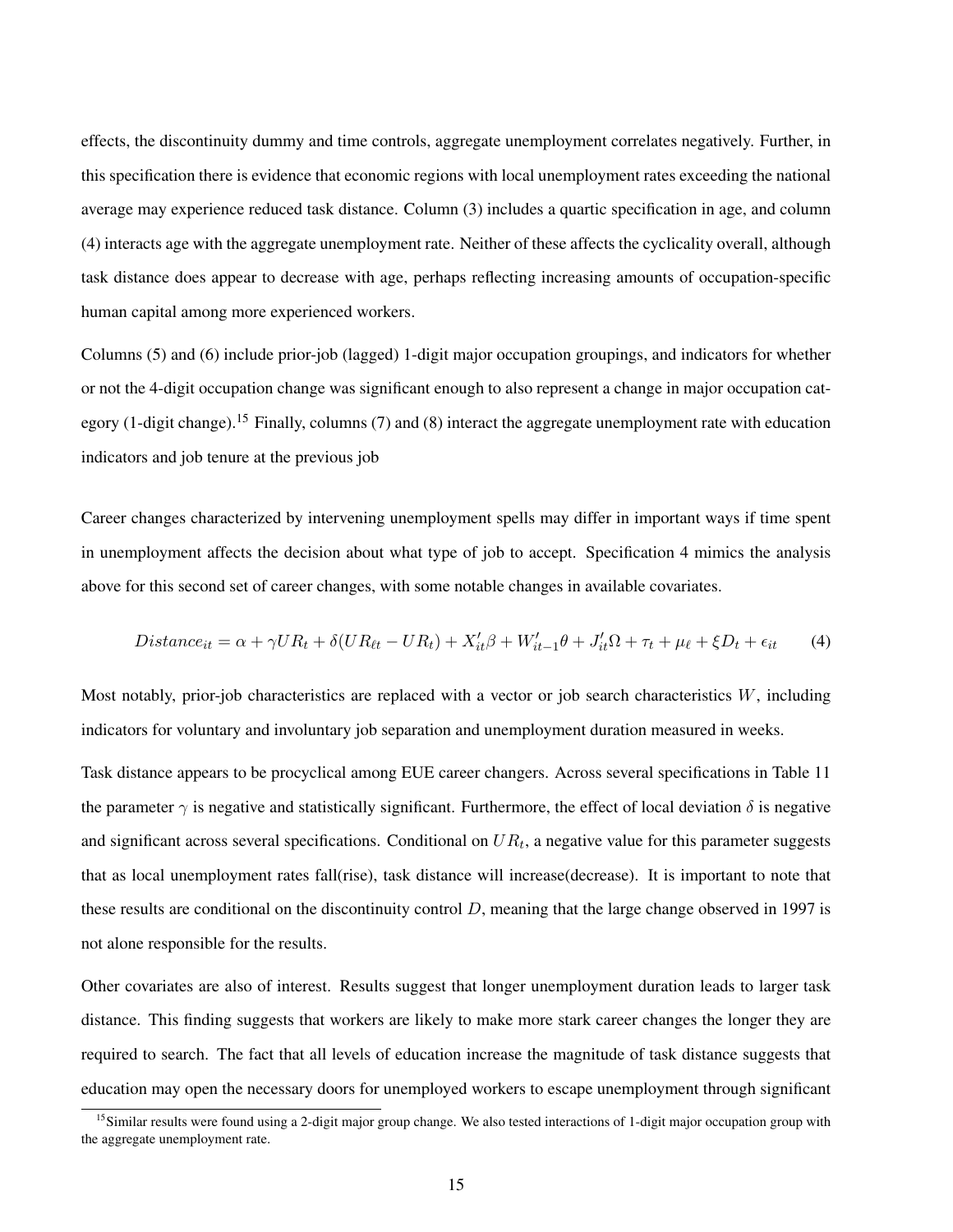career changes.

#### 4.1.1 Excluding Occupational Stayers

The specifications above include all EE and EUE movers, regardless of whether they also change career. This means that our measure  $Distance_{it}$  contains zeros for those who move laterally on the career ladder, changing employer (EE) but staying in the same occupation. Since a considerable number of both EE and EUE switchers are not career changers, up to 41% as measured by changes in 2-Digit occupation, including these observations may mask task distance moves by adding a large quantity of zeros.

Restricting the analysis to career movers, that is excluding EE movers with zero distance, we find that task distance is robustly countercyclical. Table [17](#page-41-0) repeats the analysis above. The marginal effect of the aggregate unemployment rate is positive and statistically significant across all specifications. This results suggests that, among EE movers who *do* change careers, recessions lead to occupations which are substantially different. The implication of these findings is that while recessions decrease career changes on the extensive margin, they may increase them on the intensive margin. Thus task distance measures provide an important addition to the characterization of career changes over the business cycle.

Results for EUE are also more procyclical when excluding zeros. Whereas a conditional task distances are robustly procyclical among all EUE movers, they appear to be weakly procyclical among EUE career changers. Results are provided in Table [18](#page-42-0)

## <span id="page-15-0"></span>5 Cyclicality of Task Mobility along Different Dimensions

The task distance measure represented by equation [\(1\)](#page-8-0) captures the overall distance between occupations. However, it may also be important to understand the separate task changes that underpin a career change. This is especially true in light of Figure [1,](#page-30-1) which suggests very different time trends in the three main tasks.

Separate task distances are measured as outlined in equation [\(5\)](#page-15-1).

<span id="page-15-1"></span>
$$
Distance_j = (T_{j,it} - T_{j,it-1})
$$
\n<sup>(5)</sup>

One advantage of analyzing individual task distances is that the direction of distance movements by individual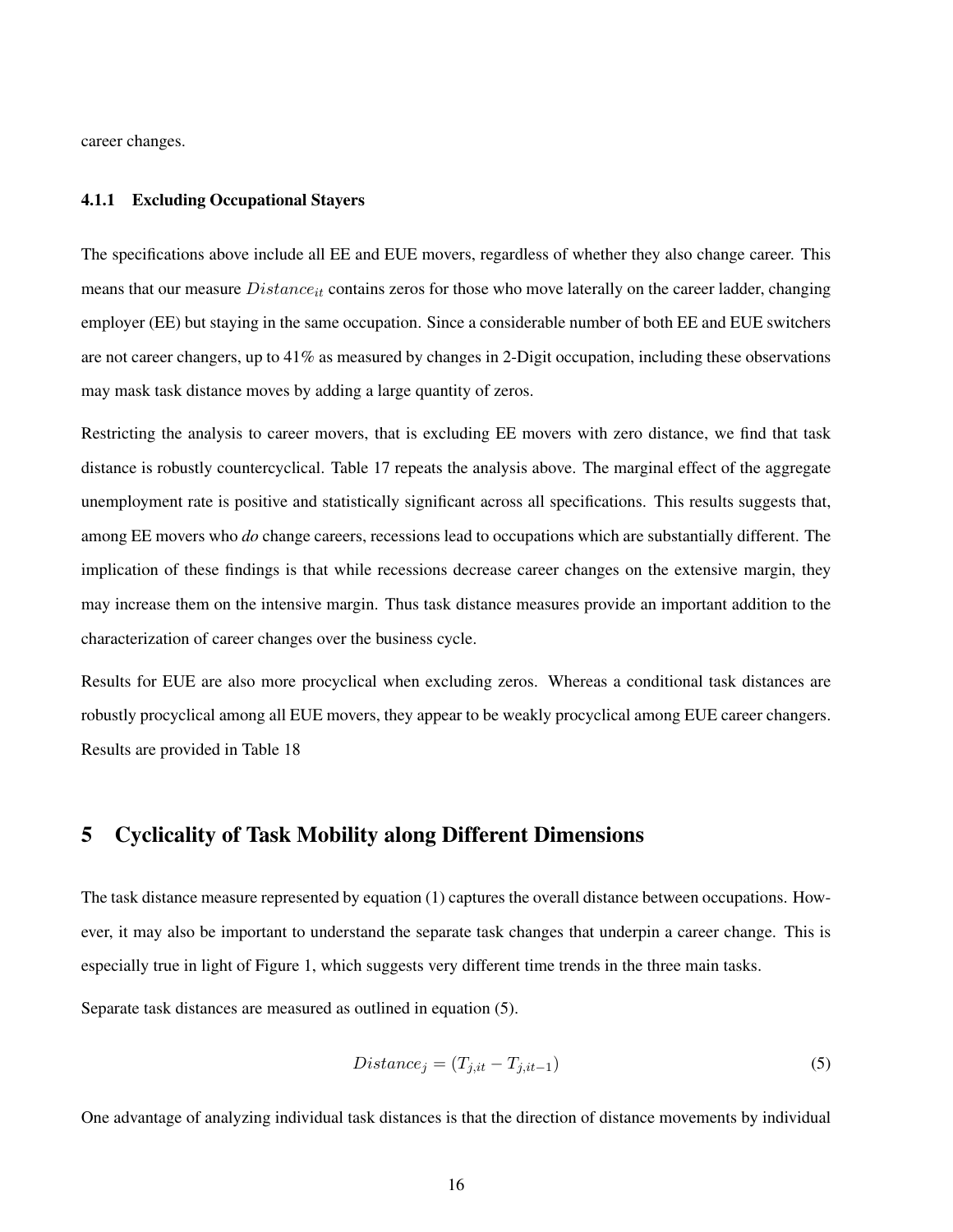workers are meaningful. Since the task measures themselves are orthogonal,  $Distance_i$  can be interpreted as the movement along the axis in 3-dimensional task-space. Negative distances for task  $j$  measured by equation [\(5\)](#page-15-1) will reflect movement of person i, from period  $t - 1$  to period t, to an occupation with a lower usage of task j. Positive distances will reflect movement to an occupation with a higher usage of task j.

It is important to note that these task measures are orthogonal. As a result, career changes associated with a movement across one task dimension need not move at with respect to the other tasks. Furthermore, it is entirely possible for a worker to move from an occupation with high values for all three tasks (such as an airline pilot or a physician) to an occupation with low values across all three tasks (such as a roofer or general laborer). Moves of this nature would be characterized by the highest possible values of the overall distance measure in the previous section.

#### 5.1 Changes in cognitive intensity

Tables and [13](#page-37-0) present estimates of individual task distances for EE and EUE movers, respectively. The first striking result pertaining to individual task distances is how they differ between workers undergoing these two types of transitions. In columns (1)-(3) of table , recessions are shown to increase the likelihood that career changes are characterized by increases in Task 1 intensity. This result suggests that EE moves during recessions lead workers to occupations with a higher cognitive component, suggesting they may be moving up the career ladder while exploiting the "cleansing" effects of recessions. By contrast, corresponding columns of Table show that EUE movers experience quite the opposite result. Where transitions involve an intervening unemployment spell, the transition is more likely to involve a move to a job that is characterized by less cognitive task-intensity and thereby likely lower pay. This may reveal that workers experiencing unemployment during their transition may choose to "settle" during a recession when labour market frictions are not in their favor and competition for available jobs is fierce. This intuition is reinforced by the negative coefficient on unemployment duration in column (3). Education indicator estimates further reinforce the important distinction between EE and EUE transitions. Compared to workers with LHS education, workers with more education are more likely to move to jobs with higher cognitive tasks when undertaking an EE transition and less likely to do so when experiencing an EUE transition. Common findings across the two tables include positive effects of transition into public sector positions on Task1 and positive effects of the 1-digit occupational indicators. These latter estimates suggest that, compared to the omitted group (who are leaving occupations Unique to Processing, Manufacturing and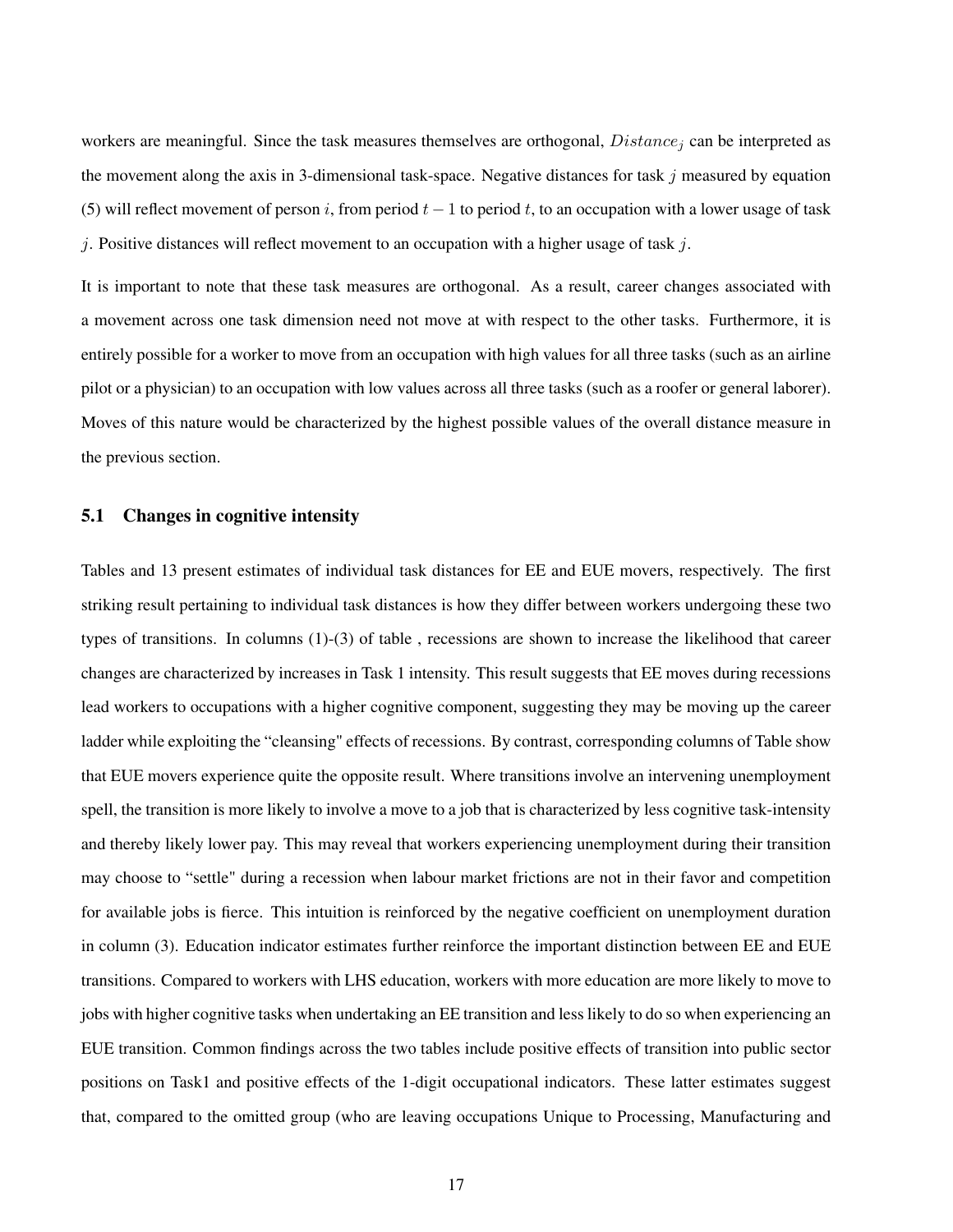Utilities), workers in all other groups move to jobs with more cognitive task intensity across both EE and EUE transitions. Since these estimates are conditional on an indicator for switching 1-digit major occupation groups (SW 1D), these coefficients reflect movements up the occupational ladder within-major category.

#### 5.2 Changes in higher-level physical intensity

Results for Task2, which describes higher-level physical job tasks are similar but stronger to those for Task1. In columns (4)-(6) of Tables and [13,](#page-37-0) it can be seen that Task2 is procyclical for EE movers and countercyclical for EUE movers. However, some differences in covariates are worth mentioning. First, educational attainment does not appear to play a role in Task2 movements among either group. This suggests that Task2 may have somewhat less of a correspondence with occupational prestige and/or the accumulation of general human capital. Among EUE workers in Table [13,](#page-37-0) voluntary separations appear positively associated with increased Task2 among movers. This may highlight the fact that some workers with specific human capital, which might be more associated with jobs requiring particular physical skills or abilities, may be willing to wait in unemployment in order to obtain jobs that are a better match.

#### 5.3 Changes in lower-level physical intensity (brawn)

Estimates of movement in lower-level physical tasks, captured by Task3, are presented Columns (7)-(9) of both tables. Male and workers previously unionized appear most likely to move into jobs with more Task3 and workers with post-secondary education, least likely to do so. Among EE movers, these tasks appear to be unaffected by the business cycle. This acyclicality of tasks may suggest reflect cyclical churning within lowerskill jobs, with workers perhaps intentionally moving to similar jobs in higher paying industries or stepping sideways into similar jobs with different employers in order to avoid job-loss during a recession.<sup>[16](#page-0-0)</sup> However, Task3 is countercyclical among EUE movers. Workers who wait in unemployment for during a recession are more likely to move to these lower-skill jobs than they would be during a boom period. The positive and significant effect of the interaction term between the1-Digit major occupation group switch indicator and the aggregate unemployment rate in column (9) suggests that these workers, who are likely forced to downgrade, are making significant changes. Prior occupation indicators in column (8) suggest that these workers are more likely to come from higher-prestige occupations in management, business and finance, and less likely to come

<sup>&</sup>lt;sup>16</sup>Some EE movers may effectively be EUE movers who are able to pre-empt being laid off, and or who transition so quickly as to avoid being surveyed while unemployed.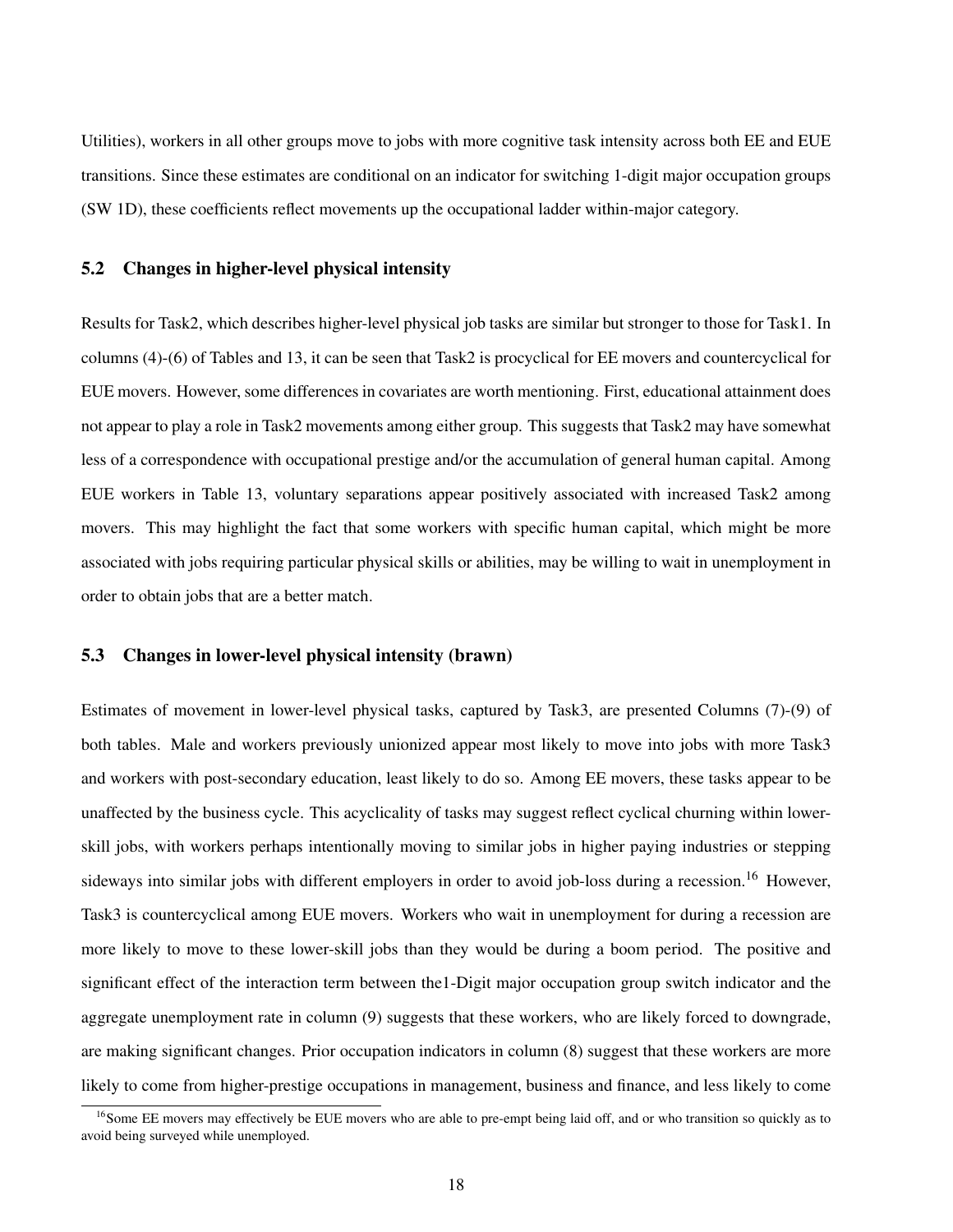from lower ranked occupations in primary industry, sales, service and the trades. The coefficient  $\delta$  is robustly positive for Task3 among EUE movers, suggesting that local unemployment rates also matter. Conditional on aggregate unemployment, higher local unemployment leads to moves into occupations with higher Task3 intensity.

### 5.4 Discussion

The picture painted by these results is important for policymakers interested in fully characterizing the cyclicality of career changes. Recessions have different effects on workers that appear to move voluntarily (or at least quickly) between jobs (EE movers) and those who wait for some time in unemployment (EUE movers). The cycle moves these groups to different types of jobs: EE transitions appear to help workers climb the career ladder while EUE transitions move workers down. Thus, recessions have both cleansing and sullying effects on workers' careers, depending on the worker's particular transition.

One limitation of the findings is the possibility of selection into the type of transition group. Since EE workers are identified as those who do not report unemployment spells in the survey, it is possible that some EE workers might be characterized by very short periods of unemployment that go unreported in the survey (or are effectively zero, even if the job change is involuntary). A subset of these "involuntary/short" EE moves, among the less-able workers, might get pushed into the EUE group during recessions when labour market frictions increase the difficulty of finding work.

## <span id="page-18-0"></span>6 Within-Employer Task Changes over the Cycle

Thus far the analysis has been confined to workers that change employer through EE or EUE transitions. However, it may also be important to understand the mobility of workers within employer (WE) over the cycle. Occupation and task changes within employer amount to promotions and/or demotions. Workers may undergo this type of transition for quite different reasons when compared to career changes that involve a switch of employer. One might expect, for example, that this type of occupational change is dominated by workers moving to positions that involve the supervision of those colleagues the mobile worker previously worked alongside of (i.e. these promoted workers now supervise the execution of the tasks they previously performed). To the extent that this type of transition dominates, it is not immediately clear whether a WE changes involve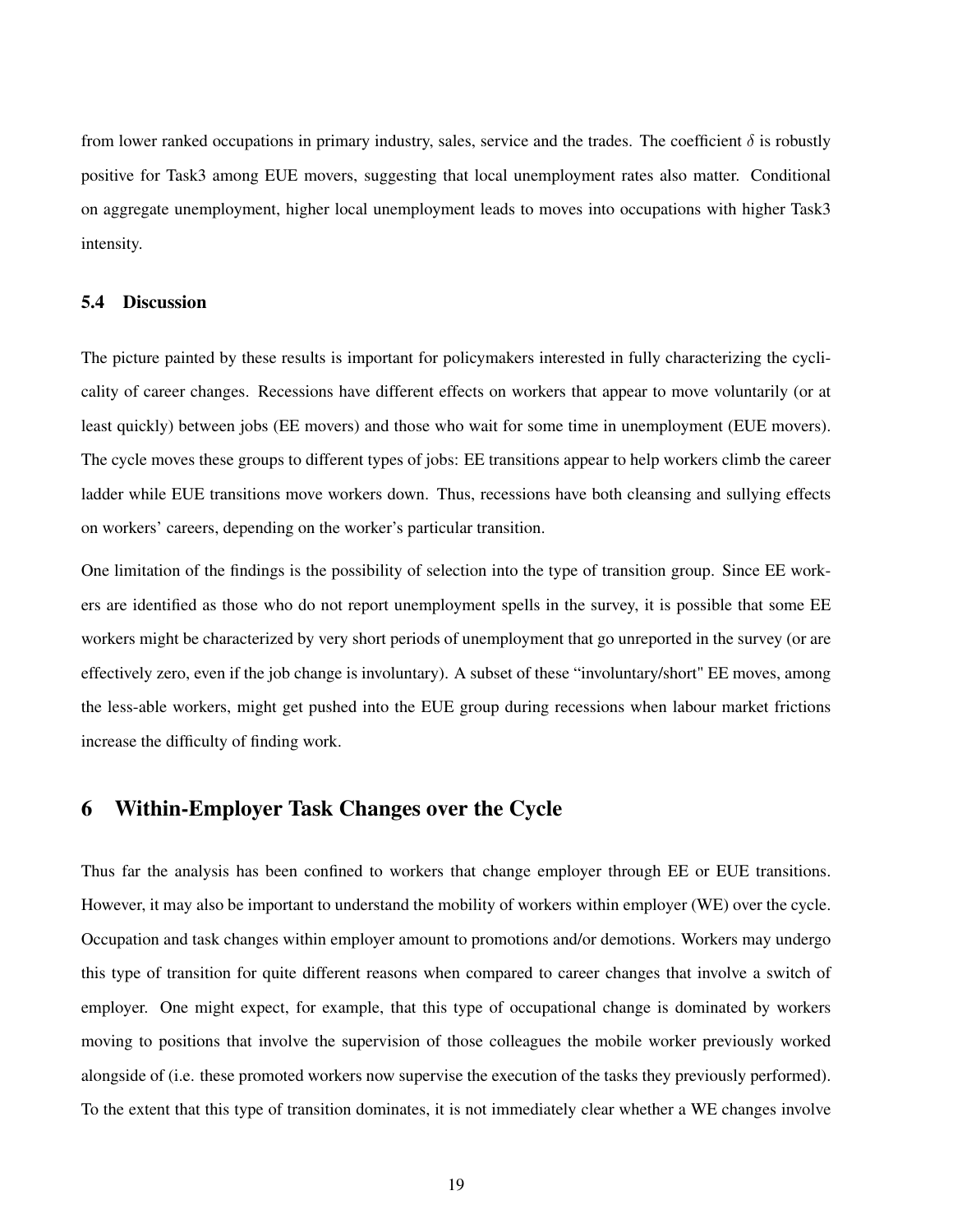the same potential destruction of human capital as other career changes.

Whereas recessions appeared to dampen task distance among EUE, and to some degree EE, career changers the opposite is true for WE switchers. We estimate the overall occupational distance measure for 3-digit WE switchers and present the results in Table [14.](#page-38-0) Across all four specifications, there is a robust and positive effect of aggregate unemployment on WE task distance, suggesting that the WE changes that take place involve a greater difference in tasks than WE changes during recessions.

There are two potential interpretations for this result. During recessions, the incomplete information in the labour market may become exacerbated by the large pool of unemployed. As described in [Moscarini and Vella](#page-23-2) [\(2008\)](#page-23-2), matching might be more noisy during a recession. This possibility may render employers less willing to take a chance on new workers and instead they may be more inclined to fill vacant positions through promotion even when there is a significant difference in tasks. Recessions may also be periods when employers 'clean house', shedding less productive workers at every level and re-positioning their most productive workers within the firm. WE switchers are a selected group and those workers may be able to capitalize on vacancies created as firms restructure. This may be particularly true for unionized work environments where employers have less flexibility with respect to the workforce.

A second interpretation is that good times are when workers are least likely to face a demotion in tasks. Promotions might involve similar tasks if they arise as workers demonstrate their skill in that particular line of work activities but demotions might involve a change of work activities following a lack of success. If Demotions are concentrated in recessions, this intuition could explain the countercyclicality of WE task distance. This explanation fits with the finding of [Devereux](#page-22-5) [\(2000\)](#page-22-5) that employers reallocate workers to lower-level tasks in economic downturns.

## <span id="page-19-0"></span>7 Cyclical Reallocation of Tasks over the Cycle

In this section, we study how the distribution of tasks of jobs left by job changers (with and without intervening unemployment spell) differs from the distribution of tasks in these job changers' new employment, and how this varies over the cycle. TO BE ADDED.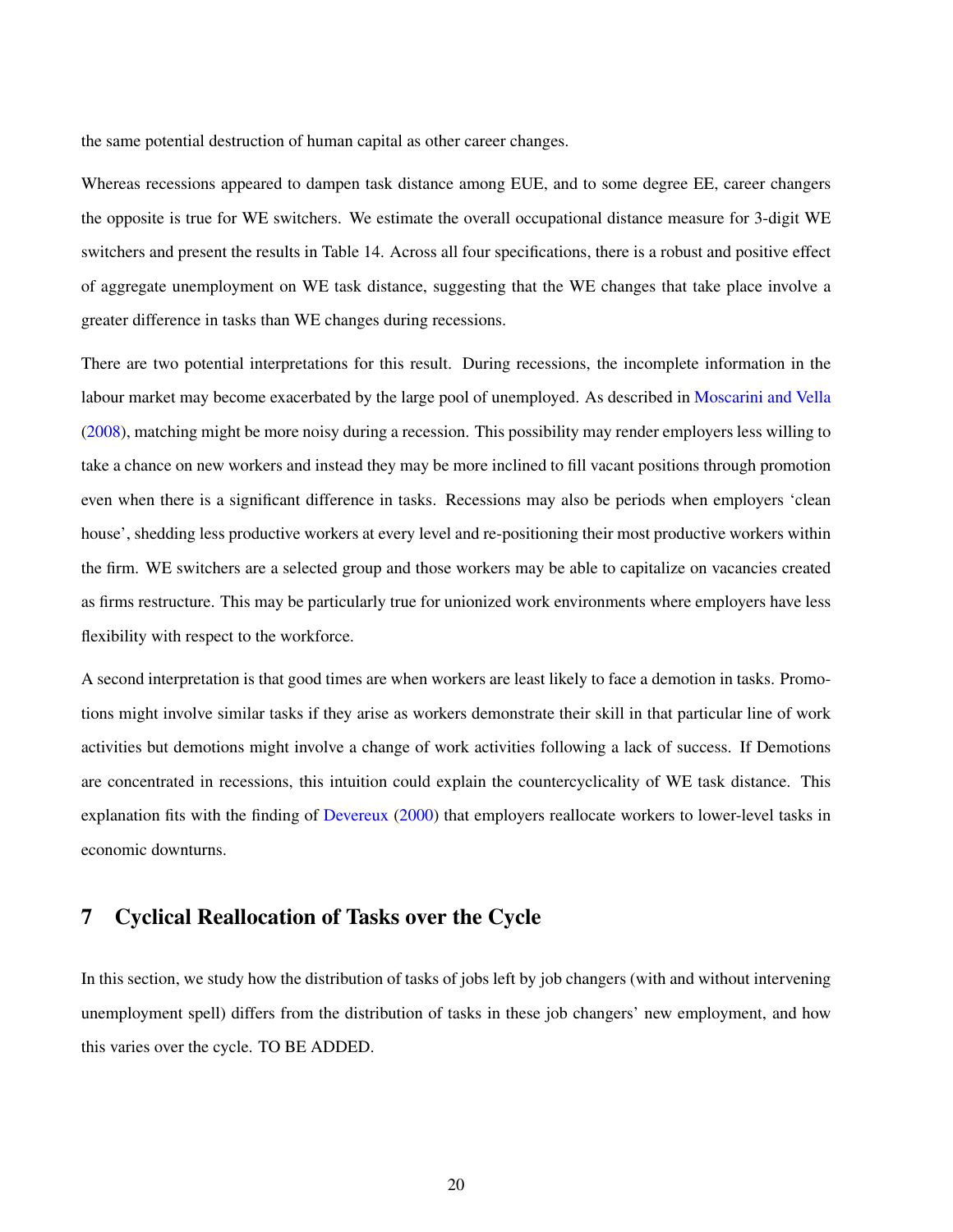# <span id="page-20-0"></span>8 Conclusion

This paper documents the effects of the business cycle on career changes, separately for EE and EUE transitions. In doing so we find important differences in the nature of these transitions that go unnoticed when examining raw transition propensities in the data.

We also offer results that potentially reconcile the cleansing/sullying debate regarding recessions. Our findings suggest that both occur simultaneously, but manifest through EE and EUE transitions, respectively. Although EE transitions are less cyclical overall, our analysis reveals that job to job movements during the business cycle are often (and on average) upgrades along the cognitive task dimension. To the extent that this dimension employs skills of higher value, these moves can be expected to improve the lot of workers undertaking a career change. Transitions with intervening unemployment spells (EUE) are more clearly procyclical, but are markedly less favorable. Recessions move workers in these transition patterns to jobs that are less cognitive intensive and utilize more low-level skills like physical strength. Taken together, these findings suggest that the business cycle pulls the task content of EE and EUE transitions apart.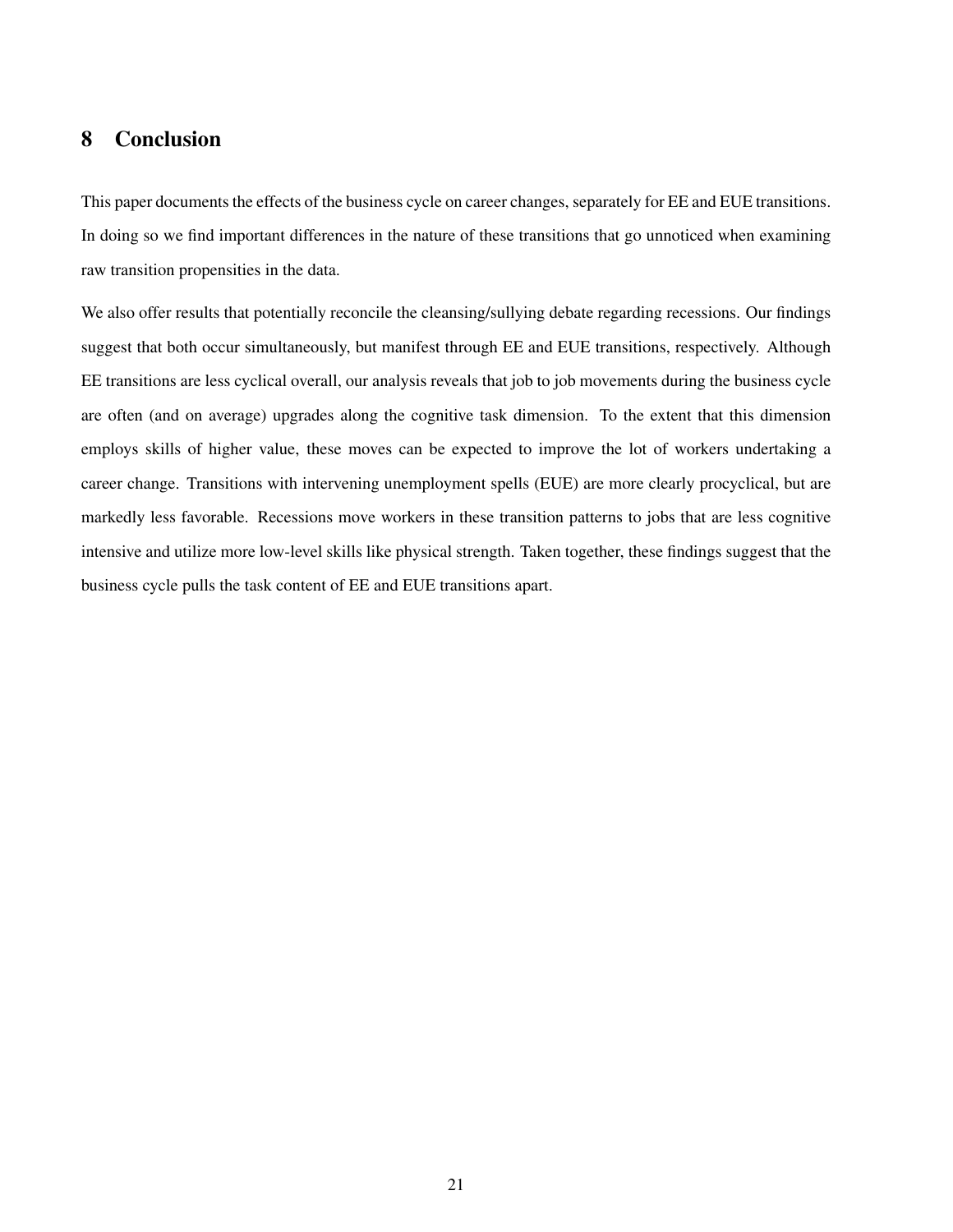### References

- <span id="page-21-9"></span>Agopsowicz, A. and N. Kyui (2017). Labour mobility across regions, industries, and occupations in Canada. conference presentation, Canadian Economics Association.
- <span id="page-21-7"></span>Autor, D. H. and M. J. Handel (2013). Putting tasks to the test: Human capital, job tasks, and wages. *Journal of Labor Economics 31*(S1), S59–S96.
- <span id="page-21-10"></span>Autor, D. H., F. Levy, and R. J. Murnane (2003). The skill content of recent technological change: An empirical exploration. *The Quarterly journal of economics 118*(4), 1279–1333.
- <span id="page-21-6"></span>Barlevy, G. (2002). The sullying effect of recessions. *The Review of Economic Studies 69*(1), 65–96.
- <span id="page-21-4"></span>Bizopoulou, A. and R. Forschaw (2018). The task content of job transitions over the business cycle: Evidence for the uk. In *"Skills, Tasks and Mismatch: Three Essays in Empirical Microeconomics"*. Bizopoulou, Aspasia, PhD Dissertation, University of Edinburgh.
- <span id="page-21-5"></span>Caballero, R. J., M. L. Hammour, et al. (1994). The cleansing effect of recessions. *American Economic Review 84*(5), 1350–1368.
- <span id="page-21-1"></span>Carrillo-Tudela, C., B. Hobijn, P. Perkowski, L. Visschers, et al. (2015). Majority of hires never report looking for a job. *FRBSF Economic Letter 10*.
- <span id="page-21-2"></span>Carrillo-Tudela, C., B. Hobijn, P. She, and L. Visschers (2016). The extent and cyclicality of career changes: Evidence for the uk. *European Economic Review 84*, 18–41.
- <span id="page-21-0"></span>Carrillo-Tudela, C., B. Hobijn, and L. Visschers (2014). Career changes decline during recessions. *FRBSF Economic Letters* (2014-09).
- <span id="page-21-11"></span>Cattell, R. B. (1966). The scree test for the number of factors. *Multivariate behavioral research 1*(2), 245–276.
- <span id="page-21-8"></span>Chen, X., M. Fougère, and Z. Lin (2008). Inter-occupational labour mobility in Canada, 1994-2005: Evidence from the SLID. Polciy research report, Human Resources and Social Development Canada.
- <span id="page-21-3"></span>Cortes, G. M. and G. Gallipoli (2017). The costs of occupational mobility: An aggregate analysis. *Journal of the European Economic Association 16*(2), 275–315.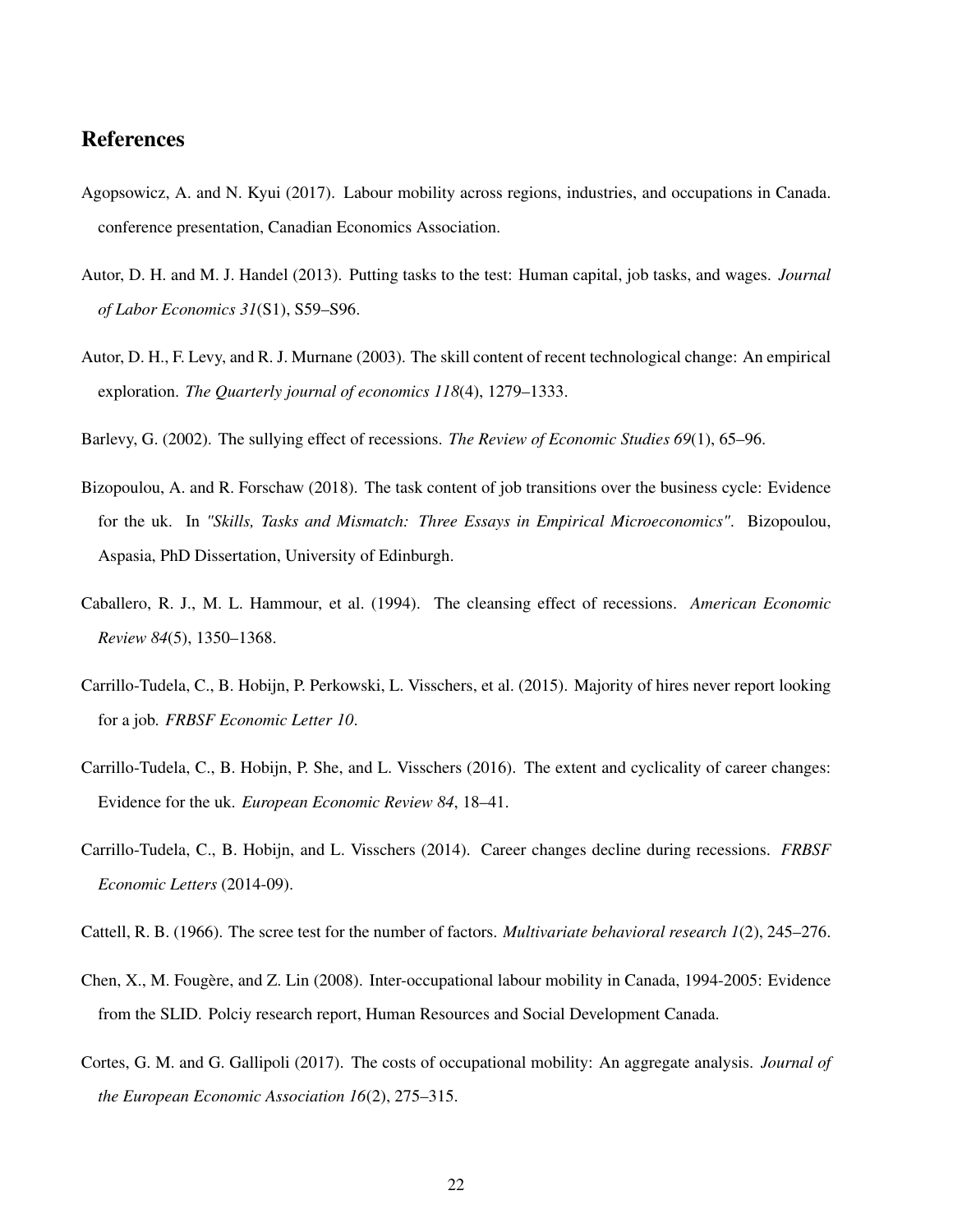- <span id="page-22-12"></span>Cross, P. and P. Bergevin (2012). Turning points: Business cycles in canada since 1926. Commentary-CD Howe Institute 366.
- <span id="page-22-5"></span>Devereux, P. J. (2000). Task assignment over the business cycle. *Journal of Labor Economics 18*(1), 98–124.
- <span id="page-22-6"></span>Forsythe, E. (2015). The hidden cost of recessions: Career effects of occupational reassignment inside firms. mimeo, WE Upjohn Institute.
- <span id="page-22-11"></span>Fujita, S. and G. Moscarini (2017). Recall and unemployment. *American Economic Review 107*(12), 3875– 3916.
- <span id="page-22-1"></span>Gathmann, C. and U. Schönberg (2010). How general is human capital? a task-based approach. *Journal of Labor Economics 28*(1), 1–49.
- <span id="page-22-9"></span>Genda, Y., A. Kondo, and S. Ohta (2010). Long-term effects of a recession at labor market entry in japan and the united states. *Journal of Human resources 45*(1), 157–196.
- <span id="page-22-10"></span>Green, D. A. (1999). Immigrant occupational attainment: Assimilation and mobility over time. *Journal of Labor Economics 17*(1), 49–79.
- <span id="page-22-3"></span>Groshen, E. L. and S. Potter (2003). Has structural change contributed to a jobless recovery? *Current Issues in Economics & Finance 9*(8), 1–1.
- <span id="page-22-7"></span>Guvenen, F., B. Kuruscu, S. Tanaka, and D. Wiczer (2015). Multidimensional skill mismatch. working Paper 21376, National Bureau of Economic Research.
- <span id="page-22-2"></span>Hairault, J.-O., T. Le Barbanchon, and T. Sopraseuth (2015). The cyclicality of the separation and job finding rates in france. *European Economic Review 76*, 60–84.
- <span id="page-22-0"></span>Hobijn, B. (2012). The industry-occupation mix of us job openings and hires. working paper 2012-09, Federal Reserve Bank of San Francisco.
- <span id="page-22-8"></span>Ingram, B. F. and G. R. Neumann (2006). The returns to skill. *Labour economics 13*(1), 35–59.
- <span id="page-22-4"></span>Jaimovich, N. and H. E. Siu (2012). The trend is the cycle: Job polarization and jobless recoveries. working paper 18334, National Bureau of Economic Research.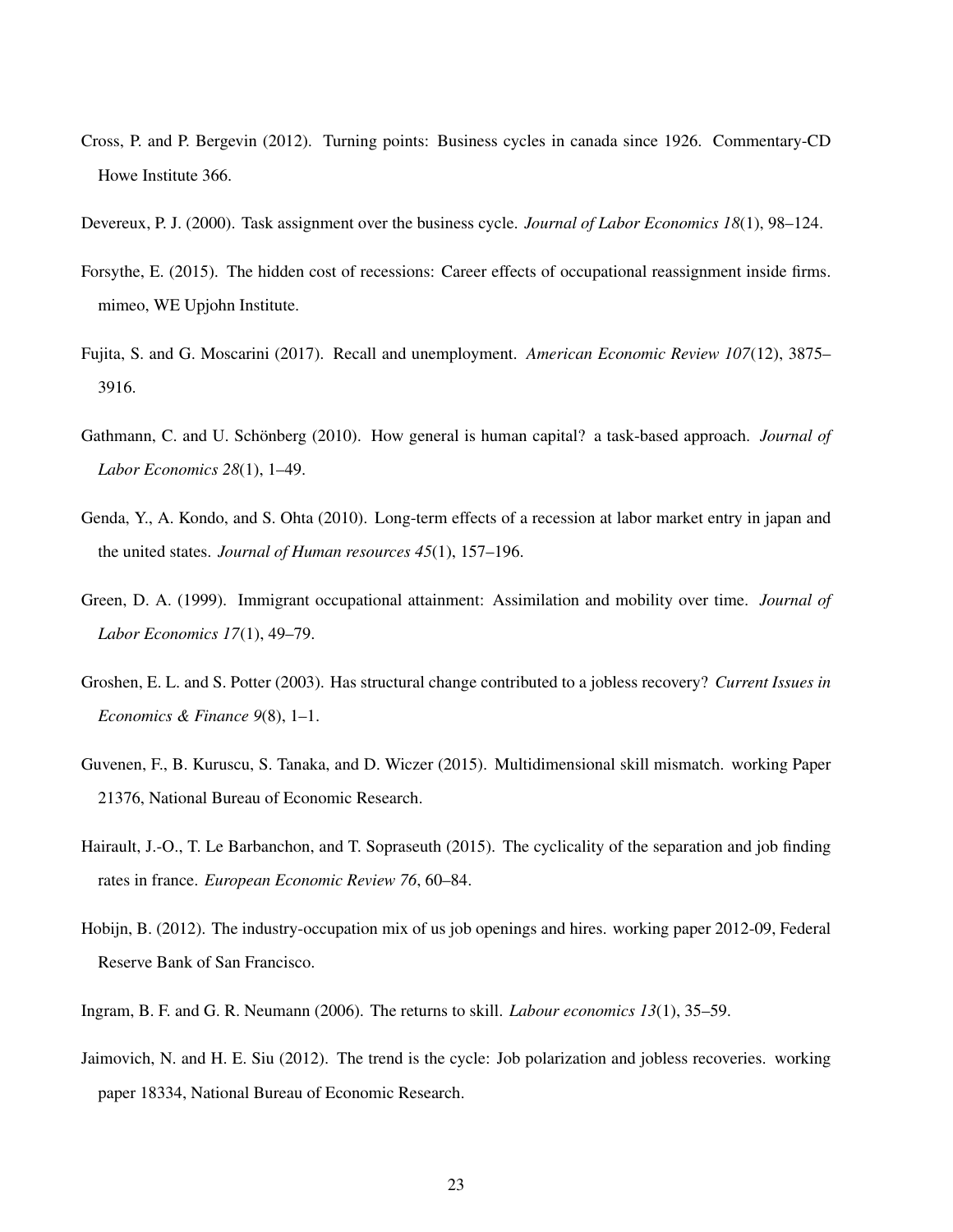- <span id="page-23-11"></span>Kahn, L. B. (2010). The long-term labor market consequences of graduating from college in a bad economy. *Labour Economics 17*(2), 303–316.
- <span id="page-23-3"></span>Kambourov, G. and I. Manovskii (2008). Rising occupational and industry mobility in the united states: 1968– 97. *International Economic Review 49*(1), 41–79.
- <span id="page-23-4"></span>Kambourov, G. and I. Manovskii (2009). Occupational specificity of human capital. *International Economic Review 50*(1), 63–115.
- <span id="page-23-6"></span>Lilien, D. M. (1982). Sectoral shifts and cyclical unemployment. *Journal of political economy 90*(4), 777–793.
- <span id="page-23-10"></span>Lindenlaub, I. (2017). Sorting multidimensional types: Theory and application. *The Review of Economic Studies 84*(2), 718–789.
- <span id="page-23-9"></span>Lise, J. and F. Postel-Vinay (2015). Multidimensional skills, sorting, and human capital accumulation. mimeo, University of Minnesota.
- <span id="page-23-12"></span>Liu, K., K. G. Salvanes, and E. Ø. Sørensen (2016). Good skills in bad times: Cyclical skill mismatch and the long-term effects of graduating in a recession. *European Economic Review 84*, 3–17.
- <span id="page-23-5"></span>Longhi, S. and M. Taylor (2013). Occupational change and mobility among employed and unemployed job seekers. *Scottish Journal of Political Economy 60*(1), 71–100.
- <span id="page-23-8"></span>McRoberts, H. A. and K. Selbee (1981). Trends in occupational mobility in canada and the united states: A comparison. *American Sociological Review 46*(4), 406–421.
- <span id="page-23-7"></span>Mortensen, D. T. and C. A. Pissarides (1994). Job creation and job destruction in the theory of unemployment. *The review of economic studies 61*(3), 397–415.
- <span id="page-23-1"></span>Moscarini, G. and K. Thomsson (2007). Occupational and job mobility in the us. *Scandinavian Journal of Economics 109*(4), 807–836.
- <span id="page-23-2"></span>Moscarini, G. and F. G. Vella (2008). Occupational mobility and the business cycle. Working Paper 13819, National Bureau of Economic Research.
- <span id="page-23-0"></span>Murphy, K. M. and R. H. Topel (1987). The evolution of unemployment in the United States: 1968-1985. *NBER macroeconomics annual 2*, 11–58.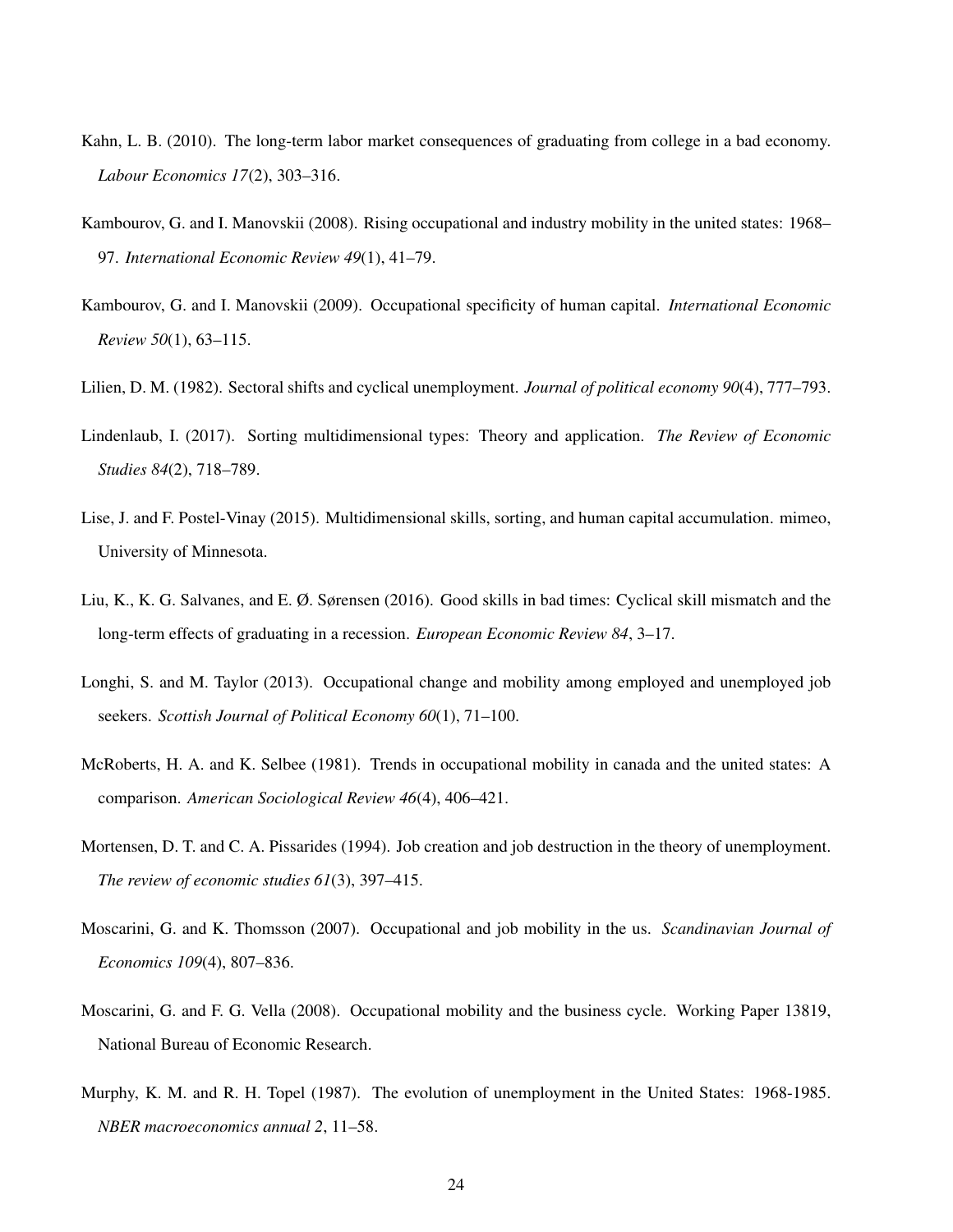- <span id="page-24-7"></span>Oreopoulos, P., T. Von Wachter, and A. Heisz (2012). The short-and long-term career effects of graduating in a recession. *American Economic Journal: Applied Economics 4*(1), 1–29.
- <span id="page-24-11"></span>Phan, M. B., R. Banerjee, L. Deacon, and H. Taraky (2015). Family dynamics and the integration of professional immigrants in Canada. *Journal of Ethnic and Migration Studies 41*(13), 2061–2080.
- <span id="page-24-0"></span>Poletaev, M. and C. Robinson (2008). Human capital specificity: evidence from the dictionary of occupational titles and displaced worker surveys, 1984–2000. *Journal of Labor Economics 26*(3), 387–420.
- <span id="page-24-4"></span>Robinson, C. (2018). Occupational mobility, occupation distance, and specific human capital. *Journal of Human Resources 53*(2), 513–551.
- <span id="page-24-6"></span>Sanders, C. and C. Taber (2012). Life-cycle wage growth and heterogeneous human capital. *Annual Reviews of Economics 4*(1), 399–425.
- <span id="page-24-9"></span>Speer, J. D. (2016). Wages, hours, and the school-to-work transition: the consequences of leaving school in a recession for less-educated men. *The BE Journal of Economic Analysis & Policy 16*(1), 97–124.
- <span id="page-24-8"></span>Stevens, K. (2007). Adult labour market outcomes: the role of economic conditions at entry into the labour market. IZA.
- <span id="page-24-1"></span>Summerfield, F. (2016). Matching skill and tasks: Cyclical fluctuations in the overqualification of new hires. Working Paper 16-08, Rimini Centre for Economic Analysis.
- <span id="page-24-10"></span>Summerfield, F. and I. Theodossiou (2017). The effects of macroeconomic conditions at graduation on overeducation. *Economic Inquiry 55*(3), 1370–1387.
- <span id="page-24-2"></span>Wee, S. L. (2013). Born under a bad sign: The cost of entering the job market during a recession. mimeo, University of Maryland.
- <span id="page-24-3"></span>Wiczer, D. G. (2015). Long-term unemployment: Attached and mismatched? working paper 2015-42, Federal Reserve Bank of St. Louis.
- <span id="page-24-5"></span>Yamaguchi, S. (2012). Tasks and heterogeneous human capital. *Journal of Labor Economics 30*(1), 1–53.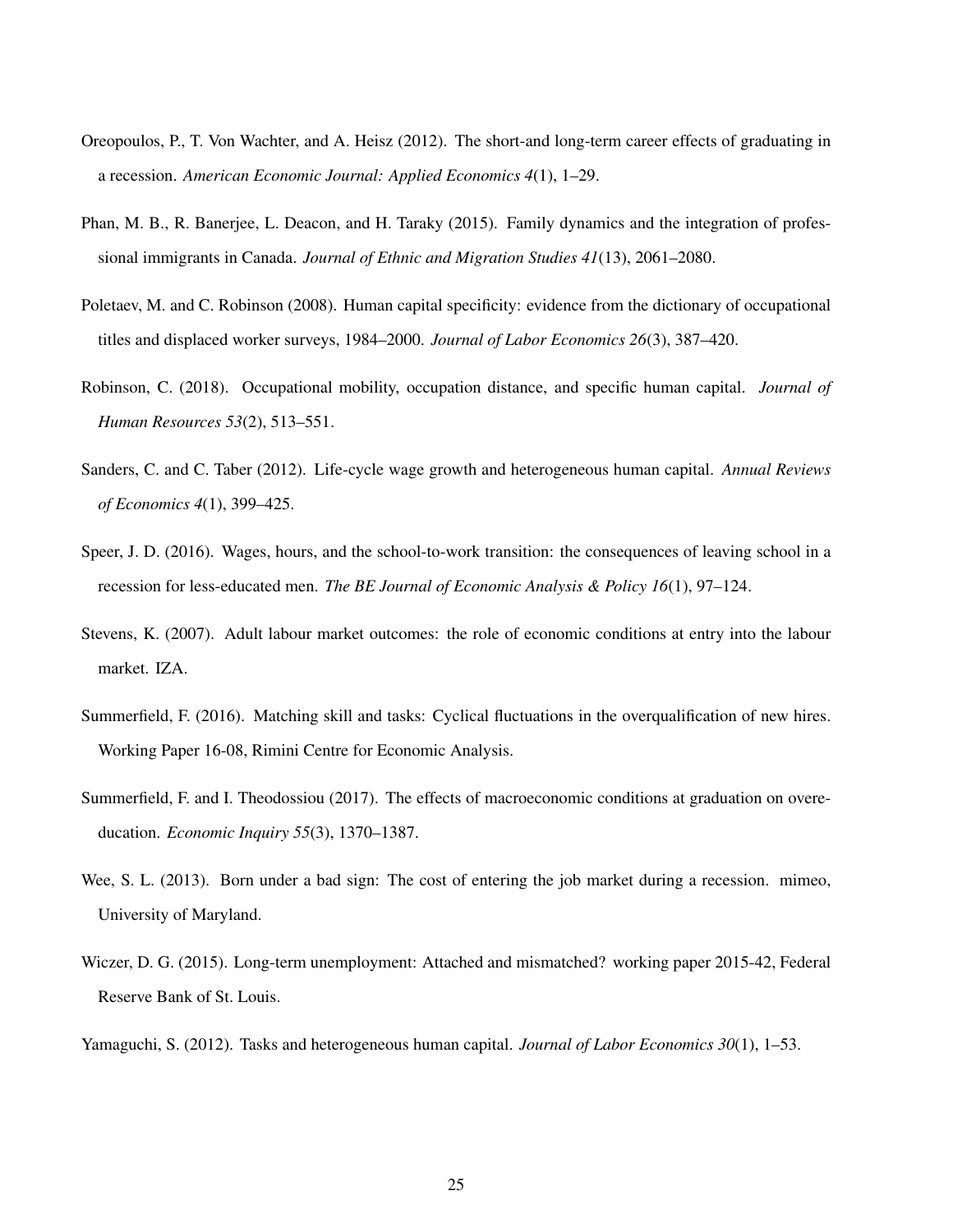# A Appendix

#### A.1 Data and Task Measurement

### A.1.1 Data Source

The LFS is a nationally representative survey of the Canadian labor market, akin to the Current Population Survey (CPS) for the US. Surveys are administered monthly at the household level, with households rotating in and out of the sample every 6 months. This paper employs the confidential version of the LFS, available to researchers through Statistics Canada Research Data Centres. This has several advantages over public-use data, it allows linking persons longitudinally (required for studying transitions) and includes considerably more detail on worker and job characteristics.

#### A.1.2 Workers' Employer Transitions

Our sample contains 90,463 observations of EE and EUE transitions. EE changes are defined as those who report a new employer (or one month or less of job tenure) in the current month. Following [Kambourov and](#page-23-4) [Manovskii](#page-23-4) [\(2009\)](#page-23-4); [Carrillo-Tudela et al.](#page-21-2) [\(2016\)](#page-21-2) we further restrict EE transitions to those who go on to hold the current job for at least 2 months. $17$ 

The second type of transition, EUE, involves workers switching employer with an intervening unemployment spell. The LFS has two ways of identifying the occupational switches of these workers. Some workers report employment at the beginning and end of their 6 month sampling window, with a spell of unemployment in between. For these workers, identifying 4-digit occupational job mobility is done straightforwardly by comparing the occupations of the job in sample before and after the unemployment spell. Additionally, for workers who enter the sample as unemployed, typically the information for the most recently held job is reported.<sup>[18](#page-0-0)</sup>

Summary statistics describing the employer transitions in our sample are presented in Panel A of Table [3.](#page-26-0) About 48% of the transitions in our sample are EE transitions whereas 52% were EUE transitions. Importantly, not all employer transitions are career changes, where we define the latter as employer switches that also

<sup>&</sup>lt;sup>17</sup>This further restriction avoids counting workers who (for example) work on a project basis, frequently changing location or firm, and keeps the focus on those who have a more standard relationship with an employer. Also helps with measurement error by eliminating potential "false" switchers (change and then change back and/or a miscode

<sup>&</sup>lt;sup>18</sup>The NOC codes of an unemployed worker represents the most recent job held, within the last 13 months. It may be possible to be recorded as unemployed in Canada for more than 12 months if a person is actively engaged in job search for the entirety of this period, although this is not common in the data. Unfortunately this information is not available for workers who are inactive or out of the labor force and so transitions from inactive to employed cannot be reliably observed.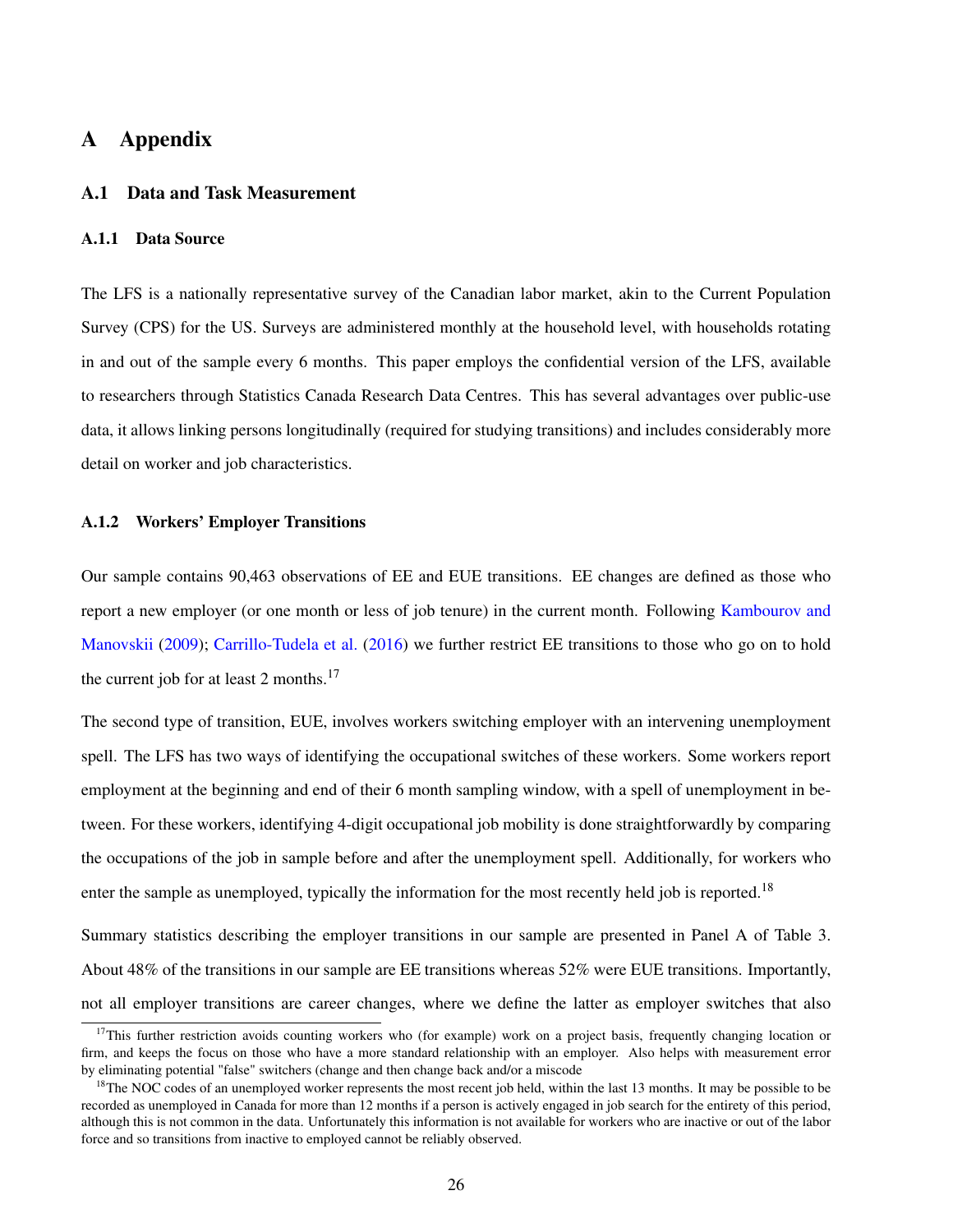<span id="page-26-0"></span>

| Panel A              | Mean   | SЕ    |
|----------------------|--------|-------|
| <b>EE</b> transition | 0.483  | 0.003 |
| SW OCC 1-D           | 0.432  | 0.002 |
| SW OCC 2-D           | 0.589  | 0.002 |
| SW OCC 3-D           | 0.669  | 0.002 |
| SW OCC 4-D           | 0.698  | 0.002 |
| Panel B              |        |       |
| Age                  | 33.404 | 0.068 |
| Male                 | 0.573  | 0.002 |
| Married/C.law        | 0.571  | 0.003 |
| <b>LHS</b>           | 0.121  | 0.002 |
| HS                   | 0.309  | 0.002 |
| <b>OPS</b>           | 0.112  | 0.001 |
| <b>PS</b>            | 0.458  | 0.002 |
| Union                | 0.167  | 0.002 |
| Pub. Sector          | 0.114  | 0.001 |
| Panel C              |        |       |
| Unemp. Rate          | 7.347  | 0.005 |

Table 3: Summary Statistics for Estimation Sample

involve an occupational switch. Indicators for 1-4 digit occupation changes show the prevalence of career changes measured with differing levels of specificity. About 43% of employer transitions are also 1-digit career changes.[19](#page-0-0) These career changes are significant, representing a move in major occupation category. For example, a worker might move from an occupation in primary industry or manufacturing to an occupation in services. At higher levels of occupational specificity the number of career changes increase, reaching about 70% at the 4-digit level, where an individual would move to a much more similar occupation (for example, from Cook to Chef). Table [4](#page-27-0) shows the distribution across 2-digit occupations in the data.

### A.1.3 Factor Analysis of Career Handbook Occupational Task Mapping

We re-scale all 23 measures to be ascending from a lowest value of 0 to a maximum of 1. The exception is education, which we re-code as approximate years of education.<sup>[20](#page-0-0)</sup> Second, we measure the number of workers

Source: LFS data 1987-2015, workers aged 16-65 reporting an EE or EUE employer transition in the survey month. Excludes students, temporary job holders and LFS records with imputed information. Occupation categories according to 2006 NOC codes. Mean estimates employ population weights from the LFS data.  $N = 90463$ .

<sup>&</sup>lt;sup>19</sup>This number is well in line with 1-digit occupational changes in US data that is corrected for occupational miscoding (see Carrillo-Tudela and Visschers (2018)).

 $^{20}$ Years of education are informed from Statistics Canada encoding categories used in the SLID data, which have more detail than the LFS. We encode this variable as follows: 0 if "The occupation does not require formal education or training"; 10 if "Some high school education is required, or on-the-job training or previous related experience alone is adequate", or if "Some high school education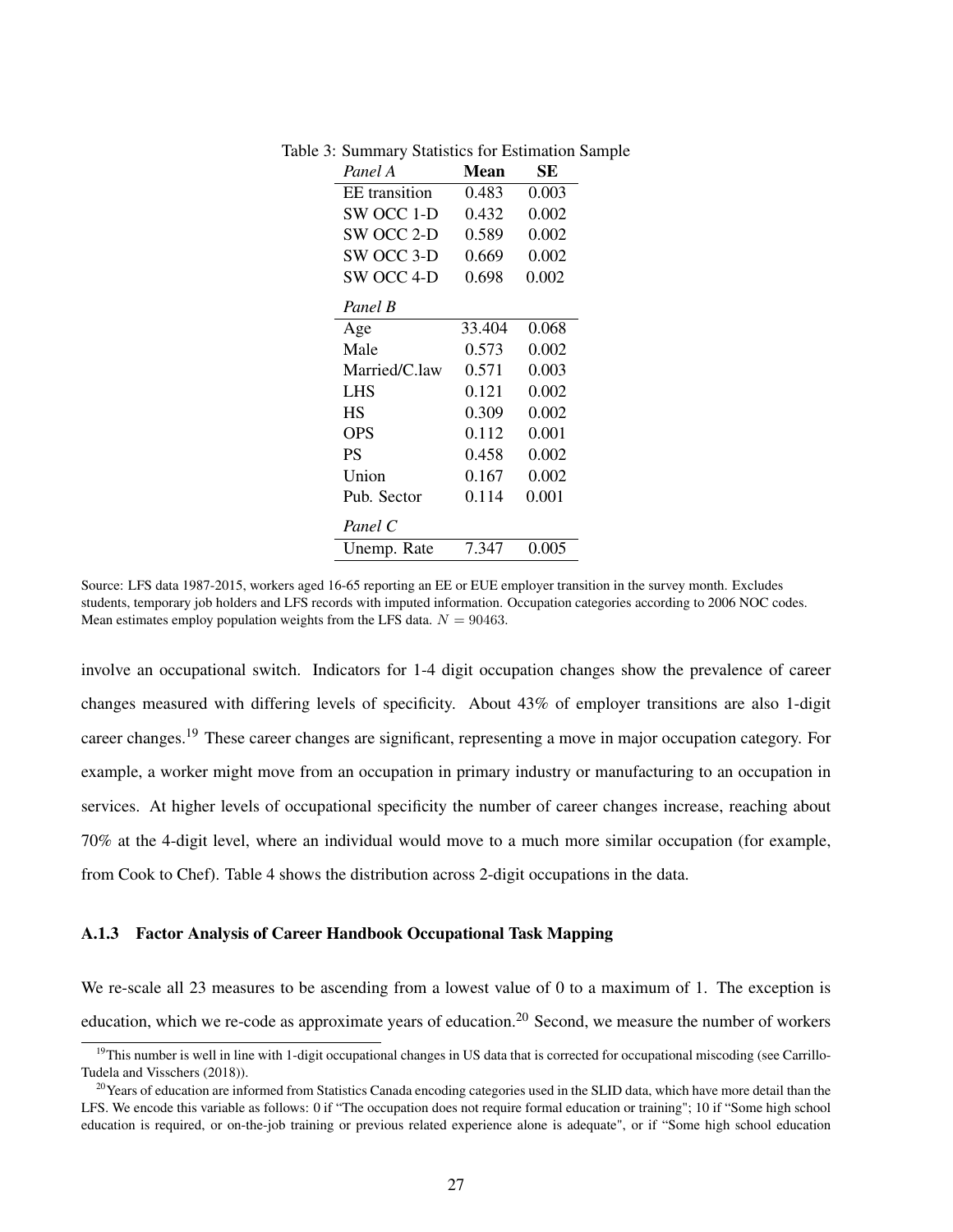| Code | Table 4. Occupation Distribution by 2-Digit FOC 2000 Couc<br>Occupation Title | Mean  | <b>SE</b> |
|------|-------------------------------------------------------------------------------|-------|-----------|
| 00   | Senior Management                                                             | 0.001 | 0.000     |
| 01   | Middle and Other Management (professional)                                    | 0.010 | 0.000     |
| 06   | Middle and other Management (services)                                        | 0.012 | 0.000     |
| 07   | Middle and other Management (trades and manufacturing)                        | 0.004 | 0.000     |
| 11   | Professionals: Business and Finance                                           | 0.016 | 0.000     |
| 12   | Skilled Admin & Business                                                      | 0.030 | 0.001     |
| 14   | Clerical                                                                      | 0.093 | 0.001     |
| 21   | Professionals: Natural &App. Sciences                                         | 0.019 | 0.001     |
| 22   | Technicians: Natural &App. Sciences                                           | 0.024 | 0.001     |
| 31   | Professionals: Health                                                         | 0.009 | 0.000     |
| 32   | Technicians: Health                                                           | 0.007 | 0.000     |
| 34   | <b>Assistants: Health</b>                                                     | 0.011 | 0.000     |
| 41   | Professionals: Soc. Sci, Educ, Gov & Religion                                 | 0.026 | 0.001     |
| 42   | Paraprofessionals: Law, Soc. Services, Educ & Religion                        | 0.017 | 0.000     |
| 51   | Professionals: Art & culture                                                  | 0.004 | 0.000     |
| 52   | Technicians: Art, Culture, Rec. & Sport                                       | 0.017 | 0.000     |
| 62   | <b>Skilled Sales and Service</b>                                              | 0.052 | 0.001     |
| 64   | Intermediate Sales and Service                                                | 0.121 | 0.001     |
| 66   | <b>Elemental Sales and Service</b>                                            | 0.126 | 0.001     |
| 72   | Trades & Transportation Operation Supervisors                                 | 0.088 | 0.001     |
| 73   | Transportation & Equipment Operators                                          | 0.029 | 0.001     |
| 74   | Intermediate Transport, Equipment operation and maintenance                   | 0.092 | 0.001     |
| 76   | <b>Trades Helpers</b>                                                         | 0.043 | 0.001     |
| 82   | <b>Skilled Primary Industry</b>                                               | 0.013 | 0.000     |
| 84   | <b>Intermediate Primary Industry</b>                                          | 0.033 | 0.001     |
| 86   | Labourers in Primary Industry                                                 | 0.027 | 0.001     |
| 92   | Supervisors & Skilled Operators : Manufacturing & utilities                   | 0.003 | 0.000     |
| 94   | Processing & Manufacturing Operators / Assemblers                             | 0.036 | 0.001     |
| 95   | Machinists, metalworking and woodworking                                      | 0.006 | 0.000     |
| 96   | Labourers in Manufacturing & Utilities                                        | 0.028 | 0.001     |

<span id="page-27-0"></span>Table 4: Occupation Distribution by 2-Digit NOC 2006 Code

Source: LFS data 1987-2015, workers aged 16-65 reporting an EE or EUE employer transition in the survey month. Excludes students, temporary job holders and LFS records with imputed information. Occupation categories according to 2006 NOC codes. Mean estimates employ population weights from the LFS data.  $N = 90463$ .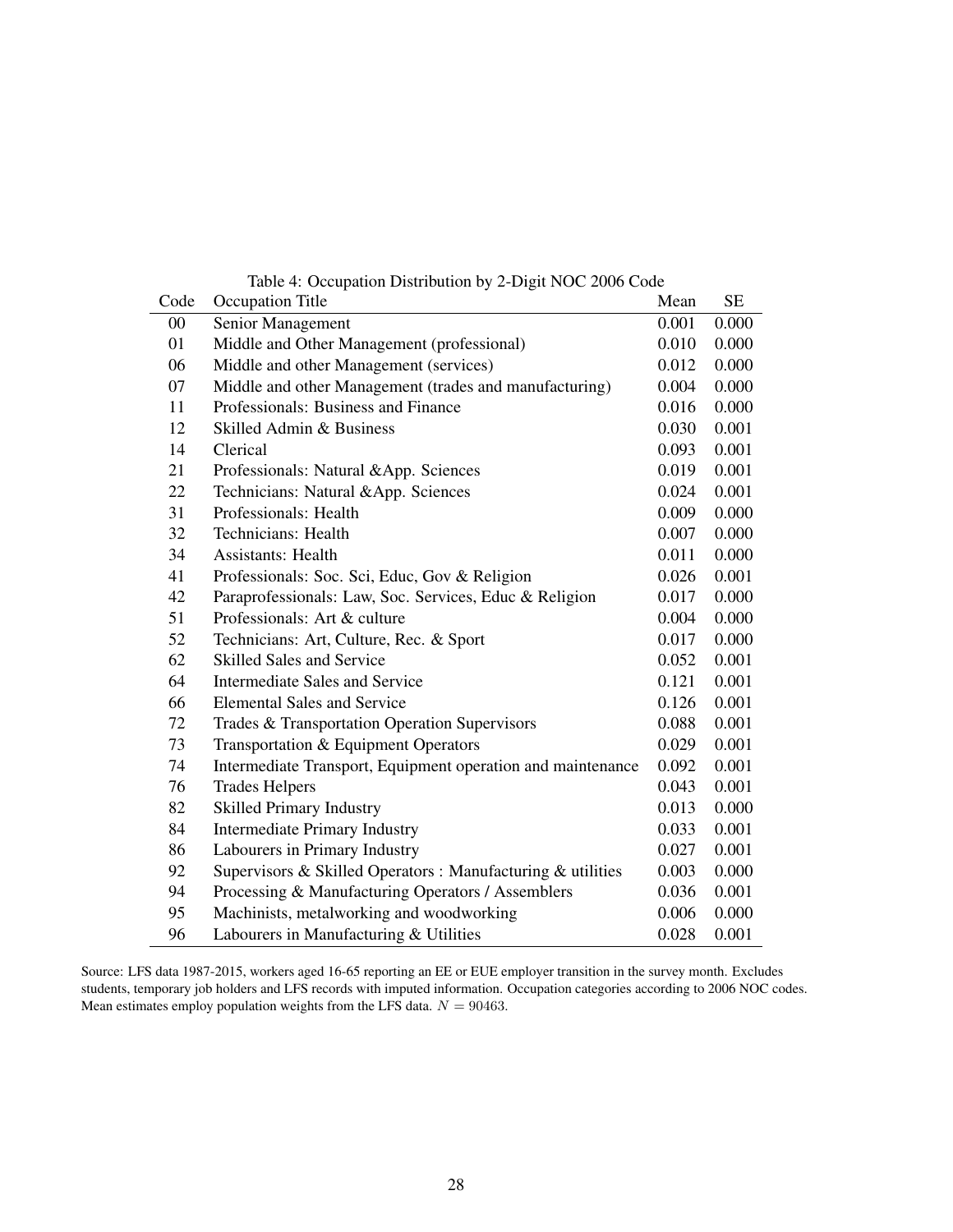in each 4-digit occupation in the LFS data to use as weights in the factor analysis procedure.

Factor analysis is used to identify the common sources of variation, in descending order such that the principal factor explains the most variation and the last factor explains the least. Factor analysis estimates a model that explains each of the  $p = \{1, \ldots, 23\}$  CH elements as a linear combination of  $j = \{1, \ldots, K\}$  common factors  $T_i$ , weighted by a matrix of factor loadings  $\Lambda$ :

$$
CH = \Lambda T + e. \tag{6}
$$

The factor analysis model differs from Principal Components Analysis (PCA) because of the term e, which captures variation that is unique to each underlying CH element.<sup>[21](#page-0-0)</sup> Our estimation of this model returns 13 orthogonal factors, decreasing in order of their importance in explaining the common variation across the observable CH characteristics.We identify and retain only those factors that are significant, which is determined following [Cattell](#page-21-11) [\(1966\)](#page-21-11) and others by selecting factors with eigenvalues greater than one. In the CH data we find that 3 factors are significant.

Factor analysis estimates both T and  $\Lambda$  from the covariance of the matrix  $CH$  and thus can produce an infinite set of solutions, none of which is preferable to any of the others on a statistical basis. However, different arrangements of the model may produce factors that are easier to interpret if the original elements  $CH$  each load more heavily on to a single task from the vector  $T$ . To facilitate interpretation of factors, we rotate the factor matrix orthogonally using the varimax rotation, which maximizes the variance of the squared loadings of each of the original 23 CH elements onto the resulting three task measures. This procedure produces task measures so that each CH element loads heavily onto a single factor. As a result, the factors/tasks are more likely have a rough interpretation based on the collection of original CH measures that are strong contributors. Table [1](#page-6-0) presents the this factor loading matrix. Task 1 (COG) appears to measure cognitive tasks, correlating heavily (and positively) with education, complex use of data, and cognitive type aptitudes such as general or verbal ability. Task 2 (H-PHYS) appears to capture high-level physical type tasks, correlating positively with aptitudes

may also be combined with on-the-job training or previous experience related to the occupation"; 12 if "The completion of high school is required"; 13 if "The completion of course work, training, workshops and/or experience related to the occupation, usually on completion of high school, is required. Course work refers to courses taken at special training institutes, colleges, universities and/or other training venues, but does not include the completion of a program." or "Vocational schooling: 2-5 years with 8 weeks per year"; 14 if "Completion of a program at a college or technical school is required. A program could lead to a certificate or a diploma"; 16 if "Completion of a university degree at the bachelor's level is required"; and 18 if "Completion of a university degree at the master's or doctoral level is required. Professional degrees that require additional education beyond the bachelor's level, such as law, dentistry, pharmacy and veterinary medicine, are also included".

 $^{21}$ Thus, whereas PCA retains all variation when generating the resulting tasks (factors), factor analysis retains only common variation.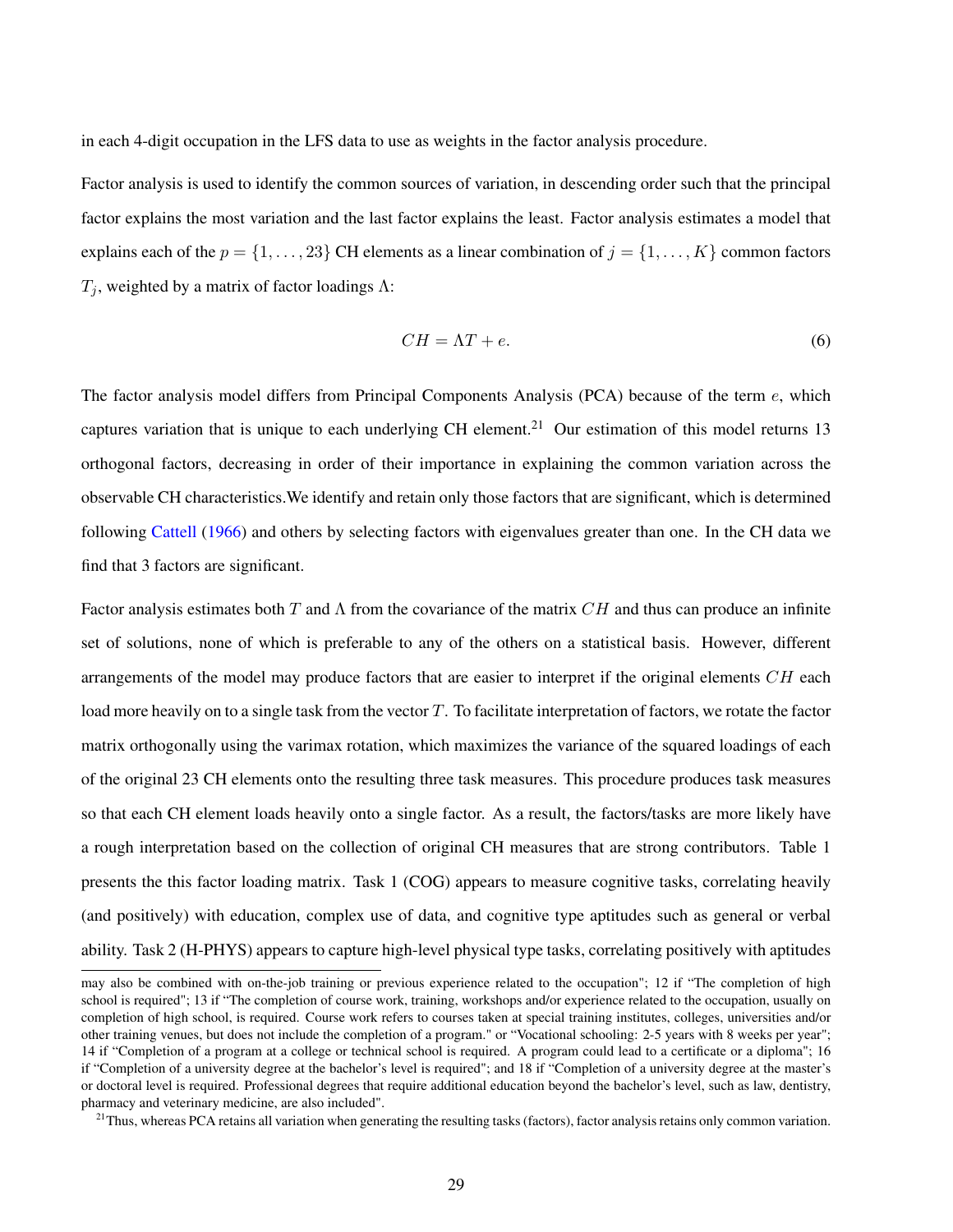<span id="page-29-0"></span>

| Table 5: Factor Analysis Results |                          |                  |  |  |  |  |
|----------------------------------|--------------------------|------------------|--|--|--|--|
| Factor                           | Share Explained $(\rho)$ | Interpretation   |  |  |  |  |
| Task1                            | 0.361                    | Cognitive        |  |  |  |  |
| Task2                            | 0.216                    | H-level Physical |  |  |  |  |
| Task3                            | 0.147                    | L-level Physical |  |  |  |  |

Factor analysis output with varimax rotation. Three principal factors retained. Canadian occupational distribution used as weights.

|       | Table 0. Task Intensity by T-Digit Occupation |          |          |          |
|-------|-----------------------------------------------|----------|----------|----------|
| NOC   | 1-Digit                                       | Task1    | Task2    | Task3    |
| Code  | Occupation Group                              | Mean     | Mean     | Mean     |
| 0     | Management                                    | 1.194    | $-0.859$ | $-0.230$ |
| 1     | Bus/Finance/Admin                             | $-0.065$ | 0.097    | $-0.861$ |
| 2     | Nat & App. Science                            | 0.893    | 0.490    | $-0.432$ |
| 3     | Health                                        | 0.327    | 0.506    | 0.482    |
| 4     | Soc.Sci/Educ/Gov/Relig                        | 1.061    | $-0.770$ | $-0.121$ |
| 5     | Art, Cult, Rec & Sport                        | 0.778    | 0.847    | $-0.153$ |
| 6     | Sales & Service                               | $-0.642$ | $-0.427$ | $-0.009$ |
| 7     | Trades, trans. & Operatives                   | $-0.526$ | 0.516    | 0.504    |
| 8     | Primary Industry                              | $-0.818$ | 0.167    | 0.653    |
| 9     | Processing, Mfg, Utilities                    | $-1.039$ | $-0.042$ | 0.373    |
| Total |                                               | $-0.123$ | $-0.028$ | $-0.039$ |

<span id="page-29-1"></span>Table 6: Task Intensity by 1-Digit Occupation

Source: 2006 Career Handbook. Occupation categories according to 2006 NOC codes. Mean task values by 1-digit occupation. Task values specific to 4-digit NOC occupation codes. Tasks created from career handbook occupational ratings using population weights from the LFS data.

like perception and motor-coordination while having a weak negative relationship with educational attainment. Task 3 (L-PHYS) seems to measure lower-level physical tasks, correlating with measures of environmental hazards and physical strength.

Table [5](#page-29-0) presents the results of the factor analysis procedure, including the "importance" or overall share of variation explained by each of the three tasks. [22](#page-0-0) Table [6](#page-29-1) presents the task intensity by 1-digit Major Occupational Groups, while Table [2](#page-7-0) in the main text does so for 2-digit occupations.

### A.2 Tasks across labour market transitions and over time

Figure [1](#page-30-1) displays the evolution of tasks over time, while Table reports the average and the variance of tasks changes.

 $^{22}$ Factor analysis, unlike PCA, generates a measure of uniqueness - the proportion of variance not explained by common factors that is unique to an original CH element. CH inputs with high uniqueness are not well-described by the resulting factors. In our analysis, only three have uniqueness greater than 0.5: Physical activities Hearing and Color discrimination and Environmental Condition Discomforts with values of 0.54, 0.67 and 0.51, respectively.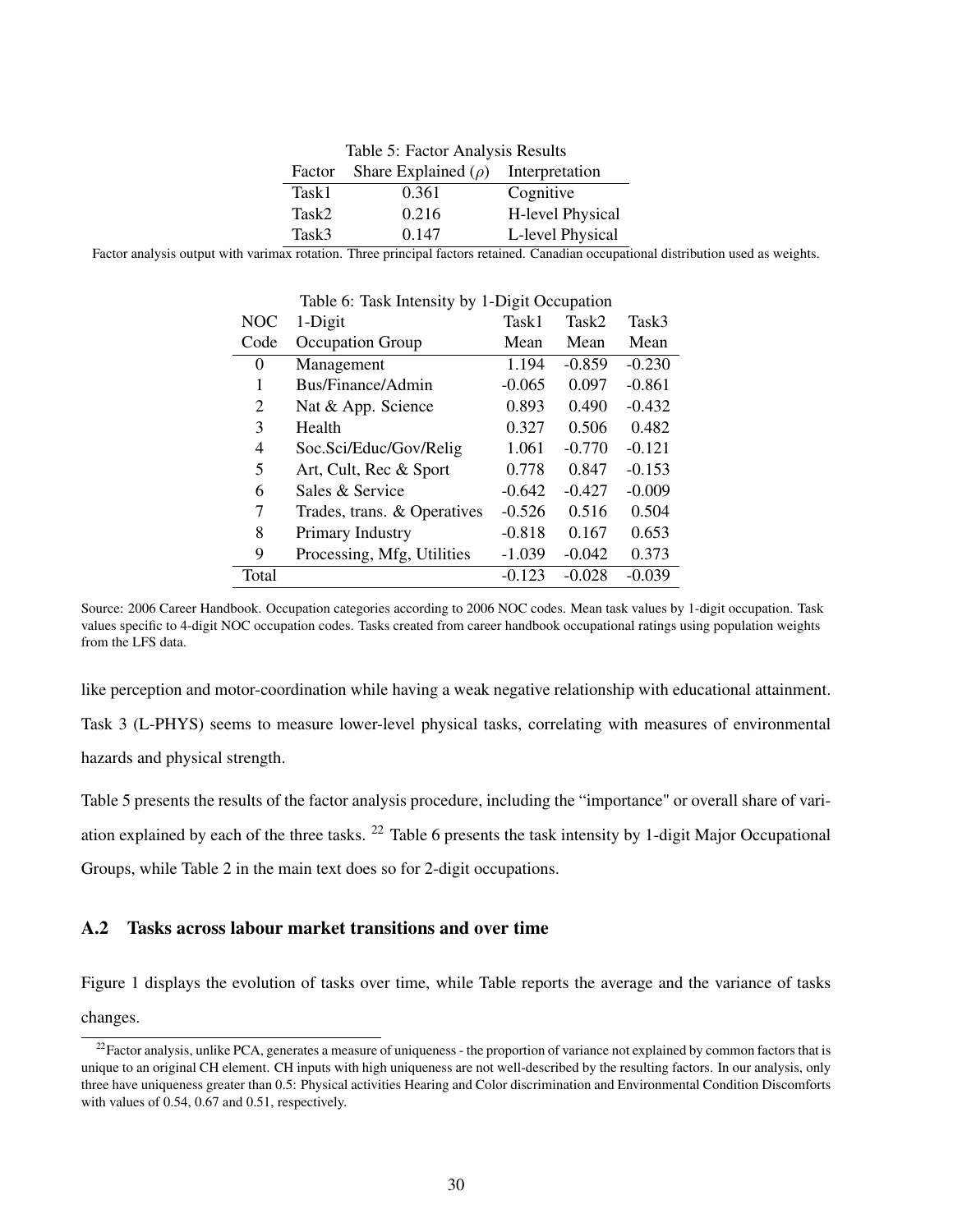<span id="page-30-1"></span>

Source: LFS 1987-2015 and 2006 CH. Annualized series. Tasks 1-3 represent cognitive, high-level physical and low-level physical work activities, respectively. Tasks are principal factors from the CH data weighted to match the Canadian occupational distribution over the period of analysis.

| Panel A: EE Transitions 1987-2015 |                                    |                      |           |                   |         |                     |         |  |  |  |
|-----------------------------------|------------------------------------|----------------------|-----------|-------------------|---------|---------------------|---------|--|--|--|
|                                   |                                    | Intensity in new Job |           | <b>Total Task</b> |         | Change in Intensity |         |  |  |  |
|                                   | Task 1                             | Task 2               | Task 3    | Distance          | Task 1  | Task 2              | Task 3  |  |  |  |
| Mean                              | $-0.364$                           | $-0.0076$            | $-0.0007$ | 0.600             | 0.0209  | 0.0376              | 0.0129  |  |  |  |
| <b>SD</b>                         | (0.914)                            | (0.860)              | (0.908)   | (0.320)           | (1.268) | (1.148)             | (1.039) |  |  |  |
| N                                 | 48458                              | 48458                | 48458     | 47962             | 47962   | 47962               | 47962   |  |  |  |
|                                   | Panel B: EUE Transitions 1987-2015 |                      |           |                   |         |                     |         |  |  |  |
|                                   |                                    | Intensity in new Job |           | <b>Total Task</b> |         | Change in Intensity |         |  |  |  |
|                                   | Task 1                             | Task 2               | Task 3    | Distance          | Task 1  | Task 2              | Task 3  |  |  |  |

<span id="page-30-0"></span>Table 7: Average Task Intensities and Distance by Career Change Type

|  | 45401 45401 45401 | 45.066                                                                                | 45,066 45,066 45,066 |  |
|--|-------------------|---------------------------------------------------------------------------------------|----------------------|--|
|  |                   | Source: LFS and CH annual averaged data 1987-2015. Standard deviations in parentheses |                      |  |

Mean -0.459 -0.091 0.053 0.607 -0.0843 -0.0008 0.0002 SD (0.863) (0.837) (0.907) (0.320) (1.030) (1.156) (1.075)

31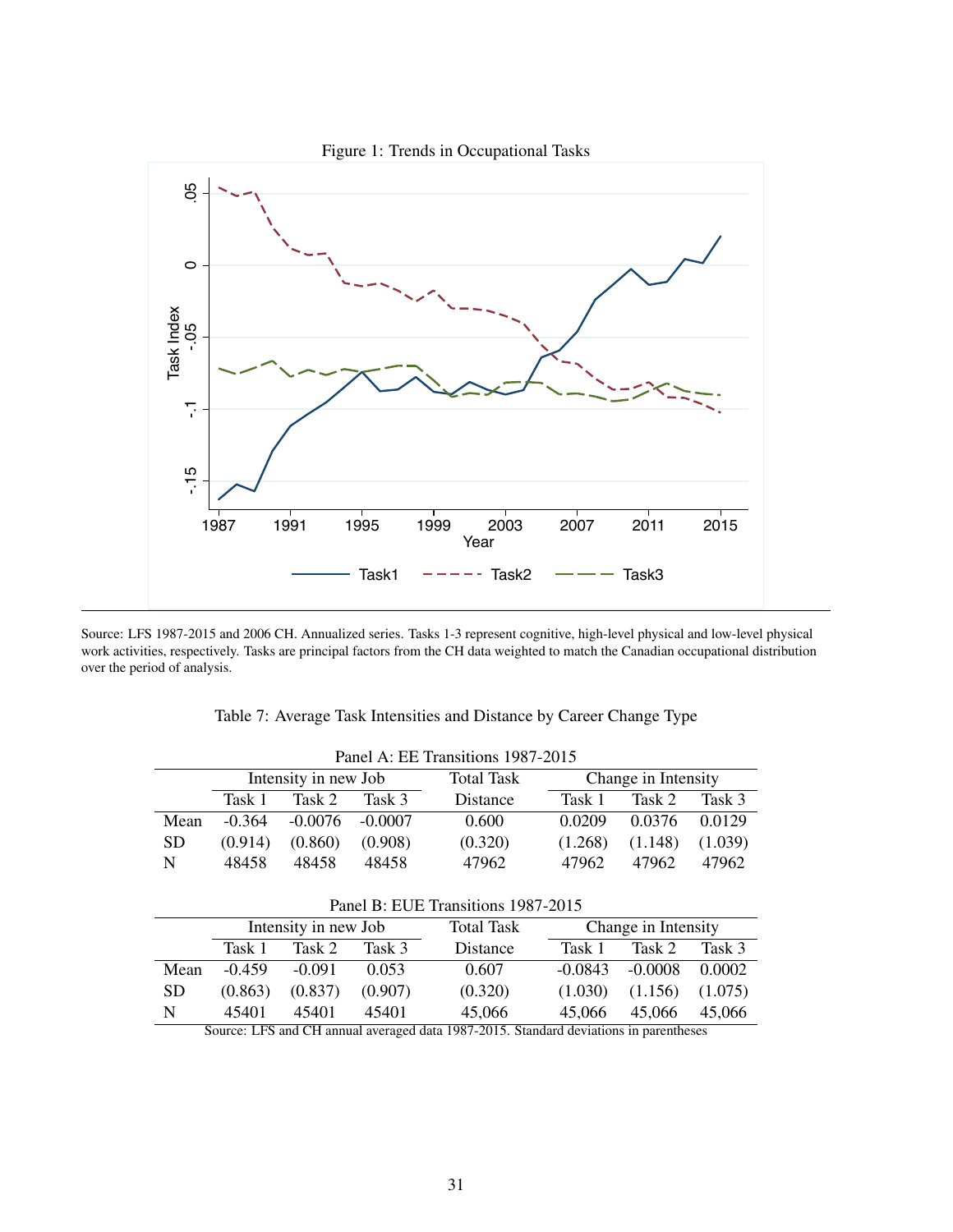### A.3 Worker and Job Characteristics in the Sample

The Canadian LFS provides a set of worker and job characteristics that allows us to examine how task mobility vary with observable traits. These also help to control for the impact of potential composition shifts in workers by observable characteristics over the cycle. Educational attainment indicators are generated for four groups, including Less than High School (LHS), High-School graduates (HS), Other Post-Secondary (OPS) graduates, with a certificate or diploma less than 2 years, and traditional Post-Secondary graduates (PS) including community college diplomas 2 years or longer and university education. Age, sex and an indicator for married/common-law are also used.

We also generate variables that describe the job characteristics of employed individuals, including binary indicators union coverage and public sector employment and job tenure, which is measured as months with the same employer.<sup>[23](#page-0-0)</sup>

Summary worker characteristics for the sample are presented in Panel B of Table [3](#page-26-0) above. The sample includes more men (57%) than women, which is reasonable given the fact that our sample is restricted to labor force participants. Of the respondents, the average age is 33 years and about 57% are married or in common-law relationships. The most common education level is traditional post-secondary, representing 46% of the sample. An additional 11% of respondents report some post-secondary certificate or diploma below university, for 31% of the sample high school is the highest education milestone achieved and 12% of respondents in the sample did not complete high school. About 17% of the workers in the sample are covered by collective bargaining agreements or union members, and 11% work in public sector jobs.

For unemployed workers, we have information on the duration of unemployment and the reason of job separation. Constrained by the relatively coarser information available before the mid 2000s, we summarize job leavers into three broad categories: voluntary leavers, involuntary leavers and "other".<sup>[24](#page-0-0)</sup> The duration of unemployment, measured weekly, is also available for those classified as unemployed.

<sup>&</sup>lt;sup>23</sup>Union coverage includes union membership and non-members covered by collective agreements. Overlap between public sector and collective agreement coverage is considerable in Canada.

 $^{24}$ Reasons for leaving are encoded are as follows. Voluntary: "Left job" due to change of residence, dissatisfaction or retirement. Involuntary: "Lost job" due to layoff, own illness or disability. Other: "Left job" due to personal or family responsibilities, to attend school or for "other" reasons.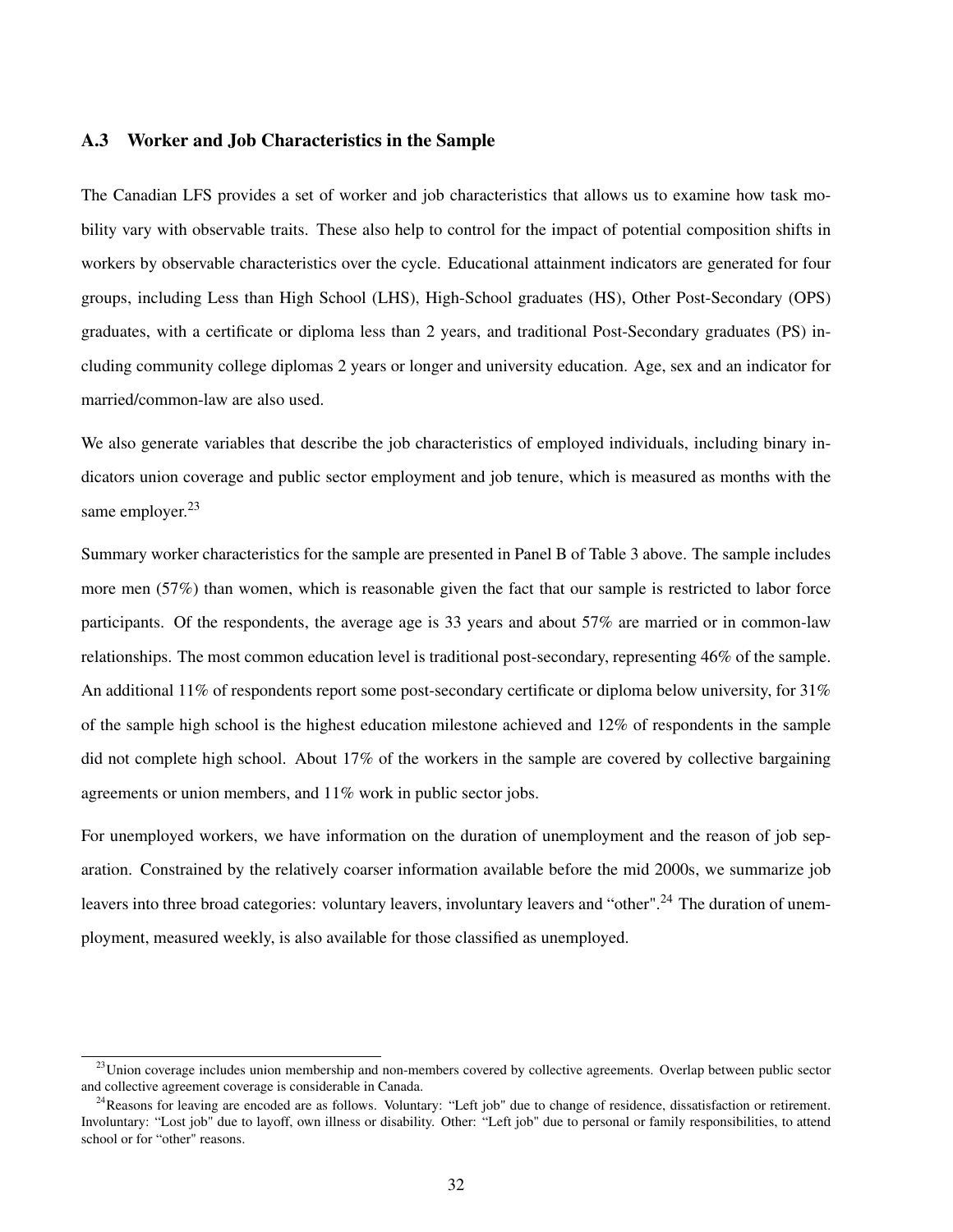# B Additional Results

|                                   |               | radic 6. Carect Change Fropensity Estimates, EE 2-Digit Occupation Movers |               |               |                           |                         |               |
|-----------------------------------|---------------|---------------------------------------------------------------------------|---------------|---------------|---------------------------|-------------------------|---------------|
|                                   | (1)           | (2)                                                                       | (3)           | (4)           | (5)                       | (6)                     | (7)           |
|                                   | Pr(SW 2D)     | Pr(SW 2D)                                                                 | Pr(SW 2D)     | Pr(SW 2D)     | Pr(SW 2D)                 | Pr(SW 2D)               | Pr(SW 2D)     |
| $UR_t$                            | $-0.00719***$ | $-0.00440**$                                                              | $-0.00428**$  | 0.00431       | $-0.0102***$              | $-0.0104***$            | $-0.0167***$  |
|                                   | (0.00173)     | (0.00170)                                                                 | (0.00169)     | (0.00442)     | (0.00170)                 | (0.00165)               | (0.00443)     |
| $(UR_{\ell t}$ -UR <sub>t</sub> ) | $-0.00677***$ | $-0.00597***$                                                             | $-0.00588***$ | $-0.00594***$ | $-0.00262***$             | $-0.00274***$           | $-0.00596***$ |
|                                   | (0.00137)     | (0.00139)                                                                 | (0.00140)     | (0.00139)     | (0.000736)                | (0.000741)              | (0.00140)     |
| Age                               |               | $-0.00632***$                                                             | $-0.0674***$  | $-0.00416***$ | $-0.00227***$             | $-0.00247***$           | $-0.00631***$ |
|                                   |               | (0.000156)                                                                | (0.0178)      | (0.000960)    | (0.000130)                | (0.000138)              | (0.000157)    |
| Male                              |               | $-0.000593$                                                               | 0.000160      | $-0.000574$   | $-0.0236***$              | $-0.0286***$            | $-0.000591$   |
|                                   |               | (0.00523)                                                                 | (0.00516)     | (0.00523)     | (0.00276)                 | (0.00345)               | (0.00521)     |
| Married/C. Law                    |               | $-0.0264***$                                                              | $-0.0194***$  | $-0.0287***$  | $-0.00641$                | $-0.00960**$            | $-0.0259***$  |
|                                   |               | (0.00581)                                                                 | (0.00609)     | (0.00596)     | (0.00449)                 | (0.00440)               | (0.00574)     |
| HS                                |               | $0.0361***$                                                               | 0.0396***     | $0.0356***$   | $0.0139**$                | $0.0127**$              | $-0.0456$     |
|                                   |               | (0.00796)                                                                 | (0.00779)     | (0.00799)     | (0.00560)                 | (0.00553)               | (0.0465)      |
| <b>OPS</b>                        |               | $0.0517***$                                                               | $0.0567***$   | $0.0511***$   | 0.00277                   | $-0.00167$              | $-0.0409$     |
|                                   |               | (0.00778)                                                                 | (0.00821)     | (0.00782)     | (0.00627)                 | (0.00599)               | (0.0462)      |
| PS                                |               | $-0.0108*$                                                                | 0.00656       | $-0.0112*$    | $-0.00562$                | $-0.0270***$            | $-0.152***$   |
|                                   |               | (0.00583)                                                                 | (0.00608)     | (0.00584)     | (0.00575)                 | (0.00558)               | (0.0413)      |
| $UR_t \times Age$                 |               |                                                                           |               | $-0.000275**$ |                           |                         |               |
|                                   |               |                                                                           |               | (0.000124)    |                           |                         |               |
| SW <sub>1D</sub>                  |               |                                                                           |               |               | $0.615***$                | $0.617***$              |               |
|                                   |               |                                                                           |               |               | (0.0120)                  | (0.0127)<br>$0.0160***$ |               |
| $UR_t \times SW1D$                |               |                                                                           |               |               | $0.0158***$               |                         |               |
|                                   |               |                                                                           |               |               | (0.00158)<br>$0.0168**$   | (0.00161)               |               |
| NOC $0_{t-1}$                     |               |                                                                           |               |               | (0.00714)                 |                         |               |
|                                   |               |                                                                           |               |               | $-0.0778***$              |                         |               |
| NOC $1_{t-1}$                     |               |                                                                           |               |               | (0.00597)                 |                         |               |
|                                   |               |                                                                           |               |               | $-0.0912***$              |                         |               |
| NOC $2_{t-1}$                     |               |                                                                           |               |               |                           |                         |               |
|                                   |               |                                                                           |               |               | (0.00948)<br>$-0.0556***$ |                         |               |
| NOC $3_{t-1}$                     |               |                                                                           |               |               | (0.00673)                 |                         |               |
| NOC $4_{t-1}$                     |               |                                                                           |               |               | $-0.0638***$              |                         |               |
|                                   |               |                                                                           |               |               | (0.00696)                 |                         |               |
| NOC $5_{t-1}$                     |               |                                                                           |               |               | $0.0410***$               |                         |               |
|                                   |               |                                                                           |               |               | (0.00648)                 |                         |               |
| NOC $6_{t-1}$                     |               |                                                                           |               |               | $-0.00423$                |                         |               |
|                                   |               |                                                                           |               |               | (0.00795)                 |                         |               |
| NOC $7_{t-1}$                     |               |                                                                           |               |               | 0.0102                    |                         |               |
|                                   |               |                                                                           |               |               | (0.00806)                 |                         |               |
| NOC $8_{t-1}$                     |               |                                                                           |               |               | $0.0526***$               |                         |               |
|                                   |               |                                                                           |               |               | (0.0108)                  |                         |               |
| $UR_t \times HS$                  |               |                                                                           |               |               |                           |                         | 0.00997*      |
|                                   |               |                                                                           |               |               |                           |                         | (0.00547)     |
| $UR_t \times OPS$                 |               |                                                                           |               |               |                           |                         | $0.0113**$    |
|                                   |               |                                                                           |               |               |                           |                         | (0.00546)     |
| $UR_t \times PS$                  |               |                                                                           |               |               |                           |                         | $0.0175***$   |
|                                   |               |                                                                           |               |               |                           |                         | (0.00502)     |
| Age <sup>2</sup>                  |               |                                                                           | $0.00185**$   |               |                           |                         |               |
|                                   |               |                                                                           | (0.000714)    |               |                           |                         |               |
| Age <sup>3</sup>                  |               |                                                                           | $-2.27e-05*$  |               |                           |                         |               |
|                                   |               |                                                                           | $(1.23e-05)$  |               |                           |                         |               |
| Age <sup>4</sup>                  |               |                                                                           | 9.84e-08      |               |                           |                         |               |
|                                   |               |                                                                           | $(7.73e-08)$  |               |                           |                         |               |
| Observations                      | 72,891        | 72,891                                                                    | 72,891        | 72,891        | 72,091                    | 72,891                  | 72,891        |
| R-squared                         | 0.011         | 0.038                                                                     | 0.041         | 0.039         | 0.576                     | 0.571                   | 0.039         |
| <b>Marginal Effects</b>           |               |                                                                           |               | $-0.00443**$  | $-0.00361***$             | $-0.00367$ ***          | $-0.00407**$  |
| $UR_t$                            |               |                                                                           |               | (0.00170)     | (0.00117)                 | (0.00111)               | (0.00173)     |
|                                   |               |                                                                           |               |               |                           |                         |               |

<span id="page-32-0"></span>Table 8: Career Change Propensity Estimates, EE 2-Digit Occupation Movers

Standard Errors in parentheses clustered at the Economic region level. Omitted group is LHS educated female workers with NOC occupation major group 9 (mainly low-skill labour jobs) and whose new job is in the same 1-digit occupation grouping. NOC 1-8 are binary indicators for 1-digit major occupation group of prior job using NOC 2006 codes. All specifications include a constant term, economic region fixed effects, a linear time trend, month-of-year dummies and a control for potential discontinuity from 1997 onward.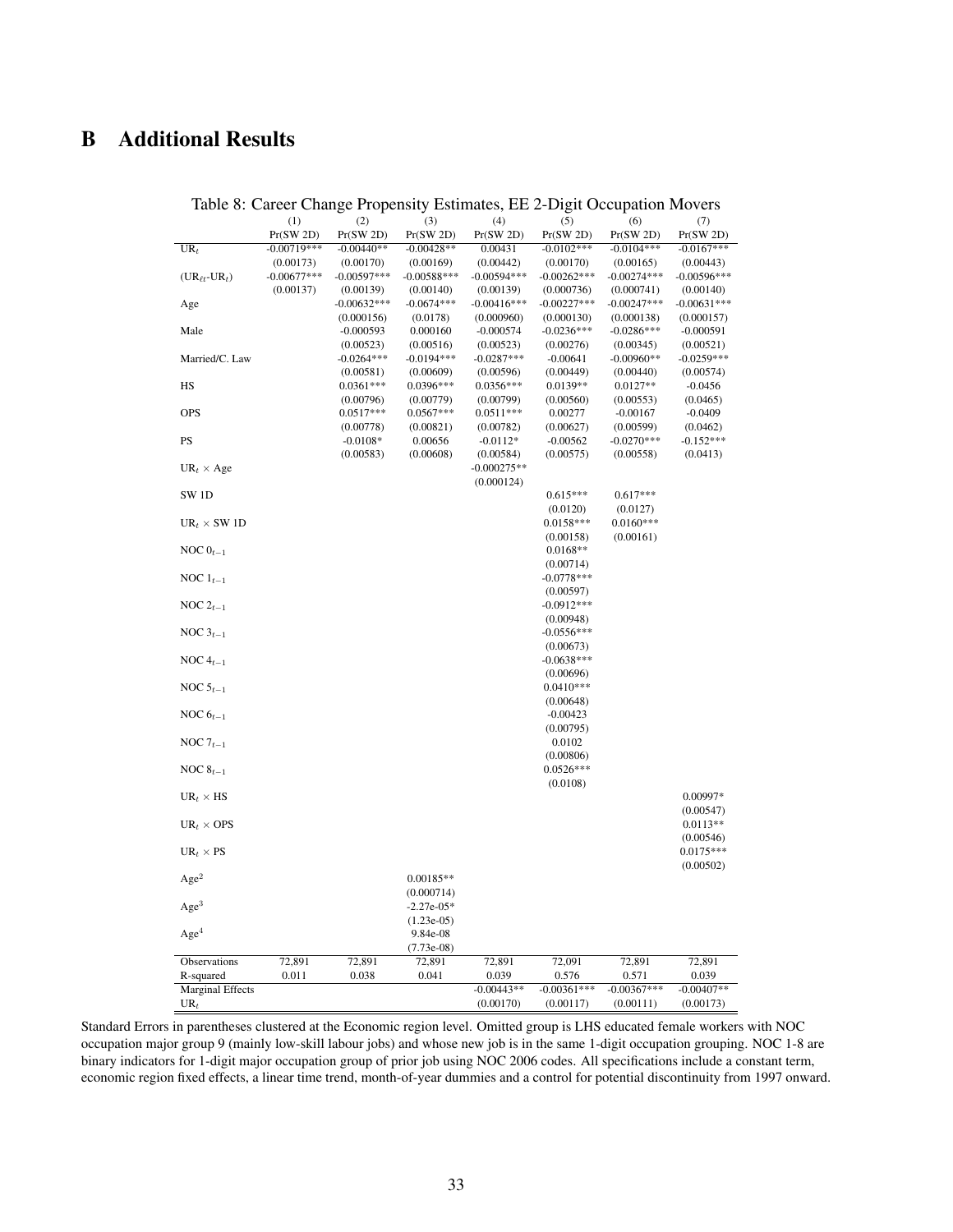|                                   | (1)          | (2)           | (3)           | (4)            | (5)           | (6)           | (7)           |
|-----------------------------------|--------------|---------------|---------------|----------------|---------------|---------------|---------------|
|                                   | Pr(SW 2D)    | Pr(SW 2D)     | Pr(SW 2D)     | Pr(SW 2D)      | Pr(SW 2D)     | Pr(SW 2D)     | Pr(SW 2D)     |
| $UR_t$                            | $-0.0186***$ | $-0.0163***$  | $-0.0158***$  | 0.00214        | $-0.0193***$  | $-0.0195***$  | $-0.0187***$  |
|                                   | (0.00171)    | (0.00168)     | (0.00166)     | (0.00625)      | (0.00140)     | (0.00147)     | (0.00290)     |
| $(UR_{\ell t}$ -UR <sub>t</sub> ) | $-0.00303**$ | $-0.00297**$  | $-0.00263*$   | $-0.00289*$    | $-0.000982$   | $-0.00112$    | $-0.00299**$  |
|                                   | (0.00135)    | (0.00146)     | (0.00144)     | (0.00147)      | (0.000718)    | (0.000700)    | (0.00147)     |
| Age                               |              | $-0.00653***$ | $-0.0534***$  | $-0.00186$     | $-0.00214***$ | $-0.00237***$ | $-0.00651***$ |
|                                   |              | (0.000258)    | (0.0148)      | (0.00148)      | (0.000173)    | (0.000166)    | (0.000260)    |
| Male                              |              | 0.00778       | 0.00800       | 0.00769        | $-0.0104***$  | $-0.0149***$  | 0.00767       |
|                                   |              | (0.00469)     | (0.00495)     | (0.00465)      | (0.00288)     | (0.00251)     | (0.00469)     |
| Married/C. Law                    |              | $-0.00949*$   | $-0.00408$    | $-0.0164**$    | $-0.00430$    | $-0.00663$    | $-0.00881$    |
|                                   |              | (0.00534)     | (0.00525)     | (0.00643)      | (0.00470)     | (0.00476)     | (0.00532)     |
| HS                                |              | $0.0325***$   | $0.0372***$   | 0.0308***      | 0.00761       | 0.00623       | 0.0411        |
|                                   |              | (0.00797)     | (0.00768)     | (0.00817)      | (0.00600)     | (0.00595)     | (0.0444)      |
| <b>OPS</b>                        |              | $0.0457***$   | $0.0505***$   | 0.0438***      | $-0.00212$    | $-0.00678$    | 0.00849       |
|                                   |              | (0.00869)     | (0.00832)     | (0.00880)      | (0.00537)     | (0.00497)     | (0.0403)      |
| PS                                |              | 0.0111        | $0.0276***$   | 0.00913        | $-0.00453$    | $-0.0223***$  | $-0.0443$     |
|                                   |              | (0.00824)     | (0.00788)     | (0.00870)      | (0.00459)     | (0.00401)     | (0.0360)      |
| $UR_t \times Age$                 |              |               |               | $-0.000553***$ |               |               |               |
|                                   |              |               |               | (0.000165)     |               |               |               |
| SW <sub>1D</sub>                  |              |               |               |                | $0.448***$    | $0.435***$    |               |
|                                   |              |               |               |                | (0.0163)      | (0.0174)      |               |
| $UR_t \times SW1D$                |              |               |               |                | $0.0407***$   | $0.0418***$   |               |
|                                   |              |               |               |                | (0.00157)     | (0.00169)     |               |
| NOC $0_{t-1}$                     |              |               |               |                | $-0.00108$    |               |               |
|                                   |              |               |               |                | (0.00536)     |               |               |
| NOC $1_{t-1}$                     |              |               |               |                | $-0.0492***$  |               |               |
|                                   |              |               |               |                | (0.00720)     |               |               |
| NOC $2_{t-1}$                     |              |               |               |                | $-0.0497***$  |               |               |
|                                   |              |               |               |                | (0.00559)     |               |               |
| NOC $3_{t-1}$                     |              |               |               |                | $-0.0655***$  |               |               |
|                                   |              |               |               |                | (0.00936)     |               |               |
| NOC $4_{t-1}$                     |              |               |               |                | $-0.0541***$  |               |               |
|                                   |              |               |               |                | (0.00788)     |               |               |
| NOC $5_{t-1}$                     |              |               |               |                | 0.0494 ***    |               |               |
|                                   |              |               |               |                | (0.00658)     |               |               |
| NOC $6_{t-1}$                     |              |               |               |                | 0.00198       |               |               |
|                                   |              |               |               |                | (0.00684)     |               |               |
| NOC $7_{t-1}$                     |              |               |               |                | $-0.0125$     |               |               |
|                                   |              |               |               |                | (0.00798)     |               |               |
| NOC $8_{t-1}$                     |              |               |               |                | $0.0137**$    |               |               |
|                                   |              |               |               |                | (0.00663)     |               |               |
| $UR_t \times HS$                  |              |               |               |                |               |               | $-0.00109$    |
|                                   |              |               |               |                |               |               | (0.00446)     |
| $UR_t \times OPS$                 |              |               |               |                |               |               | 0.00427       |
|                                   |              |               |               |                |               |               | (0.00457)     |
| $UR_t \times PS$                  |              |               |               |                |               |               | $0.00641*$    |
|                                   |              |               |               |                |               |               | (0.00359)     |
| $\rm{Age^2}$                      |              |               | $0.00118*$    |                |               |               |               |
|                                   |              |               | (0.000620)    |                |               |               |               |
| Age <sup>3</sup>                  |              |               | $-9.73e-06$   |                |               |               |               |
|                                   |              |               | $(1.11e-0.5)$ |                |               |               |               |
| Age <sup>4</sup>                  |              |               | 9.71e-09      |                |               |               |               |
|                                   |              |               | $(7.18e-08)$  |                |               |               |               |
| Observations                      | 89,885       | 89,885        | 89,885        | 89,885         | 88,992        | 89,885        | 89,885        |
| R-squared                         | 0.095        | 0.121         | 0.124         | 0.122          | 0.643         | 0.640         | 0.122         |
| <b>Marginal Effects</b>           |              |               |               | $-0.0160***$   | $-0.00535***$ | $-0.00519***$ | $-0.0161***$  |
| $UR_t$                            |              |               |               | (0.00171)      | (0.00100)     | (0.00105)     | (0.00169)     |

### <span id="page-33-0"></span>Table 9: Career Change Propensity Estimates, EUE 2-Digit Occupation Movers

Standard Errors in parentheses clustered at the Economic region level. Omitted group is LHS educated female workers with NOC occupation major group 9 (mainly low-skill labour jobs) and whose new job is in the same 1-digit occupation grouping. NOC 1-8 are binary indicators for 1-digit major occupation group of prior job using NOC 2006 codes. All specifications include a constant term, economic region fixed effects, a linear time trend, month-of-year dummies and a control for potential discontinuity from 1997 onward.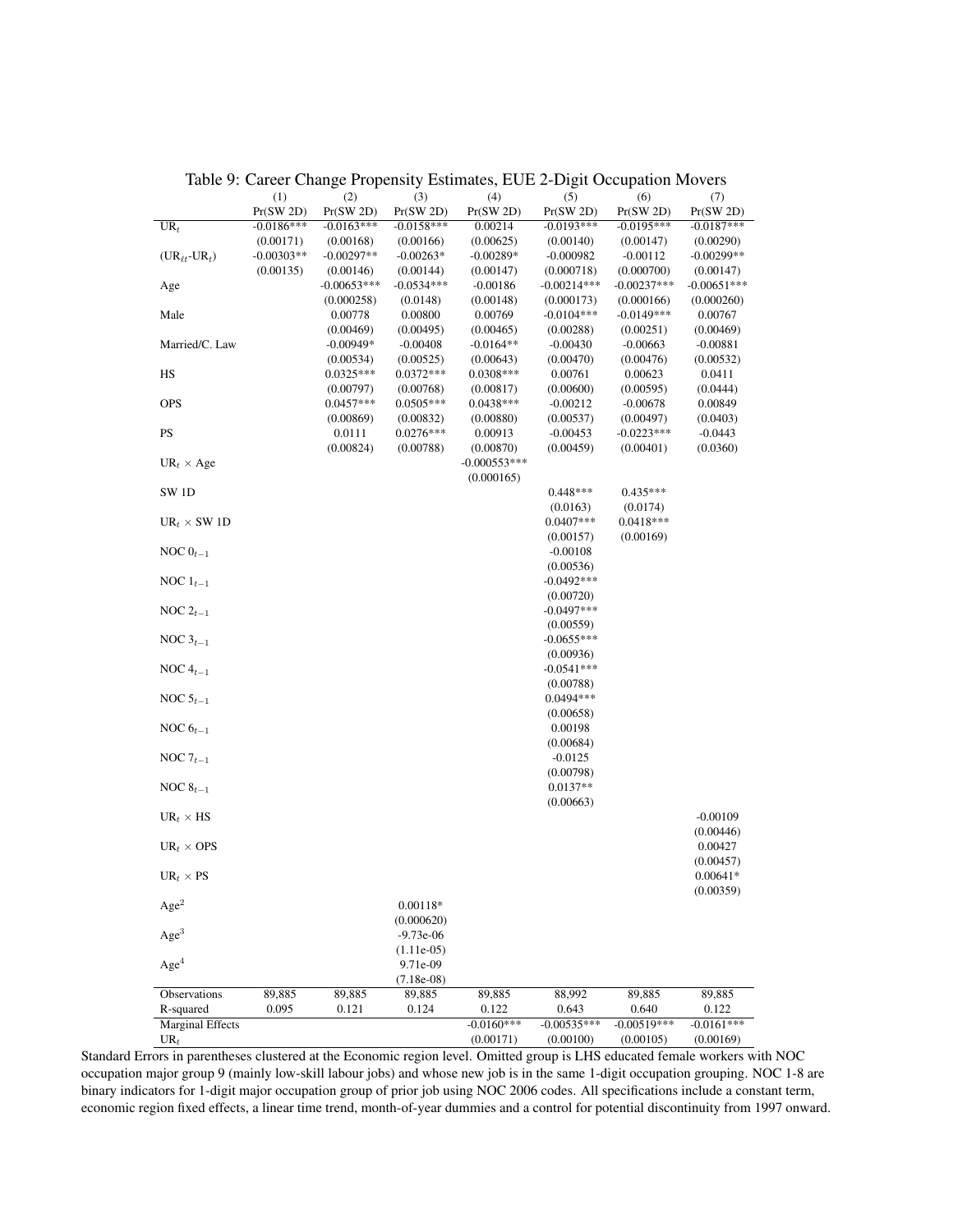<span id="page-34-0"></span>Table 10: Task Distance Estimates, EE Movers

|                                         |               | 10.<br>(2)     | (3)            |               | 130 minutes, 1 | 20 MW          | (7)            | (8)            |
|-----------------------------------------|---------------|----------------|----------------|---------------|----------------|----------------|----------------|----------------|
|                                         | (1)           |                |                | (4)           | (5)            | (6)            |                |                |
|                                         | Distance      | Distance       | Distance       | Distance      | Distance       | Distance       | Distance       | Distance       |
| $UR_t$                                  | $-0.00196$    | 0.00383        | 0.00335        | $0.0157**$    | $-0.00116$     | $-0.00164$     | $-0.00227$     | 0.00503        |
|                                         | (0.00253)     | (0.00424)      | (0.00422)      | (0.00665)     | (0.00344)      | (0.00358)      | (0.00772)      | (0.00396)      |
| $(UR_{\ell t}$ -UR <sub>t</sub> )       | $-0.00338***$ | $-0.000104$    | $-0.000103$    | $-7.91e-05$   | 0.000766       | 0.000912       | $-0.000104$    | $-0.000101$    |
|                                         | (0.000987)    | (0.00157)      | (0.00156)      | (0.00157)     | (0.00136)      | (0.00139)      | (0.00157)      | (0.00157)      |
| Age                                     |               | $-0.00399$ *** | 0.0243         | $-0.00135$    | $-0.00202***$  | $-0.00219***$  | $-0.00399$ *** | $-0.00399$ *** |
|                                         |               | (0.000172)     | (0.0188)       | (0.00141)     | (0.000152)     | (0.000147)     | (0.000173)     | (0.000173)     |
| Male                                    |               | $-0.0132$      | $-0.0131$      | $-0.0132$     | $-0.0262***$   | $-0.0290***$   | $-0.0133$      | $-0.0132$      |
|                                         |               | (0.00826)      | (0.00830)      | (0.00824)     | (0.00790)      | (0.00772)      | (0.00830)      | (0.00826)      |
| Married/C.law                           |               | $-0.0149**$    | $-0.00808$     | $-0.0157***$  | $-2.18e-06$    | $-0.00383$     | $-0.0149**$    | $-0.0150***$   |
|                                         |               | (0.00570)      | (0.00647)      | (0.00586)     | (0.00616)      | (0.00618)      | (0.00578)      | (0.00567)      |
| Union $t$                               |               | $0.0216***$    | $0.0209***$    | $0.0215***$   | $0.00805**$    | 0.00838**      | $0.0216***$    | $0.0216***$    |
|                                         |               | (0.00350)      | (0.00348)      | (0.00350)     | (0.00334)      | (0.00346)      | (0.00349)      | (0.00351)      |
| Union $_{t-1}$                          |               | $0.0114***$    | $0.0112***$    | $0.0113***$   | 0.00241        | 0.00136        | $0.0114***$    | $0.0114***$    |
|                                         |               |                |                |               |                |                |                |                |
|                                         |               | (0.00349)      | (0.00349)      | (0.00349)     | (0.00312)      | (0.00298)      | (0.00348)      | (0.00349)      |
| Pub Sector $t$                          |               | $0.0566***$    | $0.0564***$    | $0.0565***$   | $0.0314***$    | $0.0251***$    | $0.0565***$    | $0.0566***$    |
|                                         |               | (0.00935)      | (0.00942)      | (0.00935)     | (0.00856)      | (0.00746)      | (0.00931)      | (0.00935)      |
| Pub Sector $_{t-1}$                     |               | 0.00561        | 0.00531        | 0.00570       | 0.00495        | $-0.0103*$     | 0.00570        | 0.00561        |
|                                         |               | (0.00686)      | (0.00677)      | (0.00685)     | (0.00619)      | (0.00571)      | (0.00684)      | (0.00685)      |
| Job Tenure $_{t-1}$                     |               | $-1.54e-07**$  | $-0.000155**$  | $-1.54e-07**$ | $-1.53e-07***$ | $-1.84e-07***$ | $-1.54e-07**$  | 1.13e-07       |
|                                         |               | $(7.38e-08)$   | $(7.51e-05)$   | $(7.36e-08)$  | $(5.42e-08)$   | $(6.00e-08)$   | $(7.42e-08)$   | $(2.71e-07)$   |
| HS                                      |               | $0.0242**$     | $0.0249**$     | $0.0241**$    | 0.00647        | 0.00996        | $-0.0552$      | $0.0242**$     |
|                                         |               | (0.00959)      | (0.00950)      | (0.00960)     | (0.00887)      | (0.00890)      | (0.0603)       | (0.00961)      |
| <b>OPS</b>                              |               | $0.0485***$    | 0.0489***      | $0.0483***$   | $0.0219**$     | $0.0245**$     | 0.0868         | $0.0485***$    |
|                                         |               | (0.0107)       | (0.0112)       | (0.0108)      | (0.00984)      | (0.00933)      | (0.0628)       | (0.0107)       |
| PS                                      |               | $-0.00241$     | 0.00467        | $-0.00254$    | $-0.00439$     | $-0.00758$     | $-0.0521$      | $-0.00241$     |
|                                         |               |                |                |               |                |                |                |                |
|                                         |               | (0.00801)      | (0.00798)      | (0.00802)     | (0.00682)      | (0.00672)      | (0.0560)       | (0.00802)      |
| $UR_t \times Age$                       |               |                |                | $-0.000363*$  |                |                |                |                |
|                                         |               |                |                | (0.000195)    |                |                |                |                |
| SW <sub>1D</sub>                        |               |                |                |               | $0.321***$     | $0.315***$     |                |                |
|                                         |               |                |                |               | (0.0235)       | (0.0250)       |                |                |
| $UR_t \times SW 1D$                     |               |                |                |               | 0.00924 ***    | $0.00976***$   |                |                |
|                                         |               |                |                |               | (0.00318)      | (0.00335)      |                |                |
| NOC $0_{t-1}$                           |               |                |                |               | $0.0878***$    |                |                |                |
|                                         |               |                |                |               | (0.00959)      |                |                |                |
| NOC $1_{t-1}$                           |               |                |                |               | 0.0889***      |                |                |                |
|                                         |               |                |                |               | (0.0127)       |                |                |                |
|                                         |               |                |                |               |                |                |                |                |
| NOC $2_{t-1}$                           |               |                |                |               | $-0.00535$     |                |                |                |
|                                         |               |                |                |               | (0.0188)       |                |                |                |
| NOC $3_{t-1}$                           |               |                |                |               | 0.0162         |                |                |                |
|                                         |               |                |                |               | (0.0126)       |                |                |                |
| NOC $4_{t-1}$                           |               |                |                |               | $0.173***$     |                |                |                |
|                                         |               |                |                |               | (0.0155)       |                |                |                |
| NOC $5_{t-1}$                           |               |                |                |               | $0.0981***$    |                |                |                |
|                                         |               |                |                |               | (0.00969)      |                |                |                |
| NOC $6_{t-1}$                           |               |                |                |               | $0.0753***$    |                |                |                |
|                                         |               |                |                |               | (0.0120)       |                |                |                |
| NOC $7_{t-1}$                           |               |                |                |               | $-0.0124$      |                |                |                |
|                                         |               |                |                |               |                |                |                |                |
|                                         |               |                |                |               | (0.0120)       |                |                |                |
| NOC $8_{t-1}$                           |               |                |                |               | 0.0995***      |                |                |                |
|                                         |               |                |                |               | (0.0123)       |                |                |                |
| $UR_t \times HS$                        |               |                |                |               |                |                | 0.0109         |                |
|                                         |               |                |                |               |                |                | (0.00816)      |                |
| $\text{UR}_t \times \text{OPS}$         |               |                |                |               |                |                | $-0.00528$     |                |
|                                         |               |                |                |               |                |                | (0.00899)      |                |
| $UR_t \times PS$                        |               |                |                |               |                |                | 0.00684        |                |
|                                         |               |                |                |               |                |                | (0.00788)      |                |
|                                         |               |                |                |               |                |                |                |                |
| $UR_t \times$ Job Tenure <sub>t-1</sub> |               |                |                |               |                |                |                | $-3.68e-08$    |
|                                         |               |                |                |               |                |                |                | $(3.78e-0.8)$  |
| Age <sup>2</sup>                        |               |                | $-0.00153**$   |               |                |                |                |                |
|                                         |               |                | (0.000737)     |               |                |                |                |                |
| Age <sup>3</sup>                        |               |                | $3.10e-05**$   |               |                |                |                |                |
|                                         |               |                | $(1.23e-05)$   |               |                |                |                |                |
| Age <sup>4</sup>                        |               |                | $-2.09e-07***$ |               |                |                |                |                |
|                                         |               |                | $(7.44e-08)$   |               |                |                |                |                |
| Observations                            | 72,091        | 43,395         | 43,395         | 43,395        | 43,395         | 43,395         | 43,395         | 43,395         |
| R-squared                               | 0.009         | 0.036          | 0.037          | 0.036         | 0.292          | 0.282          | 0.036          | 0.036          |
|                                         |               |                |                |               |                |                |                |                |
| <b>Marginal Effects</b>                 |               |                |                | 0.00385       | 0.00277        | 0.00252        | 0.00390        | 0.00384        |
| $UR_t$                                  |               |                |                | (0.00426)     | (0.00322)      | (0.00329)      | (0.00426)      | (0.00423)      |

Standard Errors in parentheses clustered at the Economic region level. Omitted group is non-unionized private-sector LHS educated female workers with previous job also private-sector and non-unionized and in NOC occupation major group 9 (mainly low-skill labour jobs) and whose new job is in the same 1-digit occupation grouping. NOC 1-8 are binary indicators for 1-digit major occupation group of prior job using NOC 2006 codes. All specifications include a constant term, economic region fixed effects, a linear time trend, month-of-year dummies and a control for potential discontinuity from 1997 onward.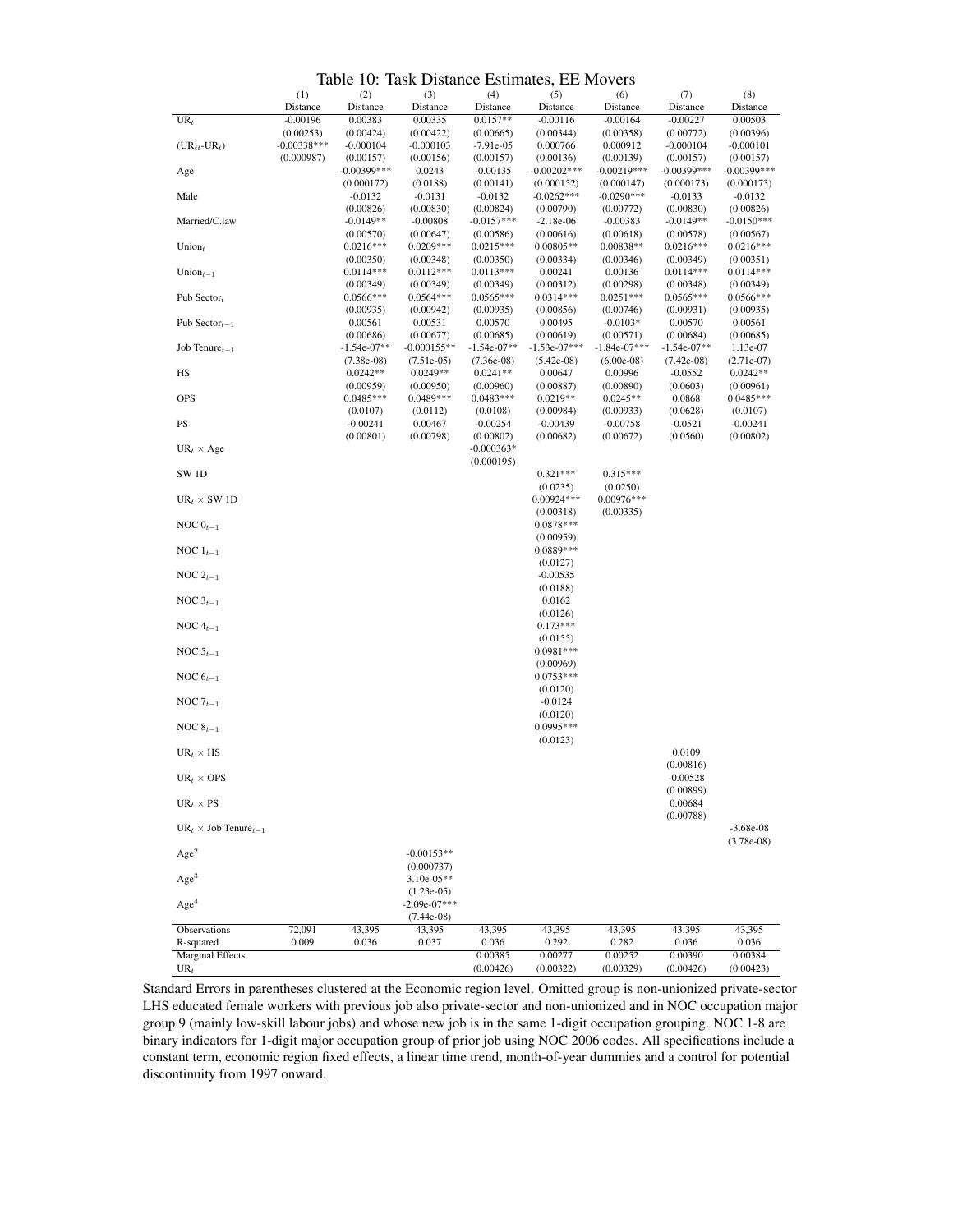<span id="page-35-0"></span>

|                                        | Tubic        | .             | rask Distance Estimates, |               |               | <b>LULL MOVUS</b> |               |               |
|----------------------------------------|--------------|---------------|--------------------------|---------------|---------------|-------------------|---------------|---------------|
|                                        | (1)          | (2)           | (3)                      | (4)           | (5)           | (6)               | (7)           | (8)           |
|                                        | Distance     | Distance      | Distance                 | Distance      | Distance      | Distance          | Distance      | Distance      |
| $UR_t$                                 | $-0.0135***$ | $-0.00839**$  | $-0.00936***$            | $-0.00245$    | $-0.0110***$  | $-0.0119***$      | $-0.0243***$  | $-0.00714*$   |
|                                        | (0.00114)    | (0.00342)     | (0.00348)                | (0.00658)     | (0.00343)     | (0.00365)         | (0.00823)     | (0.00367)     |
| $(UR_{\ell t}$ -UR <sub>t</sub> )      | $-0.00188**$ | $-0.00355***$ | $-0.00294**$             | $-0.00293**$  | $-0.00222**$  | $-0.00252**$      | $-0.00296**$  | $-0.00293**$  |
|                                        | (0.000778)   | (0.00130)     | (0.00126)                | (0.00125)     | (0.00105)     | (0.00104)         | (0.00125)     | (0.00125)     |
|                                        |              |               | $0.0568***$              |               |               |                   |               |               |
| Age                                    |              | $-0.00307***$ |                          | $-0.00160$    | $-0.00141***$ | $-0.00159***$     | $-0.00311***$ | $-0.00311***$ |
|                                        |              | (0.000353)    | (0.0212)                 | (0.00154)     | (0.000197)    | (0.000208)        | (0.000374)    | (0.000366)    |
| Male                                   |              | $-0.0248***$  | $-0.0251***$             | $-0.0248***$  | $-0.0333***$  | $-0.0413***$      | $-0.0250***$  | $-0.0249***$  |
|                                        |              | (0.00504)     | (0.00467)                | (0.00466)     | (0.00427)     | (0.00354)         | (0.00467)     | (0.00466)     |
| Married/C. law                         |              | 0.00242       | 0.00274                  | 0.00136       | 0.00137       | 0.000422          | 0.00275       | 0.00184       |
|                                        |              | (0.00736)     | (0.00787)                | (0.00783)     | (0.00718)     | (0.00712)         | (0.00779)     | (0.00774)     |
|                                        |              | $0.0360***$   |                          | 0.0358***     | $0.0142**$    |                   | $0.0359***$   |               |
| Union $t$                              |              |               | $0.0358***$              |               |               | $0.0165**$        |               | 0.0358***     |
|                                        |              | (0.00781)     | (0.00789)                | (0.00792)     | (0.00601)     | (0.00626)         | (0.00792)     | (0.00794)     |
| Pub Sector <sub>t</sub>                |              | $0.0427***$   | $0.0481***$              | $0.0484***$   | $0.0194**$    | $0.0204**$        | $0.0482***$   | $0.0483***$   |
|                                        |              | (0.0107)      | (0.0113)                 | (0.0113)      | (0.00904)     | (0.00839)         | (0.0114)      | (0.0113)      |
| HS                                     |              | $0.0382***$   | $0.0343***$              | $0.0352***$   | $0.0147*$     | $0.0220***$       | $-0.0772$     | $0.0354***$   |
|                                        |              | (0.00850)     | (0.00908)                | (0.00886)     | (0.00767)     | (0.00818)         | (0.0749)      | (0.00891)     |
| <b>OPS</b>                             |              | 0.0666***     | $0.0592***$              | $0.0612***$   | $0.0294***$   | 0.0409***         | 0.0789        | $0.0613***$   |
|                                        |              |               |                          |               |               |                   |               |               |
|                                        |              | (0.0101)      | (0.0118)                 | (0.0114)      | (0.00807)     | (0.00878)         | (0.0792)      | (0.0115)      |
| PS                                     |              | $0.0548***$   | $0.0514***$              | $0.0527***$   | $0.0246***$   | $0.0374***$       | $-0.125**$    | $0.0528***$   |
|                                        |              | (0.00909)     | (0.00980)                | (0.00930)     | (0.00820)     | (0.00897)         | (0.0610)      | (0.00936)     |
| Volunt. $Sep_{t-1}$                    |              | $-0.0465***$  | $-0.0507***$             | $-0.0506***$  | $-0.0268***$  | $-0.0267***$      | $-0.0502***$  | $-0.0506***$  |
|                                        |              | (0.0106)      | (0.0105)                 | (0.0103)      | (0.00806)     | (0.00841)         | (0.0104)      | (0.0103)      |
|                                        |              | $-0.0559***$  | $-0.0596***$             | $-0.0599***$  | $-0.0359***$  | $-0.0381***$      | $-0.0594***$  | $-0.0598***$  |
| Involunt. $Sep_{t-1}$                  |              |               |                          |               |               |                   |               |               |
|                                        |              | (0.0114)      | (0.0114)                 | (0.0112)      | (0.00942)     | (0.00941)         | (0.0113)      | (0.0112)      |
| Unemp. Duration $_{t-1}$               |              |               | $1.14e-06***$            | $1.13e-06***$ | 0.000589**    | 0.000592 ***      | $0.00113***$  | 0.00274       |
|                                        |              |               | $(2.70e-07)$             | $(2.68e-07)$  | (0.000223)    | (0.000218)        | (0.000266)    | (0.00190)     |
| $UR_t \times Age$                      |              |               |                          | $-0.000205$   |               |                   |               |               |
|                                        |              |               |                          | (0.000190)    |               |                   |               |               |
| SW <sub>1D</sub>                       |              |               |                          |               | $0.235***$    | $0.228***$        |               |               |
|                                        |              |               |                          |               |               |                   |               |               |
|                                        |              |               |                          |               | (0.0381)      | (0.0404)          |               |               |
| $UR_t \times SW1D$                     |              |               |                          |               | $0.0178***$   | $0.0181***$       |               |               |
|                                        |              |               |                          |               | (0.00440)     | (0.00474)         |               |               |
| NOC $0_{t-1}$                          |              |               |                          |               | $0.0489***$   |                   |               |               |
|                                        |              |               |                          |               | (0.0130)      |                   |               |               |
|                                        |              |               |                          |               | $0.110***$    |                   |               |               |
| NOC $1_{t-1}$                          |              |               |                          |               |               |                   |               |               |
|                                        |              |               |                          |               | (0.0174)      |                   |               |               |
| NOC $2_{t-1}$                          |              |               |                          |               | $-0.0469**$   |                   |               |               |
|                                        |              |               |                          |               | (0.0203)      |                   |               |               |
| NOC $3_{t-1}$                          |              |               |                          |               | $-0.00152$    |                   |               |               |
|                                        |              |               |                          |               | (0.0179)      |                   |               |               |
|                                        |              |               |                          |               |               |                   |               |               |
| NOC $4_{t-1}$                          |              |               |                          |               | $0.178***$    |                   |               |               |
|                                        |              |               |                          |               | (0.0211)      |                   |               |               |
| NOC $5_{t-1}$                          |              |               |                          |               | $0.0486***$   |                   |               |               |
|                                        |              |               |                          |               | (0.0138)      |                   |               |               |
| NOC $6_{t-1}$                          |              |               |                          |               | 0.0206        |                   |               |               |
|                                        |              |               |                          |               |               |                   |               |               |
|                                        |              |               |                          |               | (0.0158)      |                   |               |               |
| NOC $7_{t-1}$                          |              |               |                          |               | $-0.0697***$  |                   |               |               |
|                                        |              |               |                          |               | (0.0168)      |                   |               |               |
| NOC $8_{t-1}$                          |              |               |                          |               | 0.0168        |                   |               |               |
|                                        |              |               |                          |               | (0.0147)      |                   |               |               |
| $UR_t \times HS$                       |              |               |                          |               |               |                   | 0.0151        |               |
|                                        |              |               |                          |               |               |                   |               |               |
|                                        |              |               |                          |               |               |                   | (0.0102)      |               |
| $UR_t \times OPS$                      |              |               |                          |               |               |                   | $-0.00259$    |               |
|                                        |              |               |                          |               |               |                   | (0.0112)      |               |
| $UR_t \times PS$                       |              |               |                          |               |               |                   | $0.0240***$   |               |
|                                        |              |               |                          |               |               |                   | (0.00807)     |               |
|                                        |              |               |                          |               |               |                   |               |               |
| $UR_t \times \text{Unemp. Dur.}_{t-1}$ |              |               |                          |               |               |                   |               | $-0.000216$   |
|                                        |              |               |                          |               |               |                   |               | (0.000259)    |
| Age <sup>2</sup>                       |              |               | $-0.00259***$            |               |               |                   |               |               |
|                                        |              |               | (0.000891)               |               |               |                   |               |               |
| Age <sup>3</sup>                       |              |               | 4.67e-05***              |               |               |                   |               |               |
|                                        |              |               |                          |               |               |                   |               |               |
|                                        |              |               | $(1.58e-05)$             |               |               |                   |               |               |
| Age <sup>4</sup>                       |              |               | $-2.98e-07***$           |               |               |                   |               |               |
|                                        |              |               | $(1.01e-07)$             |               |               |                   |               |               |
| Observations                           | 88,992       | 33,520        | 31,229                   | 31,229        | 31,229        | 31,229            | 31,229        | 31,229        |
| R-squared                              | 0.076        | 0.038         | 0.036                    | 0.035         | 0.270         | 0.259             | 0.036         | 0.035         |
| Marginal Effect                        |              |               |                          | $-0.00924***$ |               |                   | $-0.00869**$  | $-0.00922***$ |
|                                        |              |               |                          |               | $-0.00277$    | $-0.00277$        |               |               |
| $UR_t$                                 |              |               |                          | (0.00347)     | (0.00283)     | (0.00283)         | (0.00347)     | (0.00345)     |

Standard Errors in parentheses clustered at the Economic region level. Omitted group is non-unionized private-sector LHS educated female workers with previous job in NOC occupation major group 9 (mainly low-skill labour jobs) who left their job for "other" reasons and whose new job is in the same 1-digit occupation grouping. SW 1D is an indicator for 1-digit occupation change. NOC 1-8 are binary indicators for 1-digit major occupation group for prior job using NOC 2006 codes. All specifications include a constant term, economic region fixed effects, a linear time trend, month-of-year dummies and a control for potential discontinuity from 1997 onward.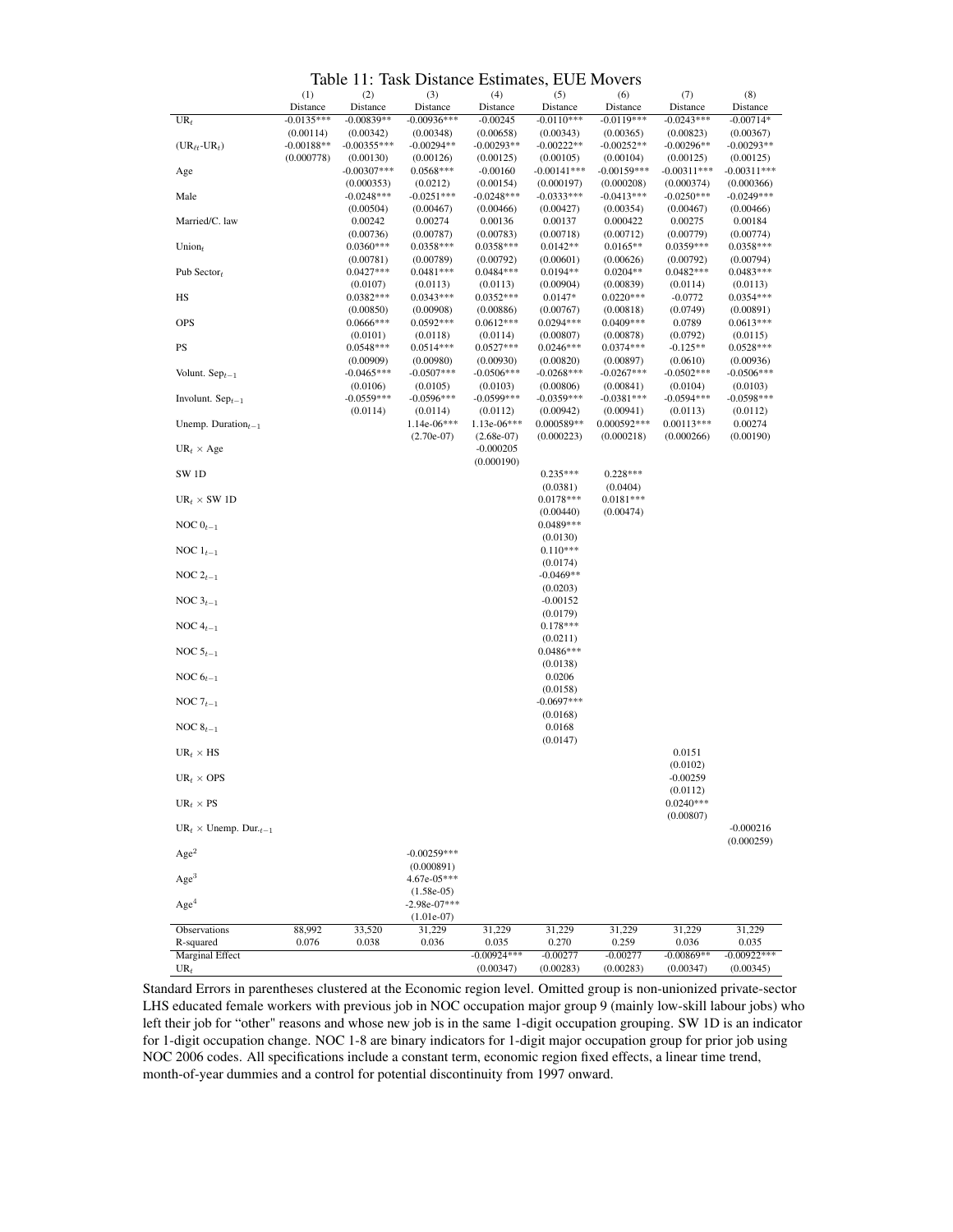|                                   | (1)            | (2)          | (3)            | (4)          | (5)            | (6)          | (7)          | (8)          | (9)          |
|-----------------------------------|----------------|--------------|----------------|--------------|----------------|--------------|--------------|--------------|--------------|
|                                   | Task 1         | Task 1       | Task 1         | Task 2       | Task 2         |              | Task 3       |              | Task 3       |
|                                   |                |              |                |              |                | Task 2       |              | Task 3       |              |
|                                   | Distance       | Distance     | Distance       | Distance     | Distance       | Distance     | Distance     | Distance     | Distance     |
| $UR_t$                            | $0.0109*$      | $0.0111*$    | $0.0148**$     | $0.0168**$   | 0.00999        | 0.0101       | 0.00514      | 0.00954      | 0.00601      |
|                                   | (0.00577)      | (0.00582)    | (0.00565)      | (0.00658)    | (0.00664)      | (0.00637)    | (0.00666)    | (0.00680)    | (0.00635)    |
| $(UR_{\ell t}$ -UR <sub>t</sub> ) | 0.00353        | 0.00443      | 0.00358        | 0.000616     | 0.000299       | 0.000839     | $-0.000614$  | $-0.000735$  | $-0.000593$  |
|                                   | (0.00396)      | (0.00429)    | (0.00399)      | (0.00615)    | (0.00526)      | (0.00613)    | (0.00416)    | (0.00407)    | (0.00415)    |
| Age                               | $-0.00165**$   | $-0.000911$  | $-0.00151**$   | $-0.00138**$ | $-0.000580$    | $-0.00105**$ | $-0.000319$  | $-7.38e-0.5$ | $-0.000269$  |
|                                   | (0.000666)     | (0.000654)   | (0.000627)     | (0.000536)   | (0.000493)     | (0.000524)   | (0.000477)   | (0.000491)   | (0.000478)   |
| Male                              | $-0.00726$     | $-0.0314***$ | $-0.00847$     | $-0.0307***$ | $0.0644***$    | $-0.0335***$ | $0.0516***$  | $0.155***$   | $0.0512***$  |
|                                   | (0.0102)       | (0.0100)     | (0.0105)       | (0.00850)    | (0.0111)       | (0.00841)    | (0.00894)    | (0.0112)     | (0.00899)    |
| Married/C.law                     | 0.00354        | $0.0233**$   | 0.00464        | 0.0105       | 0.0175         | 0.0121       | $-0.0187$    | $-0.0147$    | $-0.0183$    |
|                                   | (0.0128)       | (0.0109)     | (0.0131)       | (0.0117)     | (0.0116)       | (0.0119)     | (0.0117)     | (0.0121)     | (0.0116)     |
| Union $t$                         | $0.0260**$     | $0.0367***$  | $0.0250**$     | $-0.0105$    | $-0.0312***$   | $-0.0129$    | $-0.0296***$ | $-0.0479***$ | $-0.0300***$ |
|                                   | (0.0104)       | (0.0110)     | (0.0108)       | (0.00823)    | (0.00854)      | (0.00828)    | (0.00808)    | (0.00813)    | (0.00806)    |
| Union <sub><math>t-1</math></sub> | $-0.0406***$   | $-0.0208**$  | $-0.0413***$   | $0.0245**$   | 0.00436        | $0.0227**$   | $0.0273***$  | 0.00667      | $0.0270***$  |
|                                   | (0.00955)      | (0.00799)    | (0.00931)      | (0.00927)    | (0.00908)      | (0.00924)    | (0.00667)    | (0.00709)    | (0.00666)    |
|                                   | $0.191***$     | $0.245***$   | $0.189***$     | 0.0324       | 0.00888        | 0.0266       | $-0.0377***$ | $-0.0717***$ | $-0.0386***$ |
| Pub Sector $t$                    |                |              |                |              |                |              |              |              |              |
|                                   | (0.0248)       | (0.0269)     | (0.0256)       | (0.0274)     | (0.0240)       | (0.0277)     | (0.0139)     | (0.0149)     | (0.0137)     |
| Pub Sector <sub>t-1</sub>         | $-0.156***$    | $-0.0192$    | $-0.157***$    | $-0.0411$    | $-0.0559*$     | $-0.0439$    | 0.0149       | $-0.0250$    | 0.0144       |
|                                   | (0.0169)       | (0.0144)     | (0.0168)       | (0.0288)     | (0.0299)       | (0.0286)     | (0.0198)     | (0.0229)     | (0.0197)     |
| Job Tenure $t-1$                  | $-4.58e-07***$ | $-5.52e-08$  | $-4.60e-07***$ | $-9.08e-08$  | $-2.20e-07***$ | $-9.61e-08$  | 4.50e-08     | $-4.43e-08$  | 4.42e-08     |
|                                   | $(7.56e-08)$   | $(8.37e-08)$ | $(7.58e-08)$   | $(7.58e-08)$ | $(7.51e-08)$   | $(7.68e-08)$ | $(9.54e-08)$ | $(9.46e-08)$ | $(9.56e-08)$ |
| $_{\rm HS}$                       | 0.0235         | $0.0610***$  | 0.0223         | $-0.00739$   | $-0.0231$      | $-0.00989$   | $0.0467**$   | 0.00707      | $0.0463**$   |
|                                   | (0.0184)       | (0.0172)     | (0.0185)       | (0.0214)     | (0.0207)       | (0.0216)     | (0.0221)     | (0.0216)     | (0.0220)     |
| <b>OPS</b>                        | $0.0609**$     | $0.131***$   | $0.0588**$     | 0.0149       | $-0.00114$     | 0.0110       | $-0.00920$   | $-0.0625**$  | $-0.00994$   |
|                                   | (0.0260)       | (0.0235)     | (0.0259)       | (0.0252)     | (0.0244)       | (0.0252)     | (0.0282)     | (0.0277)     | (0.0282)     |
| $\mathbf{P}\mathbf{S}$            | $0.0665***$    | $0.223***$   | $0.0660***$    | $-0.00207$   | 0.0136         | $-0.00296$   | $-0.0184$    | $-0.0793***$ | $-0.0186$    |
|                                   | (0.0140)       | (0.0139)     | (0.0141)       | (0.0193)     | (0.0200)       | (0.0194)     | (0.0208)     | (0.0217)     | (0.0208)     |
| SW <sub>1D</sub>                  |                | 0.0872       | 0.100          |              | $-0.0183$      | $-0.0428$    |              | 0.0455       | 0.0265       |
|                                   |                | (0.0552)     | (0.0635)       |              | (0.0956)       | (0.0985)     |              | (0.0949)     | (0.0983)     |
| $UR_t \times SW1D$                |                | $-0.00600$   | $-0.00962$     |              | 0.00835        | 0.0153       |              | $-0.00503$   | $-0.00215$   |
|                                   |                | (0.00780)    | (0.00871)      |              | (0.0130)       | (0.0136)     |              | (0.0129)     | (0.0135)     |
| NOC $0_{t-1}$                     |                | $0.514***$   |                |              | $-0.394***$    |              |              | $0.352***$   |              |
|                                   |                |              |                |              |                |              |              |              |              |
|                                   |                | (0.0245)     |                |              | (0.0282)       |              |              | (0.0269)     |              |
| NOC $1_{t-1}$                     |                | $0.205***$   |                |              | $-0.591***$    |              |              | $0.158***$   |              |
|                                   |                | (0.0223)     |                |              | (0.0318)       |              |              | (0.0191)     |              |
| NOC $2_{t-1}$                     |                | $0.490***$   |                |              | $-0.456***$    |              |              | $-0.115***$  |              |
|                                   |                | (0.0319)     |                |              | (0.0443)       |              |              | (0.0403)     |              |
| NOC $3_{t-1}$                     |                | $0.167***$   |                |              | 0.0194         |              |              | $0.134***$   |              |
|                                   |                | (0.0234)     |                |              | (0.0531)       |              |              | (0.0238)     |              |
| NOC $4_{t-1}$                     |                | $-0.0684$    |                |              | $-1.033***$    |              |              | $-0.111***$  |              |
|                                   |                | (0.0412)     |                |              | (0.0483)       |              |              | (0.0407)     |              |
| NOC $5_{t-1}$                     |                | $0.747***$   |                |              | $-0.0924**$    |              |              | $0.109***$   |              |
|                                   |                | (0.0190)     |                |              | (0.0416)       |              |              | (0.0187)     |              |
| NOC $6_{t-1}$                     |                | $0.664***$   |                |              | $-0.484***$    |              |              | $-0.111***$  |              |
|                                   |                | (0.0263)     |                |              | (0.0321)       |              |              | (0.0228)     |              |
| NOC $7_{t-1}$                     |                | 0.896***     |                |              | $-0.446***$    |              |              | $-0.195***$  |              |
|                                   |                | (0.0263)     |                |              | (0.0411)       |              |              | (0.0290)     |              |
| NOC $8_{t-1}$                     |                | $0.920***$   |                |              | $-0.235***$    |              |              | $-0.118***$  |              |
|                                   |                |              |                |              |                |              |              |              |              |
|                                   |                | (0.0348)     |                |              | (0.0511)       |              |              | (0.0320)     |              |
| Observations                      | 43,395         | 43,395       | 43,395         | 43,395       | 43,395         | 43,395       | 43,395       | 43,395       | 43,395       |
| R-squared                         | 0.011          | 0.090        | 0.011          | 0.004        | 0.062          | 0.006        | 0.006        | 0.036        | 0.006        |
| <b>Marginal Effects</b>           |                | 0.00855      | $0.0107*$      |              | $0.0135**$     | $0.0167**$   |              | 0.00740      | 0.00509      |
| $UR_t$                            |                | (0.00570)    | (0.00579)      |              | (0.00643)      | (0.00654)    |              | (0.00630)    | (0.00670)    |

Table 12: Separate Task Distance Estimates, EE Movers

Standard Errors in parentheses clustered at the Economic region level. Omitted group is non-unionized private-sector LHS educated female workers with previous job also private-sector and non-unionized and in NOC occupation major group 9 (mainly low-skill labour jobs) and whose new job is in the same 1-digit occupation grouping. SW 1D is an indicator for 1-digit occupation change. NOC 1-8 are binary indicators for 1-digit major occupation group for prior job using NOC 2006 codes. All specifications include a constant term, economic region fixed effects, a linear time trend, month-of-year dummies and a control for potential discontinuity from 1997 onward.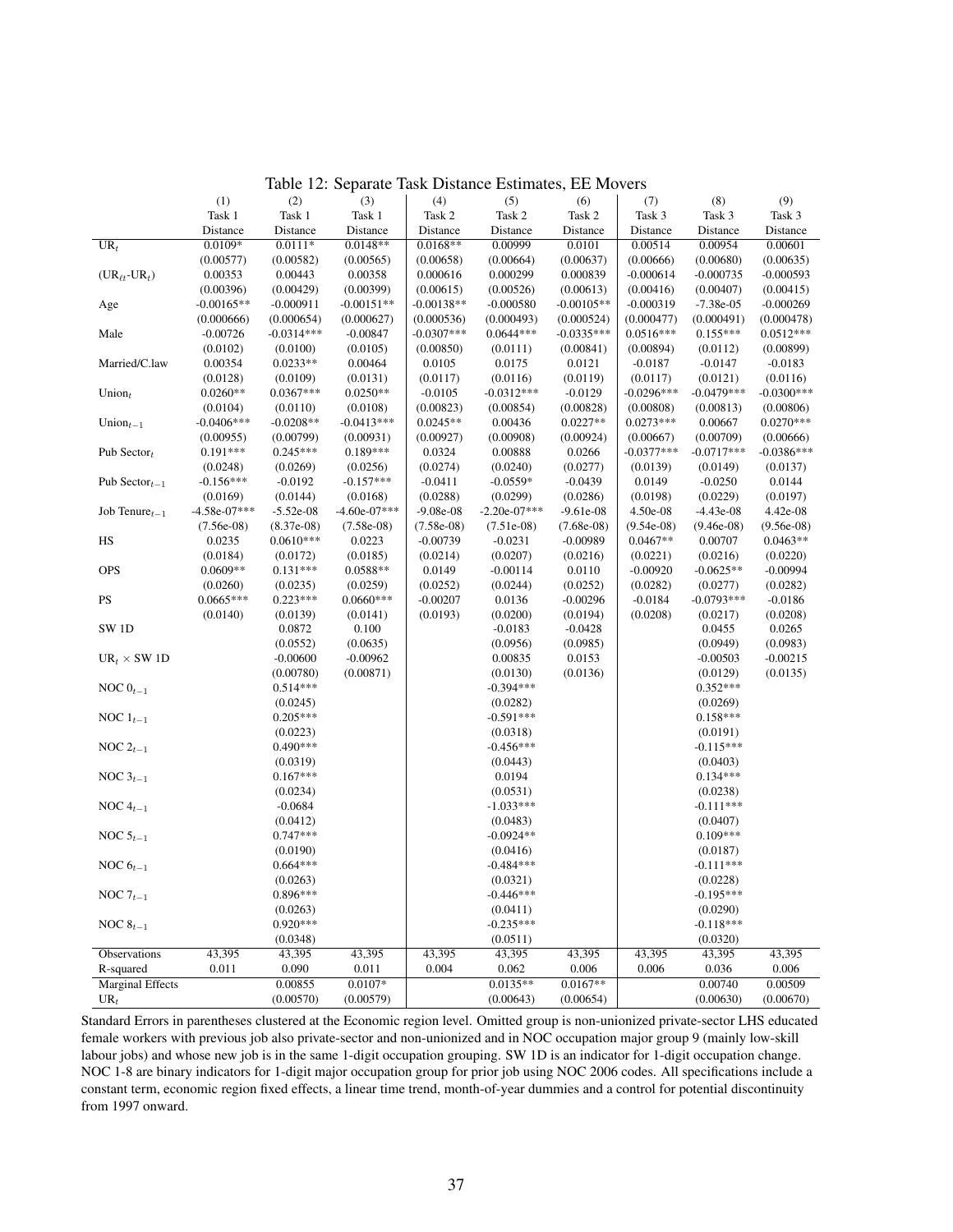|                                   | (1)           | (2)                    | (3)           | (4)          | (5)                     | (6)          | (7)          | (8)                     | (9)          |
|-----------------------------------|---------------|------------------------|---------------|--------------|-------------------------|--------------|--------------|-------------------------|--------------|
|                                   | Task 1        | Task 1                 | Task 1        | Task 2       | Task 2                  | Task 2       | Task 3       | Task 3                  | Task 3       |
|                                   | Distance      | Distance               | Distance      | Distance     | Distance                | Distance     | Distance     | Distance                | Distance     |
| $UR_t$                            | $-0.0182*$    | $-0.00724$             | $-0.00505$    | $-0.0179***$ | $-0.0172*$              | $-0.0223**$  | $0.0174*$    | 0.0145                  | 0.00859      |
|                                   | (0.00921)     | (0.00744)              | (0.00837)     | (0.00654)    | (0.00885)               | (0.00892)    | (0.00988)    | (0.0151)                | (0.0116)     |
| $(UR_{\ell t}$ -UR <sub>t</sub> ) | 0.00280       | 0.00167                | 0.00411       | $-0.00562$   | $-0.00708*$             | $-0.00589$   | 0.00698*     | 0.00864**               | $0.00775**$  |
|                                   | (0.00371)     | (0.00343)              | (0.00401)     | (0.00383)    | (0.00373)               | (0.00380)    | (0.00378)    | (0.00354)               | (0.00384)    |
| Age                               | $-0.00311***$ | $-0.00199$ ***         | $-0.00308***$ | $-0.000534$  | $-0.000174$             | $-0.000259$  | $0.00141*$   | $0.00142*$              | 0.00159**    |
|                                   | (0.000529)    | (0.000662)             | (0.000611)    | (0.000729)   | (0.000692)              | (0.000720)   | (0.000774)   | (0.000851)              | (0.000776)   |
| Male                              | $0.0280**$    | $-0.00582$             | $0.0357**$    | $-0.0457***$ | $0.0443**$              | $-0.0473***$ | 0.0109       | $0.178***$              | 0.0139       |
|                                   | (0.0137)      | (0.0170)               | (0.0167)      | (0.0147)     | (0.0186)                | (0.0161)     | (0.0128)     | (0.0198)                | (0.0141)     |
| Married/C. law                    | $-0.0184**$   | $-0.00548$             | $-0.0211**$   | 0.0142       | 0.0206                  | 0.0118       | 0.0119       | 0.0147                  | 0.00821      |
|                                   | (0.00862)     | (0.00941)              | (0.00922)     | (0.0170)     | (0.0161)                | (0.0172)     | (0.0131)     | (0.0119)                | (0.0125)     |
| Union $t$                         | $-0.00175$    | $0.0249**$             | 0.0111        | $-0.0168$    | $-0.0374***$            | $-0.0192$    | $-0.0521***$ | $-0.0877***$            | $-0.0532***$ |
|                                   | (0.00857)     | (0.00972)              | (0.00893)     | (0.0106)     | (0.0126)                | (0.0119)     | (0.00937)    | (0.00964)               | (0.00992)    |
| Pub Sector $t$                    | $0.123***$    | $0.249***$             | $0.121***$    | $0.0801***$  | $0.0873***$             | 0.0939***    | $-0.0804***$ | $-0.148***$             | $-0.0944***$ |
|                                   | (0.0275)      | (0.0296)               | (0.0285)      | (0.0216)     | (0.0209)                | (0.0198)     | (0.0240)     | (0.0227)                | (0.0274)     |
| HS                                | $-0.0442***$  | 0.00387                | $-0.0493***$  | 0.0121       | $-0.000292$             | 0.00717      | $0.0461**$   | $-0.0137$               | $0.0431**$   |
|                                   | (0.0165)      | (0.0151)               | (0.0179)      | (0.0163)     | (0.0171)                | (0.0174)     | (0.0180)     | (0.0214)                | (0.0191)     |
| <b>OPS</b>                        | $-0.0726***$  | 0.0211                 | $-0.0800***$  | 0.0143       | 0.0246                  | 0.0205       | 0.00855      | $-0.0851***$            | $-0.00355$   |
|                                   | (0.0195)      | (0.0204)               | (0.0205)      | (0.0321)     | (0.0315)                | (0.0311)     | (0.0313)     | (0.0292)                | (0.0305)     |
| PS                                | $-0.0688***$  | $0.117***$             | $-0.0807***$  | $-0.00961$   | 0.0270                  | $-0.0125$    | 0.0288       | $-0.0593**$             | 0.0264       |
|                                   | (0.0150)      | (0.0169)               | (0.0168)      | (0.0288)     | (0.0291)                | (0.0304)     | (0.0205)     | (0.0267)                | (0.0226)     |
| Volunt. $Sep_{t-1}$               | $-0.0577$     | $-0.0371$              | $-0.0537$     | $0.0444**$   | 0.0304                  | $0.0571**$   | 0.0236       | 6.43e-05                | 0.0144       |
|                                   | (0.0362)      | (0.0336)               | (0.0362)      | (0.0219)     | (0.0243)                | (0.0242)     | (0.0178)     | (0.0178)                | (0.0184)     |
| Involunt. $Sep_{t-1}$             | $-0.0562*$    | $-0.0152$              | $-0.0441$     | $-0.0232$    | 0.0247                  | $-0.0133$    | $-0.0242$    | $-0.0217$               | $-0.0351$    |
|                                   | (0.0305)      | (0.0280)               | (0.0300)      | (0.0191)     | (0.0205)                | (0.0202)     | (0.0210)     | (0.0234)                | (0.0229)     |
| Unemp. Duration $_{t-1}$          |               | $-0.000947$            | $-0.00147*$   |              | $-0.000532$             | $-0.000233$  |              | 0.000646                | $0.00142**$  |
|                                   |               | (0.000676)             | (0.000770)    |              | (0.000766)              | (0.000785)   |              | (0.000599)              | (0.000565)   |
| SW <sub>1D</sub>                  |               | 0.100                  | 0.0843        |              | 0.0145                  | $-0.0343$    |              | $-0.119$                | $-0.143$     |
|                                   |               | (0.0798)               | (0.0964)      |              | (0.0874)                | (0.0980)     |              | (0.0907)                | (0.0856)     |
| $UR_t \times SW 1D$               |               | $-0.0165$              | $-0.0221*$    |              | 0.00395                 | 0.00936      |              | 0.0177                  | $0.0203*$    |
|                                   |               | (0.0102)               | (0.0120)      |              | (0.0122)                | (0.0138)     |              |                         | (0.0114)     |
| NOC $0_{t-1}$                     |               | 0.719***               |               |              | $-0.549***$             |              |              | (0.0127)<br>$0.418***$  |              |
|                                   |               | (0.0332)               |               |              | (0.0314)                |              |              | (0.0324)                |              |
| NOC $1_{t-1}$                     |               | $0.232***$             |               |              | $-0.844***$             |              |              | $0.150***$              |              |
|                                   |               | (0.0381)               |               |              | (0.0449)                |              |              | (0.0274)                |              |
| NOC $2_{t-1}$                     |               | $0.657***$             |               |              | $-0.685***$             |              |              | $-0.263***$             |              |
|                                   |               | (0.0654)               |               |              |                         |              |              |                         |              |
| NOC $3_{t-1}$                     |               | $0.197***$             |               |              | (0.0734)<br>$-0.0555$   |              |              | (0.0377)<br>0.0523      |              |
|                                   |               | (0.0508)               |               |              | (0.0362)                |              |              | (0.0465)                |              |
| NOC $4_{t-1}$                     |               | 0.0520                 |               |              | $-1.186***$             |              |              | $-0.183***$             |              |
|                                   |               | (0.0981)               |               |              | (0.0969)                |              |              | (0.0494)                |              |
| NOC $5_{t-1}$                     |               | $0.926***$             |               |              | $-0.192***$             |              |              | $0.0812***$             |              |
|                                   |               |                        |               |              |                         |              |              |                         |              |
|                                   |               | (0.0339)<br>$0.876***$ |               |              | (0.0297)<br>$-0.575***$ |              |              | (0.0210)<br>$-0.263***$ |              |
| NOC $6_{t-1}$                     |               |                        |               |              |                         |              |              |                         |              |
|                                   |               | (0.0384)               |               |              | (0.0316)                |              |              | (0.0229)                |              |
| NOC $7_{t-1}$                     |               | 1.091***               |               |              | $-0.621***$             |              |              | $-0.250***$             |              |
|                                   |               | (0.0458)               |               |              | (0.0367)                |              |              | (0.0359)                |              |
| NOC $8_{t-1}$                     |               | 1.154***               |               |              | $-0.388***$             |              |              | $-0.206***$             |              |
|                                   |               | (0.0528)               |               |              | (0.0411)                |              |              | (0.0368)                |              |
| Observations                      | 33,520        | 31,229                 | 31,229        | 33,520       | 31,229                  | 31,229       | 33,520       | 31,229                  | 31,229       |
| R-squared                         | 0.009         | 0.117                  | 0.011         | 0.005        | 0.067                   | 0.006        | 0.008        | 0.062                   | 0.009        |
| <b>Marginal Effect</b>            |               | $-0.0149*$             | $-0.0149*$    |              | $-0.0154**$             | $-0.0154**$  |              | $0.0227*$               | $0.0227*$    |
| $UR_t$                            |               | (0.00754)              | (0.00754)     |              | (0.00709)               | (0.00709)    |              | (0.0117)                | (0.0117)     |

<span id="page-37-0"></span>Table 13: Separate Task Distance Estimates, EUE Movers

Standard Errors in parentheses clustered at the Economic region level. Omitted group is non-unionized private-sector LHS educated female workers whoes prior job was in NOC occupation major group 9 (mainly low-skill labour jobs) who left their job for "other" reasons and whose new job is in the same 1-digit occupation grouping.. SW 1D is an indicator for 1-digit occupation change. NOC 1-8 are binary indicators for 1-digit major occupation group for prior job using NOC 2006 codes. All specifications include a constant term, economic region fixed effects, a linear time trend, month-of-year dummies and a control for potential discontinuity from 1997 onward.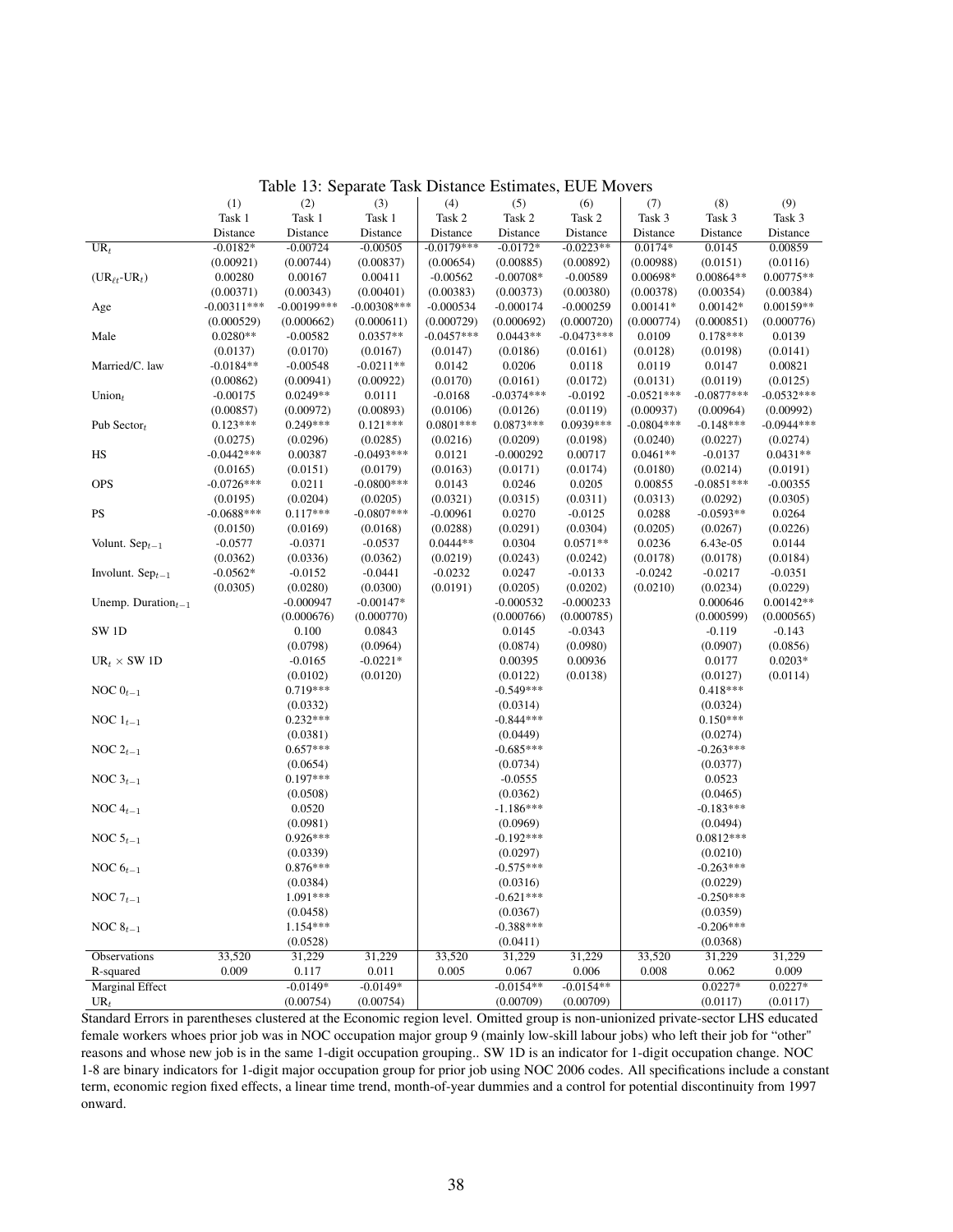|                                        | (1)            | (2)            | (3)                     | (4)            |
|----------------------------------------|----------------|----------------|-------------------------|----------------|
|                                        | Distance       | Distance       | Distance                | Distance       |
| $UR_t$                                 | $0.01492***$   | $0.01119***$   | $0.015\overline{15***}$ | $0.01139***$   |
|                                        | (0.002457)     | (0.002577)     | (0.002476)              | (0.002567)     |
| $(UR_{\ell t}$ -UR <sub>t</sub> )      | 0.00016        | 0.00015        | $-0.0004$               | $-0.00044$     |
|                                        | (0.001035)     | (0.000958)     | (0.001638)              | (0.001488)     |
| Age                                    | $-0.00087***$  | $-0.00084***$  | $-0.00086***$           | $-0.00083***$  |
|                                        | (0.000176)     | (0.000180)     | (0.000178)              | (0.000182)     |
| Married/C. Law                         | $-0.01198***$  | $-0.0132***$   | $-0.01232***$           | $-0.01356***$  |
|                                        | (0.003303)     | (0.003337)     | (0.003373)              | (0.003411)     |
| Union $t$                              | $-0.00451$     | $-0.00455$     | $-0.00433$              | $-0.00437$     |
|                                        | (0.003553)     | (0.003569)     | (0.003545)              | (0.003563)     |
| Union $_{t-1}$                         | $-0.01338***$  | $-0.01342***$  | $-0.01322***$           | $-0.01325***$  |
|                                        | (0.003313)     | (0.003287)     | (0.003314)              | (0.003289)     |
| Pub Sector $t$                         | 0.01097        | 0.01074        | 0.01213                 | 0.01189        |
|                                        | (0.008594)     | (0.008610)     | (0.008595)              | (0.008612)     |
| Pub Sector <sub><math>t-1</math></sub> | $-0.01262$     | $-0.01268$     | $-0.01226$              | $-0.01234$     |
|                                        | (0.011842)     | (0.011795)     | (0.011643)              | (0.011596)     |
| Job Tenure $_{t-1}$                    | $-0.00006$ *** | $-0.00006$ *** | $-0.00006$ ***          | $-0.00006$ *** |
| x 1000                                 | (0.019400)     | (0.019530)     | (0.019240)              | (0.019360)     |
| <b>HS</b>                              | 0.00821        | 0.00857        | 0.00867                 | 0.00903        |
|                                        | (0.007961)     | (0.007995)     | (0.007946)              | (0.007975)     |
| <b>OPS</b>                             | $0.01674*$     | 0.01718*       | $0.01743*$              | 0.01785*       |
|                                        | (0.009006)     | (0.009049)     | (0.008968)              | (0.009007)     |
| <b>PS</b>                              | $-0.01597$     | $-0.01566$     | $-0.01487$              | $-0.01455$     |
|                                        | (0.009977)     | (0.009927)     | (0.009907)              | (0.009849)     |
| Prov <sub>FE</sub>                     | <b>YES</b>     | <b>YES</b>     | <b>YES</b>              | <b>YES</b>     |
| Region FE                              | NO             | NO             | <b>YES</b>              | <b>YES</b>     |
| <b>Linear Trend</b>                    | <b>YES</b>     | <b>YES</b>     | <b>YES</b>              | <b>YES</b>     |
| Quad Trend                             | N <sub>O</sub> | YES            | NO.                     | <b>YES</b>     |
|                                        |                |                |                         |                |
| N                                      | 47152          | 47152          | 47152                   | 47152          |

<span id="page-38-0"></span>Table 14: Task Distance Estimates, WE Movers

Within-Employer movers are those who report occupation change at the 3-digit level but do not change employer. Standard Errors in parentheses clustered at the Economic region level. Omitted group is<br>non-unionized private-s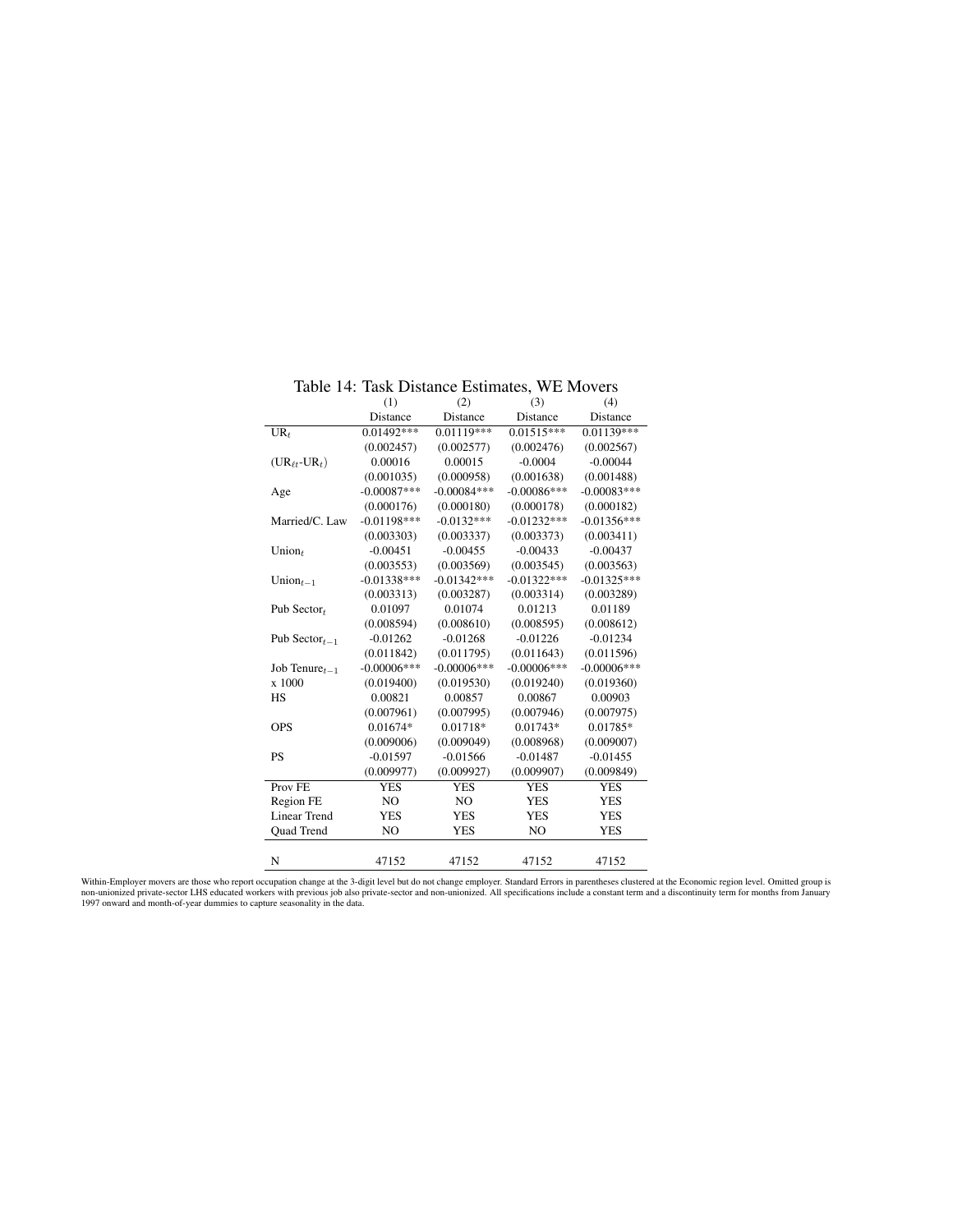|                                   | (1)           | (2)           | (3)            | (4)            | (5)           | (6)           |
|-----------------------------------|---------------|---------------|----------------|----------------|---------------|---------------|
|                                   | Pr(SW 4D)     | Pr(SW 4D)     | Pr(SW 4D)      | Pr(SW 4D)      | Pr(SW 4D)     | Pr(SW 4D)     |
| $UR_t$                            | $-0.0123***$  | $-0.00982***$ | $-0.00966***$  | 0.00570        | $-0.0100***$  | $-0.0229***$  |
|                                   | (0.00159)     | (0.00156)     | (0.00154)      | (0.00476)      | (0.00163)     | (0.00473)     |
| $(UR_{\ell t}$ -UR <sub>t</sub> ) | $-0.00621***$ | $-0.00532***$ | $-0.00525***$  | $-0.00527***$  | $-0.00545***$ | $-0.00530***$ |
|                                   | (0.00126)     | (0.00128)     | (0.00128)      | (0.00128)      | (0.000128)    | (0.00128)     |
| Age                               |               | $-0.00630***$ | $-0.0838***$   | $-0.00244**$   | $-0.00579***$ | $-0.00628***$ |
|                                   |               | (0.000181)    | (0.0160)       | (0.00113)      | (0.000174)    | (0.000181)    |
| Male                              |               | $-0.0208***$  | $-0.0198***$   | $-0.0208***$   | $-0.0198***$  | $-0.0208***$  |
|                                   |               | (0.00484)     | (0.00478)      | (0.00484)      | (0.00541)     | (0.00480)     |
| Married/C. Law                    |               | $-0.0183***$  | $-0.0109**$    | $-0.0222***$   | $-0.0123$     | $-0.0185***$  |
|                                   |               | (0.00474)     | (0.00503)      | (0.00481)      | (0.00452)     | (0.00476)     |
| HS                                |               | $0.0327***$   | $0.0367***$    | 0.0319***      | $0.0282*$     | $-0.0654$     |
|                                   |               | (0.00754)     | (0.00726)      | (0.00758)      | (0.00706)     | (0.0440)      |
| <b>OPS</b>                        |               | $0.0502***$   | $0.0563***$    | $0.0490***$    | 0.00460       | $-0.101*$     |
|                                   |               | (0.00917)     | (0.00962)      | (0.00918)      | (0.0101)      | (0.0549)      |
| <b>PS</b>                         |               | $-0.0201***$  | $-0.000654$    | $-0.0209***$   | $-0.00632$    | $-0.149***$   |
|                                   |               | (0.00635)     | (0.00651)      | (0.00638)      | (0.00656)     | (0.0515)      |
| $UR_t \times Age$                 |               |               |                | $-0.000491***$ |               |               |
|                                   |               |               |                | (0.000141)     |               |               |
| NOC $0_{t-1}$                     |               |               |                |                | $-0.0387***$  |               |
|                                   |               |               |                |                | (0.0100)      |               |
| NOC $1_{t-1}$                     |               |               |                |                | $-0.167***$   |               |
|                                   |               |               |                |                | (0.0135)      |               |
| NOC $2_{t-1}$                     |               |               |                |                | $-0.289***$   |               |
|                                   |               |               |                |                | (0.0221)      |               |
| NOC $3_{t-1}$                     |               |               |                |                | $-0.0875***$  |               |
|                                   |               |               |                |                | (0.0115)      |               |
| NOC $4_{t-1}$                     |               |               |                |                | $-0.0732***$  |               |
|                                   |               |               |                |                | (0.0121)      |               |
| NOC $5_{t-1}$                     |               |               |                |                | $-0.0352***$  |               |
|                                   |               |               |                |                | (0.0141)      |               |
| NOC $6_{t-1}$                     |               |               |                |                | $-0.207***$   |               |
|                                   |               |               |                |                | (0.0153)      |               |
| NOC $7_{t-1}$                     |               |               |                |                | $-0.0282$     |               |
|                                   |               |               |                |                | (0.0180)      |               |
| NOC $8_{t-1}$                     |               |               |                |                | $0.0719***$   |               |
|                                   |               |               |                |                | (0.0205)      |               |
| $UR_t \times HS$                  |               |               |                |                |               | $0.0120**$    |
|                                   |               |               |                |                |               | (0.00505)     |
| $UR_t \times OPS$                 |               |               |                |                |               | $0.0187**$    |
|                                   |               |               |                |                |               | (0.00718)     |
| $UR_t \times PS$                  |               |               |                |                |               | $0.0159**$    |
|                                   |               |               |                |                |               | (0.00645)     |
| $\rm{Age^2}$                      |               |               | $0.00241***$   |                |               |               |
|                                   |               |               | (0.000630)     |                |               |               |
| Age <sup>3</sup>                  |               |               | $-3.02e-05***$ |                |               |               |
|                                   |               |               | $(1.07e-0.5)$  |                |               |               |
| Age <sup>4</sup>                  |               |               | 1.32e-07*      |                |               |               |
|                                   |               |               | $(6.75e-08)$   |                |               |               |
| Observations                      | 72,891        | 72,891        | 72,891         | 72,891         | 72,091        | 72,891        |
| R-squared                         | 0.017         | 0.048         | 0.051          | 0.048          | 0.081         | 0.048         |
| <b>Marginal Effects</b>           |               |               |                | $-0.00987***$  |               | $-0.00958***$ |
| $UR_t$                            |               |               |                | (0.00155)      |               | (0.00160)     |

<span id="page-39-0"></span>Table 15: Career Change Propensity Estimates, EE 4-Digit Occupation Movers

Standard Errors in parentheses clustered at the Economic region level. Omitted group is LHS educated female workers with NOC occupation major group 9 (mainly low-skill labour jobs) and whose new job is in the same 1-digit occupation grouping. NOC 1-8 are binary indicators for 1-digit major occupation group of prior job using NOC 2006 codes. All specifications include a constant term, economic region fixed effects, a linear time trend, month-of-year dummies and a control for potential discontinuity from 1997 onward.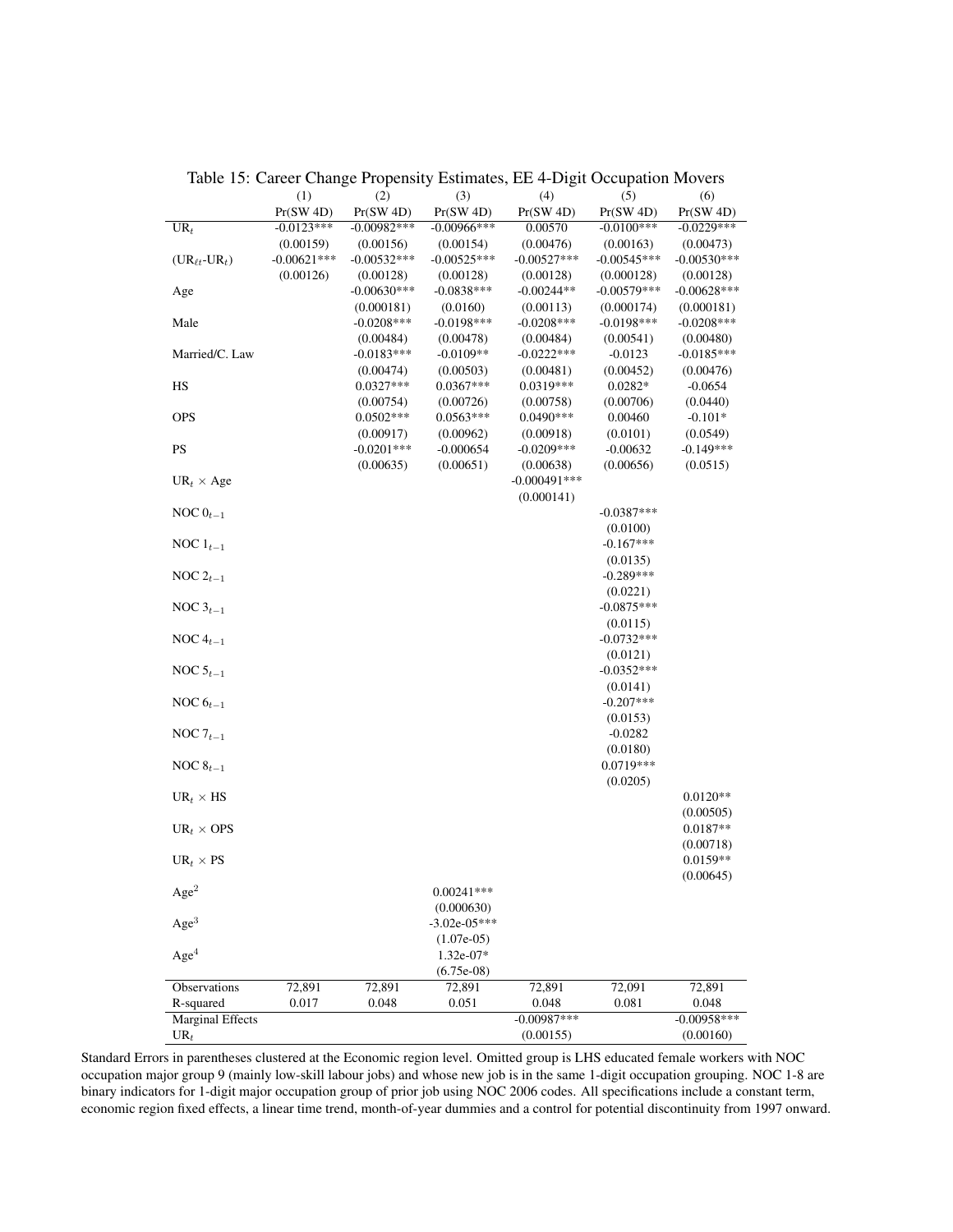|                                   | (1)          | (2)           | (3)          | (4)            | (5)                  | (6)            |
|-----------------------------------|--------------|---------------|--------------|----------------|----------------------|----------------|
|                                   | Pr(SW 4D)    | Pr(SW 4D)     | Pr(SW 4D)    | Pr(SW 4D)      | Pr(SW 4D)            | Pr(SW 4D)      |
| $UR_t$ -                          | $-0.0260***$ | $-0.0231***$  | $-0.0225***$ | 0.00241        | $-0.0464***$         | $-0.0249***$   |
|                                   | (0.00212)    | (0.00208)     | (0.00206)    | (0.00468)      | (0.00237)            | (0.00285)      |
| $(UR_{\ell t}$ -UR <sub>t</sub> ) | $-0.00269*$  | $-0.00261*$   | $-0.00219$   | $-0.00250*$    | $-0.00238$           | $-0.00263*$    |
|                                   | (0.00139)    | (0.00149)     | (0.00148)    | (0.00148)      | (0.000906)           | (0.00153)      |
| Age                               |              | $-0.00702***$ | $-0.0774***$ | $-0.000544$    | $-0.00686***$        | $-0.00700$ *** |
|                                   |              | (0.000271)    | (0.0167)     | (0.000827)     | (0.000278)           | (0.000269)     |
| Male                              |              | $-0.0137***$  | $-0.0134**$  | $-0.0138***$   | $-0.0307***$         | $-0.0138***$   |
|                                   |              | (0.00505)     | (0.00532)    | (0.00500)      | (0.00766)            | (0.00507)      |
| Married/C. Law                    |              | $-0.0134***$  | $-0.00671$   | $-0.0230***$   | $-0.0224**$          | $-0.0127***$   |
|                                   |              | (0.00403)     | (0.00404)    | (0.00422)      | (0.00383)            | (0.00411)      |
| HS                                |              | $0.0307***$   | $0.0366***$  | $0.0283***$    | $0.0243***$          | 0.0537         |
|                                   |              | (0.00680)     | (0.00629)    | (0.00692)      | (0.00689)            | (0.0417)       |
| <b>OPS</b>                        |              | $0.0406***$   | $0.0469***$  | $0.0380***$    | $0.0367***$          | -0.00647       |
|                                   |              | (0.00731)     | (0.00709)    | (0.00748)      | (0.00713)            | (0.0320)       |
| <b>PS</b>                         |              | 0.00755       | $0.0280***$  | 0.00479        | $-0.0139$            | $-0.0422$      |
|                                   |              | (0.00830)     | (0.00775)    | (0.00862)      | (0.00869)            | (0.0313)       |
| $UR_t \times Age$                 |              |               |              | $-0.000765***$ |                      |                |
|                                   |              |               |              | (0.000108)     |                      |                |
| NOC $0_{t-1}$                     |              |               |              |                | $-0.131***$          |                |
|                                   |              |               |              |                | (0.0144)             |                |
| NOC $1_{t-1}$                     |              |               |              |                | $-0.200***$          |                |
|                                   |              |               |              |                | (0.0188)             |                |
| NOC $2_{t-1}$                     |              |               |              |                | $-0.318***$          |                |
|                                   |              |               |              |                | (0.0143)             |                |
| NOC $3_{t-1}$                     |              |               |              |                | $-0.239***$          |                |
|                                   |              |               |              |                | (0.0166)             |                |
| NOC $4_{t-1}$                     |              |               |              |                | $-0.177***$          |                |
|                                   |              |               |              |                | (0.0263)             |                |
| NOC $5_{t-1}$                     |              |               |              |                | $-0.146***$          |                |
| NOC $6_{t-1}$                     |              |               |              |                | (0.0160)<br>$-0.281$ |                |
|                                   |              |               |              |                | (0.0188)             |                |
| NOC $7_{t-1}$                     |              |               |              |                | $-0.185***$          |                |
|                                   |              |               |              |                | (0.0192)             |                |
| NOC $8_{t-1}$                     |              |               |              |                | $-0.111***$          |                |
|                                   |              |               |              |                | (0.0167)             |                |
| $UR_t \times HS$                  |              |               |              |                |                      | $-0.00275$     |
|                                   |              |               |              |                |                      | (0.00424)      |
| $UR_t \times OPS$                 |              |               |              |                |                      | 0.00547        |
|                                   |              |               |              |                |                      | (0.00363)      |
| $UR_t \times PS$                  |              |               |              |                |                      | $0.00577*$     |
|                                   |              |               |              |                |                      | (0.00315)      |
| $\rm{Age^2}$                      |              |               | $0.00202***$ |                |                      |                |
|                                   |              |               | (0.000709)   |                |                      |                |
| Age <sup>3</sup>                  |              |               | $-2.24e-05*$ |                |                      |                |
|                                   |              |               | $(1.28e-05)$ |                |                      |                |
| Age <sup>4</sup>                  |              |               | 8.03e-08     |                |                      |                |
|                                   |              |               | $(8.31e-08)$ |                |                      |                |
| Observations                      | 89,885       | 89,885        | 89,885       | 89,885         | 88,992               | 89,885         |
| R-squared                         | 0.141        | 0.171         | 0.175        | 0.172          | 0.175                | 0.172          |
| <b>Marginal Effects</b>           |              |               |              | $-0.0227***$   |                      | $-0.0229***$   |
| $UR_t$                            |              |               |              | (0.00210)      |                      | (0.00210)      |

<span id="page-40-0"></span>Table 16: Career Change Propensity Estimates, EUE 4-Digit Occupation Movers

Standard Errors in parentheses clustered at the Economic region level. Omitted group is LHS educated female workers with NOC occupation major group 9 (mainly low-skill labour jobs) and whose new job is in the same 1-digit occupation grouping. NOC 1-8 are binary indicators for 1-digit major occupation group of prior job using NOC 2006 codes. All specifications include a constant term, economic region fixed effects, a linear time trend, month-of-year dummies and a control for potential discontinuity from 1997 onward.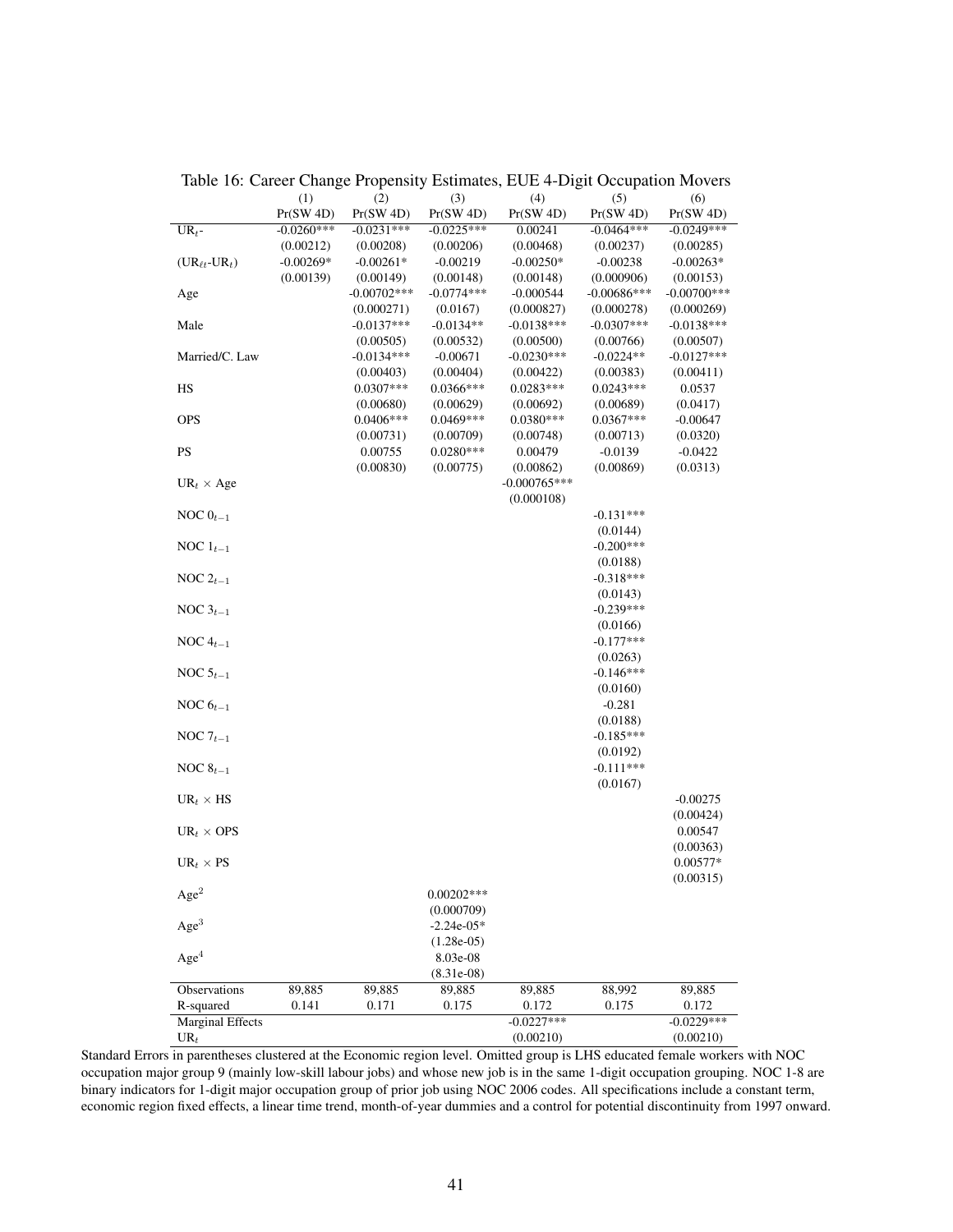<span id="page-41-0"></span>Table 17: Task Distance Estimates, EE Career Changers Only

|                                         |              |                          |                          |                          |               | $\mathbf{u}$   |                    |                          |
|-----------------------------------------|--------------|--------------------------|--------------------------|--------------------------|---------------|----------------|--------------------|--------------------------|
|                                         | (1)          | (2)                      | (3)                      | (4)                      | (5)           | (6)            | (7)                | (8)                      |
|                                         | Distance     | Distance                 | Distance                 | Distance                 | Distance      | Distance       | Distance           | Distance                 |
| $UR_t$                                  | $0.00861***$ | $0.0104**$               | $0.0100**$               | 0.0121                   | $0.0120**$    | $0.0128***$    | 0.00878            | $0.0104**$               |
|                                         | (0.00317)    | (0.00408)                | (0.00414)                | (0.00739)                | (0.00460)     | (0.00456)      | (0.00839)          | (0.00393)                |
| $(UR_{\ell t}$ -UR <sub>t</sub> )       | 0.000820     | 0.00106                  | 0.00108                  | 0.00106                  | 0.00108       | 0.00134        | 0.00104            | 0.00106                  |
|                                         | (0.000861)   | (0.00161)                | (0.00161)                | (0.00161)                | (0.00153)     | (0.00161)      | (0.00161)          | (0.00161)                |
| Age                                     |              | $-0.00143***$            | $0.0880***$              | $-0.00103$               | $-0.00101***$ | $-0.00117***$  | $-0.00143***$      | $-0.00143***$            |
|                                         |              | (0.000153)               | (0.0148)                 | (0.00141)                | (0.000153)    | (0.000150)     | (0.000154)         | (0.000153)               |
| Male                                    |              | $-0.00271$               | $-0.00313$               | $-0.00270$               | $-0.0185**$   | $-0.0112$      | $-0.00273$         | $-0.00271$               |
|                                         |              | (0.00744)                | (0.00771)                | (0.00744)                | (0.00750)     | (0.00750)      | (0.00744)          | (0.00744)                |
| Married/C.law                           |              | $-0.00332$               | $-0.00281$               | $-0.00345$               | 0.00175       | $-0.000539$    | $-0.00322$         | $-0.00332$               |
|                                         |              | (0.00516)                | (0.00545)                | (0.00507)                | (0.00591)     | (0.00574)      | (0.00527)          | (0.00506)                |
| Union $t$                               |              | $-0.00373$               | $-0.00399$               | $-0.00373$               | $-0.00322$    | $-0.00558$     | $-0.00372$         | $-0.00373$               |
|                                         |              | (0.00439)                | (0.00437)                | (0.00439)                | (0.00414)     | (0.00438)      | (0.00440)          | (0.00440)                |
| Union $_{t-1}$                          |              | $-0.00525$               | $-0.00535$               | $-0.00526$               | $-0.00364$    | $-0.00734**$   | $-0.00524$         | $-0.00525$               |
|                                         |              | (0.00330)                | (0.00331)                | (0.00330)                | (0.00367)     | (0.00316)      | (0.00329)          | (0.00330)                |
| Pub Sector $t$                          |              | $-0.00354$               | $-0.00350$               | $-0.00353$               | $-0.00440$    | $-0.00720$     | $-0.00354$         | $-0.00354$               |
|                                         |              | (0.00920)                | (0.00919)                | (0.00920)                | (0.00980)     | (0.00880)      | (0.00918)          | (0.00919)                |
| Pub Sector $_{t-1}$                     |              | $-0.0168**$              | $-0.0170**$              | $-0.0168**$              | $-0.0189***$  | $-0.0206***$   | $-0.0167**$        | $-0.0168**$              |
|                                         |              | (0.00661)                | (0.00658)                | (0.00660)                | (0.00709)     | (0.00663)      | (0.00661)          | (0.00663)                |
| Job Tenure $_{t-1}$                     |              | $-1.38e-07**$            | $-0.000137**$            | $-1.38e-07**$            | $-1.35e-07**$ | $-1.69e-07***$ | $-1.39e-07**$      | $-1.54e-07$              |
|                                         |              | $(6.12e-08)$             | $(6.26e-05)$             | $(6.12e-08)$             | $(5.32e-08)$  | $(6.28e-08)$   | $(6.15e-08)$       | $(3.48e-07)$             |
| HS                                      |              | $0.0152*$                | 0.0126                   | $0.0151*$                | 0.0102        | 0.0112         | $-0.00247$         | $0.0152*$                |
|                                         |              |                          |                          |                          | (0.00768)     | (0.00814)      |                    |                          |
| OPS                                     |              | (0.00781)<br>$0.0488***$ | (0.00769)<br>$0.0438***$ | (0.00779)<br>$0.0488***$ | $0.0384***$   | $0.0405***$    | (0.0666)<br>0.0918 | (0.00781)<br>$0.0488***$ |
|                                         |              |                          |                          |                          |               |                |                    |                          |
| PS                                      |              | (0.0111)                 | (0.0111)<br>$0.0282***$  | (0.0111)                 | (0.0113)      | (0.0109)       | (0.0768)           | (0.0111)<br>$0.0344***$  |
|                                         |              | $0.0344***$              |                          | $0.0344***$              | $0.0235***$   | $0.0273***$    | 0.0115             |                          |
|                                         |              | (0.00762)                | (0.00711)                | (0.00761)                | (0.00701)     | (0.00751)      | (0.0704)           | (0.00763)                |
| $UR_t \times Age$                       |              |                          |                          | $-5.52e-05$              |               |                |                    |                          |
|                                         |              |                          |                          | (0.000192)               |               |                |                    |                          |
| SW <sub>1D</sub>                        |              |                          |                          |                          | $0.157***$    | $0.157***$     |                    |                          |
|                                         |              |                          |                          |                          | (0.0207)      | (0.0219)       |                    |                          |
| $UR_t \times SW 1D$                     |              |                          |                          |                          | $-0.00492*$   | $-0.00562*$    |                    |                          |
|                                         |              |                          |                          |                          | (0.00289)     | (0.00313)      |                    |                          |
| NOC $0_{t-1}$                           |              |                          |                          |                          | $0.0714***$   |                |                    |                          |
|                                         |              |                          |                          |                          | (0.0144)      |                |                    |                          |
| NOC $\mathbf{1}_{t-1}$                  |              |                          |                          |                          | $0.165***$    |                |                    |                          |
|                                         |              |                          |                          |                          | (0.0158)      |                |                    |                          |
| NOC $2_{t-1}$                           |              |                          |                          |                          | $0.139***$    |                |                    |                          |
|                                         |              |                          |                          |                          | (0.0173)      |                |                    |                          |
| NOC $3_{t-1}$                           |              |                          |                          |                          | $0.0469***$   |                |                    |                          |
|                                         |              |                          |                          |                          | (0.0172)      |                |                    |                          |
| NOC $4_{t-1}$                           |              |                          |                          |                          | $0.287***$    |                |                    |                          |
|                                         |              |                          |                          |                          | (0.0234)      |                |                    |                          |
| NOC $5_{t-1}$                           |              |                          |                          |                          | $0.0863***$   |                |                    |                          |
|                                         |              |                          |                          |                          | (0.0143)      |                |                    |                          |
| NOC $6_{t-1}$                           |              |                          |                          |                          | $0.122***$    |                |                    |                          |
|                                         |              |                          |                          |                          | (0.0166)      |                |                    |                          |
| NOC $7_{t-1}$                           |              |                          |                          |                          | $-0.00311$    |                |                    |                          |
|                                         |              |                          |                          |                          | (0.0177)      |                |                    |                          |
| NOC $8_{t-1}$                           |              |                          |                          |                          | $0.0661***$   |                |                    |                          |
|                                         |              |                          |                          |                          | (0.0155)      |                |                    |                          |
| $UR_t \times HS$                        |              |                          |                          |                          |               |                | 0.00243            |                          |
|                                         |              |                          |                          |                          |               |                | (0.00902)          |                          |
|                                         |              |                          |                          |                          |               |                |                    |                          |
| $\mathrm{UR}_t \times \mathrm{OPS}$     |              |                          |                          |                          |               |                | $-0.00593$         |                          |
|                                         |              |                          |                          |                          |               |                | (0.0105)           |                          |
| $\mathrm{UR}_t \times \mathrm{PS}$      |              |                          |                          |                          |               |                | 0.00317            |                          |
|                                         |              |                          |                          |                          |               |                | (0.00949)          |                          |
| $UR_t \times$ Job Tenure <sub>t-1</sub> |              |                          |                          |                          |               |                |                    | 2.08e-09                 |
|                                         |              |                          |                          |                          |               |                |                    | $(5.22e-08)$             |
| Age <sup>2</sup>                        |              |                          | $-0.00359***$            |                          |               |                |                    |                          |
|                                         |              |                          | (0.000602)               |                          |               |                |                    |                          |
| Age <sup>3</sup>                        |              |                          | 5.97e-05***              |                          |               |                |                    |                          |
|                                         |              |                          | $(1.03e-05)$             |                          |               |                |                    |                          |
| Age <sup>4</sup>                        |              |                          | $-3.51e-07***$           |                          |               |                |                    |                          |
|                                         |              |                          | $(6.34e-08)$             |                          |               |                |                    |                          |
| Observations                            | 47,962       | 30,499                   | 30,499                   | 30,499                   | 30,499        | 30,499         | 30,499             | 30,499                   |
| R-squared                               | 0.007        | 0.012                    | 0.013                    | 0.012                    | 0.068         | 0.043          | 0.012              | 0.012                    |
| <b>Marginal Effects</b>                 |              |                          |                          | $0.0104**$               | $0.00900**$   | 0.00936**      | $0.0104**$         | $0.0104**$               |
| $UR_t$                                  |              |                          |                          | (0.00409)                | (0.00395)     | (0.00388)      | (0.00410)          | (0.00408)                |

Standard Errors in parentheses clustered at the Economic region level. Omitted group is non-unionized private-sector LHS educated female workers with previous job also private-sector and non-unionized and in NOC occupation major group 9 (mainly low-skill labour jobs) and whose new job is in the same 1-digit occupation grouping. SW 1D is an indicator for 1-digit occupation change. NOC 1-8 are binary indicators for 1-digit major occupation group for prior job using NOC 2006 codes. All specifications include a constant term, economic region fixed effects, a linear time trend, month-of-year dummies and a control for potential discontinuity from 1997 onward.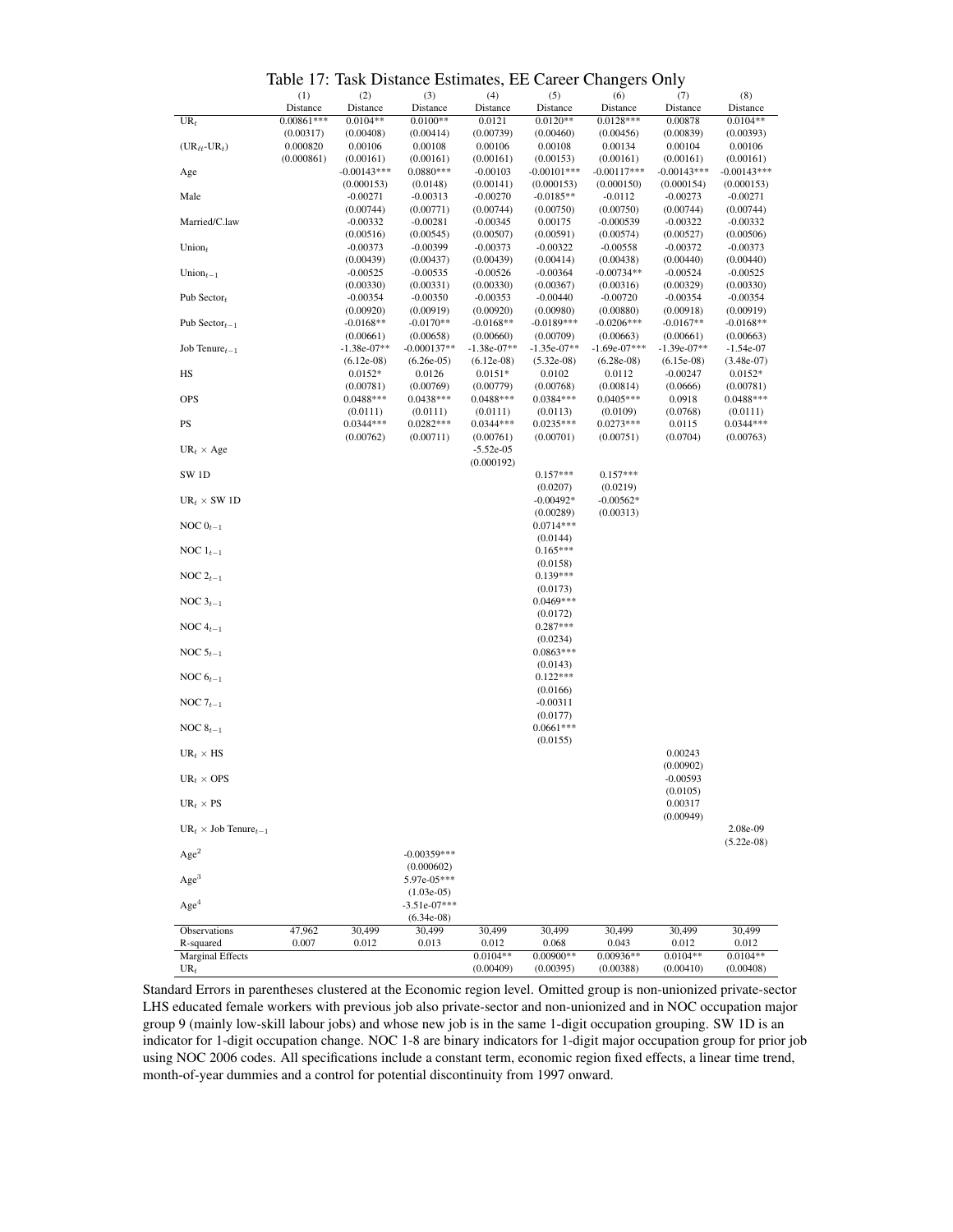<span id="page-42-0"></span>Table 18: Task Distance Estimates, EUE Movers

|                                        |              |              | Table To. Task Distance Estimates, LOE MOVELS |              |              |              |              |              |
|----------------------------------------|--------------|--------------|-----------------------------------------------|--------------|--------------|--------------|--------------|--------------|
|                                        | (1)          | (2)          | (3)                                           | (4)          | (5)          | (6)          | (7)          | (8)          |
|                                        | Distance     | Distance     | Distance                                      | Distance     | Distance     | Distance     | Distance     | Distance     |
| $UR_t$                                 | $0.00541***$ | $0.00456*$   | 0.00520                                       | $-0.00392$   | 0.00839      | 0.00855      | 0.000302     | 0.00539      |
|                                        | (0.00133)    | (0.00272)    | (0.00316)                                     | (0.00763)    | (0.00581)    | (0.00616)    | (0.00848)    | (0.00415)    |
| $(UR_{\ell t}$ -UR <sub>t</sub> )      | $-0.000600$  | $-0.00131$   | $-0.000781$                                   | $-0.000759$  | $-0.000621$  | $-0.00102$   | $-0.000748$  | $-0.000737$  |
|                                        | (0.000870)   | (0.00119)    | (0.00125)                                     | (0.00125)    | (0.00130)    | (0.00125)    | (0.00125)    | (0.00125)    |
| Age                                    |              | $-0.000709*$ | 0.0796***                                     | $-0.00273*$  | $-0.000187$  | $-0.000387$  | $-0.000618*$ | $-0.000616*$ |
|                                        |              | (0.000377)   | (0.0208)                                      | (0.00160)    | (0.000240)   | (0.000272)   | (0.000351)   | (0.000350)   |
| Male                                   |              | $-0.0185***$ | $-0.0179***$                                  | $-0.0178***$ | $-0.0278***$ | $-0.0267***$ | $-0.0178***$ | $-0.0176***$ |
|                                        |              | (0.00401)    | (0.00460)                                     | (0.00448)    | (0.00413)    | (0.00426)    | (0.00446)    | (0.00447)    |
| Married/C.law                          |              | 0.0115       | 0.00823                                       | 0.0108       | 0.00802      | 0.00857      | 0.0107       | 0.0101       |
|                                        |              | (0.00757)    | (0.00821)                                     | (0.00787)    |              |              |              |              |
|                                        |              |              |                                               |              | (0.00762)    | (0.00784)    | (0.00790)    | (0.00788)    |
| Union $t$                              |              | $-0.00314$   | $-0.00237$                                    | $-0.00232$   | $-0.00368$   | $-0.00455$   | $-0.00233$   | $-0.00233$   |
|                                        |              | (0.00536)    | (0.00537)                                     | (0.00544)    | (0.00525)    | (0.00547)    | (0.00541)    | (0.00544)    |
| Pub Sector <sub>t</sub>                |              | 0.0102       | 0.00778                                       | 0.00799      | $-0.00685$   | 0.00289      | 0.00786      | 0.00811      |
|                                        |              | (0.0145)     | (0.0150)                                      | (0.0149)     | (0.0122)     | (0.0133)     | (0.0150)     | (0.0149)     |
| HS                                     |              | $0.0196**$   | 0.0146                                        | $0.0173*$    | 0.00863      | 0.0149       | $-0.0154$    | $0.0172*$    |
|                                        |              | (0.00903)    | (0.00987)                                     | (0.00970)    | (0.00950)    | (0.0100)     | (0.0641)     | (0.00971)    |
| <b>OPS</b>                             |              | $0.0628***$  | 0.0538***                                     | $0.0583***$  | $0.0378***$  | $0.0518***$  | $0.125*$     | $0.0583***$  |
|                                        |              | (0.0100)     | (0.0119)                                      | (0.0117)     | (0.0109)     | (0.0115)     | (0.0649)     | (0.0118)     |
| PS                                     |              | $0.0707***$  | $0.0621***$                                   | $0.0694***$  | $0.0390***$  | $0.0623***$  | $-0.00941$   | $0.0694***$  |
|                                        |              | (0.00814)    | (0.00944)                                     | (0.00884)    | (0.00952)    | (0.00979)    | (0.0688)     | (0.00883)    |
| Volunt. $Sep_{t-1}$                    |              | $-0.0317***$ | $-0.0333***$                                  | $-0.0314***$ | $-0.0243***$ | $-0.0256***$ | $-0.0312***$ | $-0.0314***$ |
|                                        |              | (0.00785)    | (0.00836)                                     | (0.00843)    | (0.00782)    | (0.00834)    | (0.00845)    | (0.00842)    |
| Involunt. $Sep_{t-1}$                  |              | $-0.0313***$ | $-0.0321***$                                  | $-0.0300***$ | $-0.0272***$ | $-0.0270***$ | $-0.0300***$ | $-0.0301***$ |
|                                        |              | (0.00929)    | (0.00871)                                     | (0.00857)    | (0.00840)    | (0.00804)    | (0.00858)    | (0.00859)    |
| Unemp. Duration $_{t-1}$               |              |              | 8.40e-08                                      | 1.10e-07     | 5.82e-05     | $4.52e-05$   | 0.000108     | 0.000188     |
|                                        |              |              | $(2.35e-07)$                                  | $(2.36e-07)$ | (0.000227)   | (0.000225)   |              | (0.00218)    |
|                                        |              |              |                                               |              |              |              | (0.000238)   |              |
| $UR_t \times Age$                      |              |              |                                               | 0.000289     |              |              |              |              |
|                                        |              |              |                                               | (0.000210)   |              |              |              |              |
| SW <sub>1D</sub>                       |              |              |                                               |              | $0.163***$   | $0.159**$    |              |              |
|                                        |              |              |                                               |              | (0.0577)     | (0.0618)     |              |              |
| $UR_t \times SW 1D$                    |              |              |                                               |              | $-0.00559$   | $-0.00516$   |              |              |
|                                        |              |              |                                               |              | (0.00691)    | (0.00740)    |              |              |
| NOC $0_{t-1}$                          |              |              |                                               |              | $0.0299**$   |              |              |              |
|                                        |              |              |                                               |              | (0.0145)     |              |              |              |
| NOC $1_{t-1}$                          |              |              |                                               |              | $0.173***$   |              |              |              |
|                                        |              |              |                                               |              | (0.0170)     |              |              |              |
| NOC $2_{t-1}$                          |              |              |                                               |              | 0.0393*      |              |              |              |
|                                        |              |              |                                               |              | (0.0224)     |              |              |              |
| NOC $3_{t-1}$                          |              |              |                                               |              | $0.0365*$    |              |              |              |
|                                        |              |              |                                               |              |              |              |              |              |
|                                        |              |              |                                               |              | (0.0191)     |              |              |              |
| NOC $4_{t-1}$                          |              |              |                                               |              | $0.272***$   |              |              |              |
|                                        |              |              |                                               |              | (0.0191)     |              |              |              |
| NOC $5_{t-1}$                          |              |              |                                               |              | 0.0247       |              |              |              |
|                                        |              |              |                                               |              | (0.0154)     |              |              |              |
| NOC $6_{t-1}$                          |              |              |                                               |              | $0.0460**$   |              |              |              |
|                                        |              |              |                                               |              | (0.0175)     |              |              |              |
| NOC $7_{t-1}$                          |              |              |                                               |              | $-0.0786***$ |              |              |              |
|                                        |              |              |                                               |              | (0.0184)     |              |              |              |
| NOC $8_{t-1}$                          |              |              |                                               |              | $-0.0211$    |              |              |              |
|                                        |              |              |                                               |              | (0.0155)     |              |              |              |
| $UR_t \times HS$                       |              |              |                                               |              |              |              | 0.00441      |              |
|                                        |              |              |                                               |              |              |              | (0.00900)    |              |
|                                        |              |              |                                               |              |              |              |              |              |
| $UR_t \times OPS$                      |              |              |                                               |              |              |              | $-0.00916$   |              |
|                                        |              |              |                                               |              |              |              | (0.00916)    |              |
| $UR_t \times PS$                       |              |              |                                               |              |              |              | 0.0107       |              |
|                                        |              |              |                                               |              |              |              | (0.00937)    |              |
| $UR_t \times$ Unemp. Duration $_{t-1}$ |              |              |                                               |              |              |              |              | $-1.04e-05$  |
|                                        |              |              |                                               |              |              |              |              | (0.000297)   |
| Age <sup>2</sup>                       |              |              | $-0.00322***$                                 |              |              |              |              |              |
|                                        |              |              | (0.000884)                                    |              |              |              |              |              |
| Age <sup>3</sup>                       |              |              | 5.45e-05***                                   |              |              |              |              |              |
|                                        |              |              | $(1.58e-05)$                                  |              |              |              |              |              |
| Age <sup>4</sup>                       |              |              | $-3.31e-07***$                                |              |              |              |              |              |
|                                        |              |              |                                               |              |              |              |              |              |
|                                        |              |              | $(1.02e-07)$                                  |              |              |              |              |              |
| Observations                           | 45,066       | 24,294       | 23,035                                        | 23,035       | 23,035       | 23,035       | 23,035       | 23,035       |
| R-squared                              | 0.006        | 0.016        | 0.017                                         | 0.016        | 0.083        | 0.050        | 0.016        | 0.016        |
| <b>Marginal Effect</b>                 |              |              |                                               | 0.00536*     | 0.00489*     | $0.00533*$   | $0.00550*$   | 0.00529*     |
| $UR_t$                                 |              |              |                                               | (0.00316)    | (0.00284)    | (0.00312)    | (0.00317)    | (0.00315)    |

Standard Errors in parentheses clustered at the Economic region level. Omitted group is non-unionized private-sector LHS educated female workers whoes prior job was in NOC occupation major group 9 (mainly low-skill labour jobs) who left their job for "other" reasons and whose new job is in the same 1-digit occupation grouping.. SW 1D is an indicator for 1-digit occupation change. NOC 1-8 are binary indicators for 1-digit major occupation group for prior job using NOC 2006 codes. All specifications include a constant term, economic region fixed effects, a linear time trend, month-of-year dummies and a control for potential discontinuity from 1997 onward.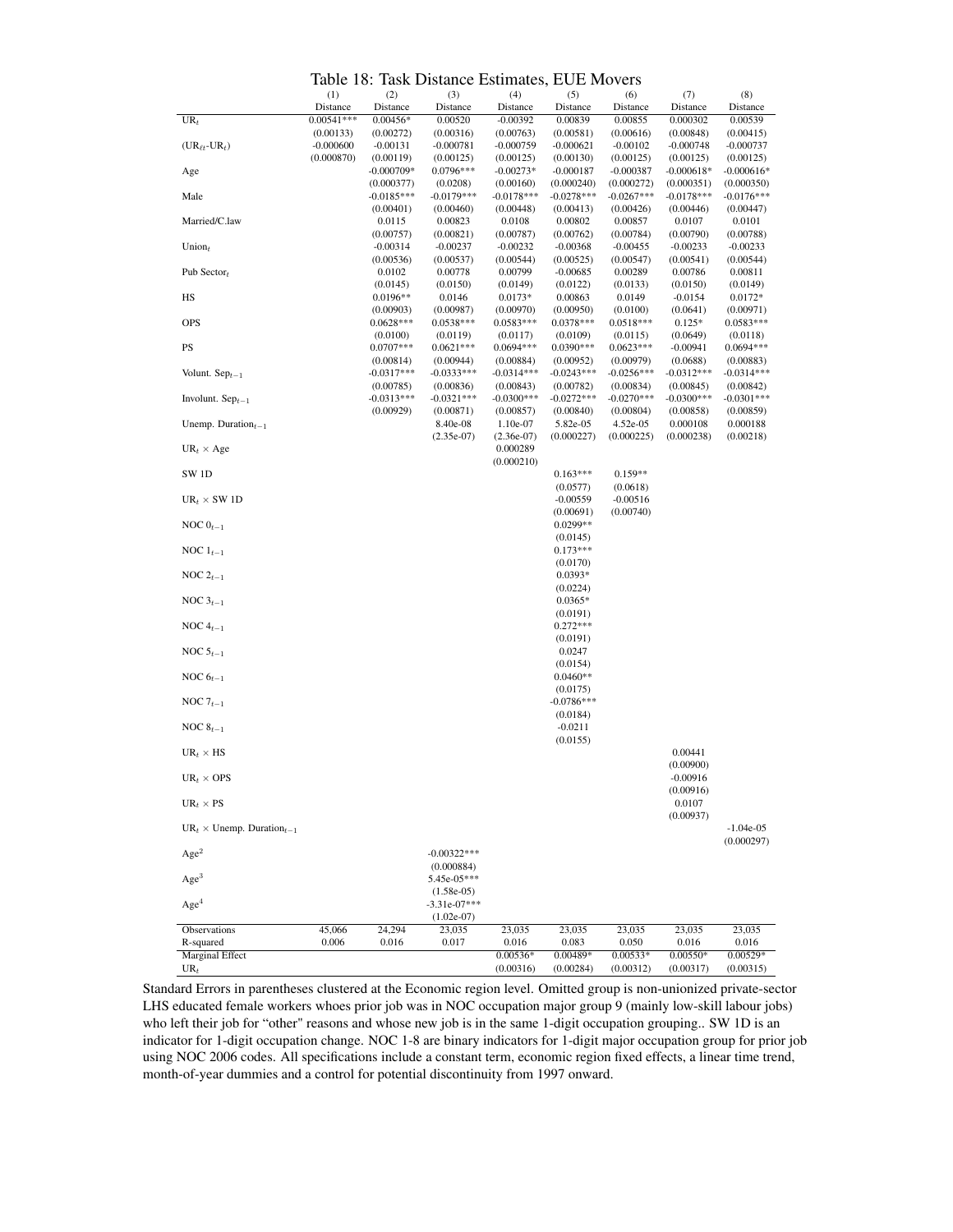|                                    |            |               |              | O            |               |               |
|------------------------------------|------------|---------------|--------------|--------------|---------------|---------------|
|                                    | (1)        | (2)           | (3)          | (4)          | (5)           | (6)           |
|                                    | Pr(SW 2D)  | Pr(SW 2D)     | Pr(SW 2D)    | Pr(SW 2D)    | Pr(SW 2D)     | Pr(SW 2D)     |
| $\overline{\text{UR}_t}$           | $-0.00121$ | 0.00384       | 0.00322      | $0.0186**$   | 0.00581       | $-0.00821$    |
|                                    | (0.00383)  | (0.00409)     | (0.00406)    | (0.00869)    | (0.00380)     | (0.0114)      |
| $(UR_{\ell t}$ -UR <sub>t</sub> )  | $-0.00277$ | $-0.00256$    | $-0.00261$   | $-0.00236$   | $-0.00238$    | $-0.00257$    |
|                                    | (0.00190)  | (0.00191)     | (0.00188)    | (0.00182)    | (0.00182)     | (0.00191)     |
| Age                                |            | $-0.00574***$ | $-0.0592**$  | $-0.00250$   | $-0.00535***$ | $-0.00574***$ |
|                                    |            | (0.000212)    | (0.0242)     | (0.00177)    | (0.000206)    | (0.000213)    |
| Male                               |            | $-0.00948$    | $-0.00881$   | 0.0336***    | $0.0335***$   | $-0.00959$    |
|                                    |            | (0.00701)     | (0.00688)    | (0.00490)    | (0.00490)     | (0.00705)     |
| Married/C. law                     |            | $-0.0309***$  | $-0.0194***$ | $-0.0258***$ | $-0.0249***$  | $-0.0307***$  |
|                                    |            | (0.00640)     | (0.00707)    | (0.00613)    | (0.00634)     | (0.00627)     |
| <b>HS</b>                          |            | 0.0379***     | $0.0414***$  | $0.0337**$   | $0.0338**$    | $-0.0798$     |
|                                    |            | (0.0127)      | (0.0129)     | (0.0135)     | (0.0135)      | (0.0857)      |
| <b>OPS</b>                         |            | 0.0398***     | $0.0453***$  | 0.0354 ***   | $0.0355***$   | 0.0752        |
|                                    |            | (0.0124)      | (0.0133)     | (0.0128)     | (0.0127)      | (0.0795)      |
| PS                                 |            | $-0.0225**$   | $-0.00437$   | $-0.00910$   | $-0.00897$    | $-0.132$      |
|                                    |            | (0.0113)      | (0.0123)     | (0.0121)     | (0.0121)      | (0.0872)      |
| $UR_t \times Age$                  |            |               |              | $-0.000392$  |               |               |
|                                    |            |               |              | (0.000248)   |               |               |
| NOC $0_{t-1}$                      |            |               |              |              | $-0.0911***$  |               |
|                                    |            |               |              |              | (0.0112)      |               |
|                                    |            |               |              |              | $-0.242***$   |               |
| NOC $1_{t-1}$                      |            |               |              |              |               |               |
|                                    |            |               |              |              | (0.0214)      |               |
| NOC $2_{t-1}$                      |            |               |              |              | $-0.265***$   |               |
|                                    |            |               |              |              | (0.0188)      |               |
| NOC $3_{t-1}$                      |            |               |              |              | $-0.125***$   |               |
|                                    |            |               |              |              | (0.0216)      |               |
| NOC $4_{t-1}$                      |            |               |              |              | $-0.0914***$  |               |
|                                    |            |               |              |              | (0.0279)      |               |
| NOC $5_{t-1}$                      |            |               |              |              | $-0.0797***$  |               |
|                                    |            |               |              |              | (0.0209)      |               |
| NOC $6_{t-1}$                      |            |               |              |              | $-0.260***$   |               |
|                                    |            |               |              |              | (0.0214)      |               |
| NOC $7_{t-1}$                      |            |               |              |              | $-0.000637$   |               |
|                                    |            |               |              |              | (0.0271)      |               |
| NOC $8_{t-1}$                      |            |               |              |              | 0.0697***     |               |
|                                    |            |               |              |              | (0.0193)      |               |
| $\mathrm{UR}_t \times \mathrm{HS}$ |            |               |              |              |               | 0.0162        |
|                                    |            |               |              |              |               | (0.0114)      |
| $UR_t \times OPS$                  |            |               |              |              |               | $-0.00489$    |
|                                    |            |               |              |              |               | (0.0114)      |
| $UR_t \times PS$                   |            |               |              |              |               | 0.0151        |
|                                    |            |               |              |              |               | (0.0120)      |
| Age <sup>2</sup>                   |            |               | 0.00153      |              |               |               |
|                                    |            |               | (0.000985)   |              |               |               |
| Age <sup>3</sup>                   |            |               |              |              |               |               |
|                                    |            |               | $-1.75e-05$  |              |               |               |
|                                    |            |               | $(1.72e-05)$ |              |               |               |
| Age <sup>4</sup>                   |            |               | 6.94e-08     |              |               |               |
|                                    |            |               | $(1.08e-07)$ |              |               |               |
| Observations                       | 43,565     | 43,565        | 43,565       | 43,255       | 43,255        | 43,565        |
| R-squared                          | 0.008      | 0.036         | 0.039        | 0.074        | 0.074         | 0.037         |
| <b>Marginal Effect</b>             |            |               |              | 0.00583      |               | 0.00391       |
| $\mathrm{UR}_t$                    |            |               |              | (0.00382)    |               | (0.00410)     |

Table 19: Career Change Propensity Estimates, EE 2-Digit Occupation Movers 1997-2015

Standard Errors in parentheses clustered at the Economic region level. Omitted group is LHS educated female workers with NOC occupation major group 9 (mainly low-skill labour jobs) and whose new job is in the same 1-digit occupation grouping. NOC 1-8 are binary indicators for 1-digit major occupation group of prior job using NOC 2006 codes. All specifications include a constant term, economic region fixed effects, a linear time trend, month-of-year dummies.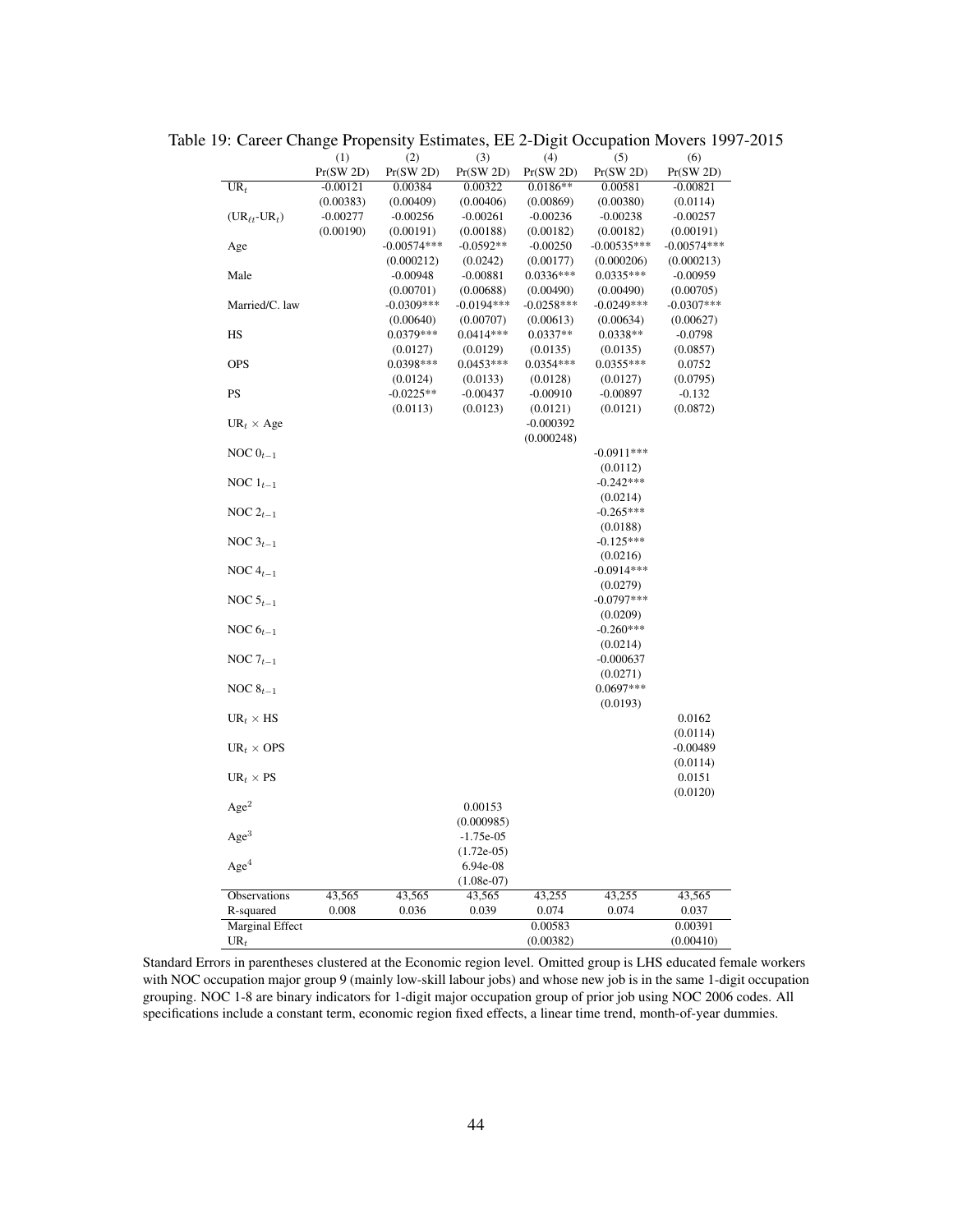|                                   | (1)          | (2)           | (3)          | (4)          | (5)           | (6)           |
|-----------------------------------|--------------|---------------|--------------|--------------|---------------|---------------|
|                                   | Pr(SW 2D)    | Pr(SW 2D)     | Pr(SW 2D)    | Pr(SW 2D)    | Pr(SW 2D)     | Pr(SW 2D)     |
| $UR_t$                            | $-0.0173***$ | $-0.0153***$  | $-0.0153***$ | 0.00778      | $-0.0120***$  | $-0.0346***$  |
|                                   | (0.00350)    | (0.00345)     | (0.00347)    | (0.0108)     | (0.00365)     | (0.0118)      |
| $(UR_{\ell t}$ -UR <sub>t</sub> ) | $-0.00493**$ | $-0.00544**$  | $-0.00531**$ | $-0.00530**$ | $-0.00540**$  | $-0.00537**$  |
|                                   | (0.00235)    | (0.00231)     | (0.00231)    | (0.00221)    | (0.00225)     | (0.00228)     |
| Age                               |              | $-0.00534***$ | 0.00926      | $-0.000990$  | $-0.00538***$ | $-0.00534***$ |
|                                   |              | (0.000502)    | (0.0236)     | (0.00275)    | (0.000527)    | (0.000506)    |
| Male                              |              | $-0.00120$    | $-0.00115$   | $0.0207**$   | $0.0206**$    | $-0.00127$    |
|                                   |              | (0.00546)     | (0.00552)    | (0.00911)    | (0.00909)     | (0.00546)     |
| Married/C. law                    |              | $-0.000167$   | 0.00398      | $-0.00609$   | $-0.00430$    | 0.000271      |
|                                   |              | (0.0100)      | (0.0101)     | (0.0102)     | (0.00961)     | (0.0100)      |
| <b>HS</b>                         |              | $0.0426***$   | $0.0432***$  | $0.0452***$  | $0.0458***$   | $-0.123$      |
|                                   |              | (0.0138)      | (0.0136)     | (0.0158)     | (0.0157)      | (0.108)       |
| <b>OPS</b>                        |              | $0.0428***$   | $0.0437***$  | $0.0469***$  | $0.0475***$   | $-0.0185$     |
|                                   |              | (0.0142)      | (0.0141)     | (0.0143)     | (0.0144)      | (0.0949)      |
| PS                                |              | 0.00761       | 0.0133       | 0.0124       | 0.0128        | $-0.182*$     |
|                                   |              | (0.0145)      | (0.0142)     | (0.0171)     | (0.0171)      | (0.0927)      |
|                                   |              |               |              | $-0.000598*$ |               |               |
| $UR_t \times Age$                 |              |               |              |              |               |               |
|                                   |              |               |              | (0.000332)   |               |               |
| NOC $0_{t-1}$                     |              |               |              | $-0.201***$  | $-0.201***$   |               |
|                                   |              |               |              | (0.0192)     | (0.0190)      |               |
| NOC $1_{t-1}$                     |              |               |              | $-0.234***$  | $-0.234***$   |               |
|                                   |              |               |              | (0.0250)     | (0.0250)      |               |
| NOC $2_{t-1}$                     |              |               |              | $-0.248***$  | $-0.249***$   |               |
|                                   |              |               |              | (0.0233)     | (0.0233)      |               |
| NOC $3_{t-1}$                     |              |               |              | $-0.178***$  | $-0.178***$   |               |
|                                   |              |               |              | (0.0248)     | (0.0247)      |               |
| NOC $4_{t-1}$                     |              |               |              | $-0.161***$  | $-0.161***$   |               |
|                                   |              |               |              | (0.0406)     | (0.0408)      |               |
| NOC $5_{t-1}$                     |              |               |              | $-0.224***$  | $-0.224***$   |               |
|                                   |              |               |              | (0.0145)     | (0.0144)      |               |
| NOC $6_{t-1}$                     |              |               |              | $-0.307***$  | $-0.307***$   |               |
|                                   |              |               |              | (0.0203)     | (0.0202)      |               |
| NOC $7_{t-1}$                     |              |               |              | $-0.0968***$ | $-0.0966$ *** |               |
|                                   |              |               |              | (0.0267)     | (0.0268)      |               |
| NOC $8_{t-1}$                     |              |               |              | $-0.0593***$ | $-0.0589***$  |               |
|                                   |              |               |              | (0.0192)     | (0.0190)      |               |
| $UR_t \times HS$                  |              |               |              |              |               | 0.0222        |
|                                   |              |               |              |              |               |               |
|                                   |              |               |              |              |               | (0.0136)      |
| $UR_t \times OPS$                 |              |               |              |              |               | 0.00808       |
|                                   |              |               |              |              |               | (0.0128)      |
| $UR_t \times PS$                  |              |               |              |              |               | $0.0256**$    |
|                                   |              |               |              |              |               | (0.0114)      |
| Age <sup>2</sup>                  |              |               | $-0.000953$  |              |               |               |
|                                   |              |               | (0.00103)    |              |               |               |
| Age <sup>3</sup>                  |              |               | 2.16e-05     |              |               |               |
|                                   |              |               | $(1.89e-05)$ |              |               |               |
| Age <sup>4</sup>                  |              |               | $-1.58e-07$  |              |               |               |
|                                   |              |               | $(1.24e-07)$ |              |               |               |
| Observations                      | 33,534       | 33,534        | 33,534       | 33,368       | 33,368        | 33,534        |
| R-squared                         | 0.015        | 0.037         | 0.038        | 0.065        | 0.064         | 0.037         |
| <b>Marginal Effect</b>            |              |               |              | $-0.0121***$ |               | $-0.0148***$  |
| $UR_t$                            |              |               |              | (0.00361)    |               | (0.00327)     |
|                                   |              |               |              |              |               |               |

Table 20: Career Change Propensity Estimates, EUE 2-Digit Occupation Movers 1997-2015

Standard Errors in parentheses clustered at the Economic region level. Omitted group is LHS educated female workers with NOC occupation major group 9 (mainly low-skill labour jobs) and whose new job is in the same 1-digit occupation grouping. NOC 1-8 are binary indicators for 1-digit major occupation group of prior job using NOC 2006 codes. All specifications include a constant term, economic region fixed effects, a linear time trend, month-of-year dummies.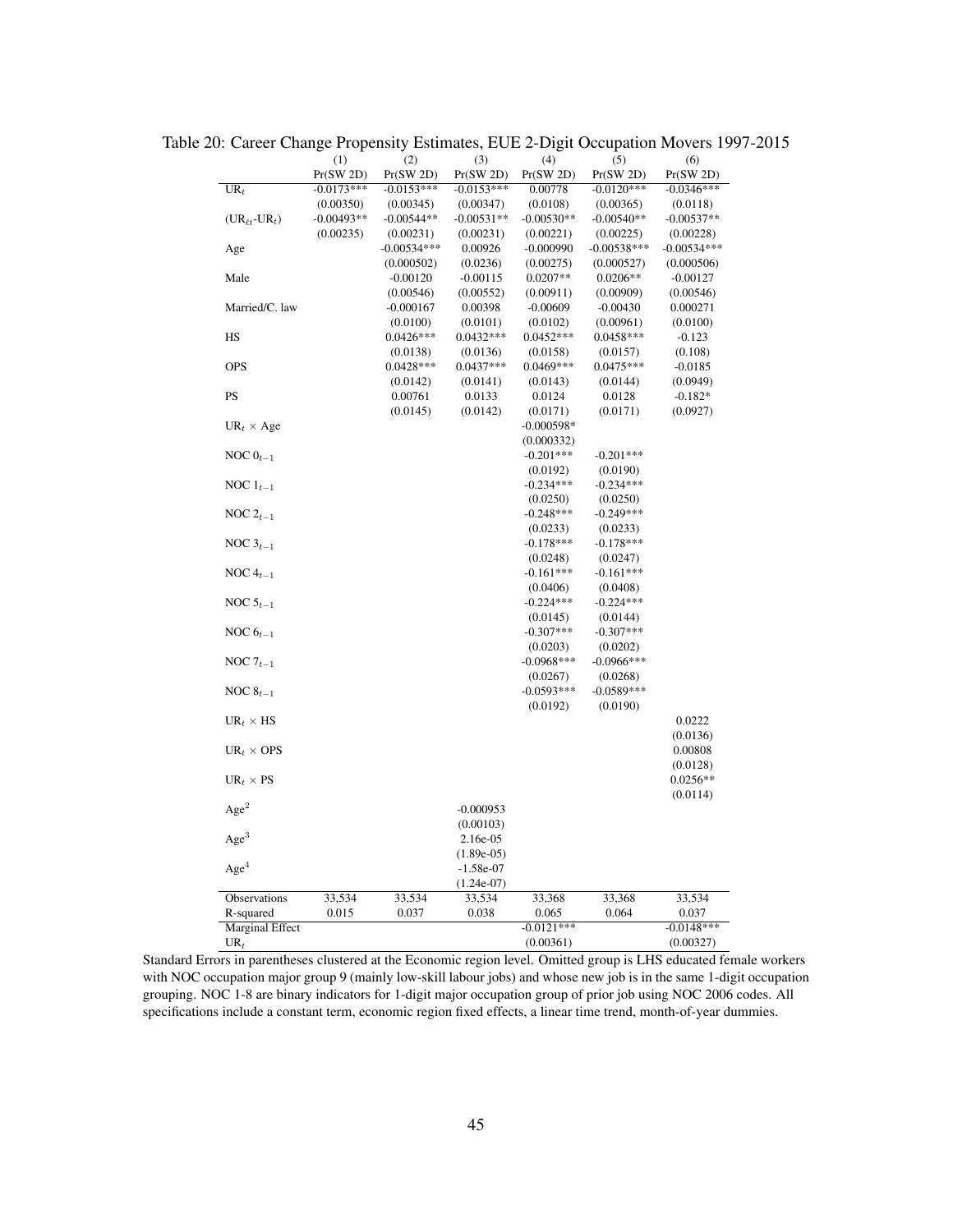Table 21: Task Distance Estimates, EE Movers 1997-2015

|                                         | ----<br>(1)  | uun Dioune<br>(2) | (3)            | (4)           | $\epsilon$ Louinates, LE 1710, $\epsilon$ 19<br>(5) | .<br>(6)        | (7)           | (8)           |
|-----------------------------------------|--------------|-------------------|----------------|---------------|-----------------------------------------------------|-----------------|---------------|---------------|
|                                         | Distance     | Distance          | Distance       | Distance      | Distance                                            | Distance        | Distance      | Distance      |
|                                         | $0.00861***$ | $0.0104**$        | $0.0100**$     |               | $0.0120**$                                          | $0.0128***$     |               | $0.0104**$    |
| $UR_t$                                  |              |                   |                | 0.0121        |                                                     |                 | 0.00878       |               |
|                                         | (0.00317)    | (0.00408)         | (0.00414)      | (0.00739)     | (0.00460)                                           | (0.00456)       | (0.00839)     | (0.00393)     |
| $(UR_{\ell t}$ -UR <sub>t</sub> )       | 0.000820     | 0.00106           | 0.00108        | 0.00106       | 0.00108                                             | 0.00134         | 0.00104       | 0.00106       |
|                                         | (0.000861)   | (0.00161)         | (0.00161)      | (0.00161)     | (0.00153)                                           | (0.00161)       | (0.00161)     | (0.00161)     |
| Age                                     |              | $-0.00143***$     | $0.0880***$    | $-0.00103$    | $-0.00101***$                                       | $-0.00117***$   | $-0.00143***$ | $-0.00143***$ |
|                                         |              | (0.000153)        | (0.0148)       | (0.00141)     | (0.000153)                                          | (0.000150)      | (0.000154)    | (0.000153)    |
| Male                                    |              | $-0.00271$        | $-0.00313$     | $-0.00270$    | $-0.0185**$                                         | $-0.0112$       | $-0.00273$    | $-0.00271$    |
|                                         |              | (0.00744)         | (0.00771)      | (0.00744)     | (0.00750)                                           | (0.00750)       | (0.00744)     | (0.00744)     |
| Married/C. law                          |              | $-0.00332$        | $-0.00281$     | $-0.00345$    | 0.00175                                             | $-0.000539$     | $-0.00322$    | $-0.00332$    |
|                                         |              | (0.00516)         | (0.00545)      | (0.00507)     | (0.00591)                                           | (0.00574)       | (0.00527)     | (0.00506)     |
| Union,                                  |              | $-0.00373$        | $-0.00399$     | $-0.00373$    | $-0.00322$                                          | $-0.00558$      | $-0.00372$    | $-0.00373$    |
|                                         |              | (0.00439)         | (0.00437)      | (0.00439)     | (0.00414)                                           | (0.00438)       | (0.00440)     | (0.00440)     |
| Union $_{t-1}$                          |              | $-0.00525$        | $-0.00535$     | $-0.00526$    | $-0.00364$                                          | $-0.00734**$    | $-0.00524$    | $-0.00525$    |
|                                         |              | (0.00330)         | (0.00331)      | (0.00330)     | (0.00367)                                           | (0.00316)       | (0.00329)     | (0.00330)     |
| Pub Sector $t$                          |              | $-0.00354$        | $-0.00350$     | $-0.00353$    | $-0.00440$                                          | $-0.00720$      | $-0.00354$    | $-0.00354$    |
|                                         |              | (0.00920)         | (0.00919)      | (0.00920)     | (0.00980)                                           | (0.00880)       | (0.00918)     | (0.00919)     |
| Pub Sector <sub><math>t-1</math></sub>  |              | $-0.0168**$       | $-0.0170**$    | $-0.0168**$   | $-0.0189***$                                        | $-0.0206***$    | $-0.0167**$   | $-0.0168**$   |
|                                         |              | (0.00661)         | (0.00658)      | (0.00660)     | (0.00709)                                           | (0.00663)       | (0.00661)     | (0.00663)     |
| Job Tenure $t_{t-1}$                    |              | $-0.000138**$     | $-0.000137**$  | $-0.000138**$ | $-0.000135**$                                       | $-0.000169$ *** | $-0.000139**$ | $-0.000154$   |
|                                         |              | $(6.12e-05)$      | $(6.26e-05)$   | $(6.12e-05)$  | $(5.32e-05)$                                        | $(6.28e-05)$    | $(6.15e-05)$  | (0.000348)    |
| HS                                      |              | $0.0152*$         | 0.0126         | $0.0151*$     | 0.0102                                              | 0.0112          | $-0.00247$    | $0.0152*$     |
|                                         |              | (0.00781)         | (0.00769)      | (0.00779)     | (0.00768)                                           | (0.00814)       | (0.0666)      | (0.00781)     |
| <b>OPS</b>                              |              | $0.0488***$       | $0.0438***$    | $0.0488***$   | $0.0384***$                                         | $0.0405***$     | 0.0918        | $0.0488***$   |
|                                         |              |                   |                |               |                                                     |                 |               |               |
|                                         |              | (0.0111)          | (0.0111)       | (0.0111)      | (0.0113)                                            | (0.0109)        | (0.0768)      | (0.0111)      |
| PS                                      |              | $0.0344***$       | $0.0282***$    | $0.0344***$   | $0.0235***$                                         | $0.0273***$     | 0.0115        | $0.0344***$   |
|                                         |              | (0.00762)         | (0.00711)      | (0.00761)     | (0.00701)                                           | (0.00751)       | (0.0704)      | (0.00763)     |
| $UR_t \times Age$                       |              |                   |                | $-5.52e-05$   |                                                     |                 |               |               |
|                                         |              |                   |                | (0.000192)    |                                                     |                 |               |               |
| SW <sub>1D</sub>                        |              |                   |                |               | $0.157***$                                          | $0.157***$      |               |               |
|                                         |              |                   |                |               | (0.0207)                                            | (0.0219)        |               |               |
| $UR_t \times SW 1D$                     |              |                   |                |               | $-0.00492*$                                         | $-0.00562*$     |               |               |
|                                         |              |                   |                |               | (0.00289)                                           | (0.00313)       |               |               |
| NOC $0_{t-1}$                           |              |                   |                |               | $0.0714***$                                         |                 |               |               |
|                                         |              |                   |                |               | (0.0144)                                            |                 |               |               |
| NOC $1_{t-1}$                           |              |                   |                |               | $0.165***$                                          |                 |               |               |
|                                         |              |                   |                |               | (0.0158)                                            |                 |               |               |
| NOC $2_{t-1}$                           |              |                   |                |               | $0.139***$                                          |                 |               |               |
|                                         |              |                   |                |               | (0.0173)                                            |                 |               |               |
| NOC $3_{t-1}$                           |              |                   |                |               | $0.0469***$                                         |                 |               |               |
|                                         |              |                   |                |               | (0.0172)                                            |                 |               |               |
| NOC $4_{t-1}$                           |              |                   |                |               | $0.287***$                                          |                 |               |               |
|                                         |              |                   |                |               | (0.0234)                                            |                 |               |               |
| NOC $5_{t-1}$                           |              |                   |                |               | $0.0863***$                                         |                 |               |               |
|                                         |              |                   |                |               | (0.0143)                                            |                 |               |               |
| NOC $6_{t-1}$                           |              |                   |                |               | $0.122***$                                          |                 |               |               |
|                                         |              |                   |                |               | (0.0166)                                            |                 |               |               |
| NOC $7_{t-1}$                           |              |                   |                |               | $-0.00311$                                          |                 |               |               |
|                                         |              |                   |                |               | (0.0177)                                            |                 |               |               |
| NOC $8_{t-1}$                           |              |                   |                |               | $0.0661***$                                         |                 |               |               |
|                                         |              |                   |                |               | (0.0155)                                            |                 |               |               |
|                                         |              |                   |                |               |                                                     |                 | 0.00243       |               |
| $UR_t \times HS$                        |              |                   |                |               |                                                     |                 |               |               |
|                                         |              |                   |                |               |                                                     |                 | (0.00902)     |               |
| $UR_t \times OPS$                       |              |                   |                |               |                                                     |                 | $-0.00593$    |               |
|                                         |              |                   |                |               |                                                     |                 | (0.0105)      |               |
| $UR_t \times PS$                        |              |                   |                |               |                                                     |                 | 0.00317       |               |
|                                         |              |                   |                |               |                                                     |                 | (0.00949)     |               |
| $UR_t \times$ Job Tenure <sub>t-1</sub> |              |                   |                |               |                                                     |                 |               | 2.08e-06      |
|                                         |              |                   |                |               |                                                     |                 |               | $(5.22e-05)$  |
| Age <sup>2</sup>                        |              |                   | $-0.00359***$  |               |                                                     |                 |               |               |
|                                         |              |                   | (0.000602)     |               |                                                     |                 |               |               |
| Age <sup>3</sup>                        |              |                   | 5.97e-05***    |               |                                                     |                 |               |               |
|                                         |              |                   | $(1.03e-05)$   |               |                                                     |                 |               |               |
| Age <sup>4</sup>                        |              |                   | $-3.51e-07***$ |               |                                                     |                 |               |               |
|                                         |              |                   | $(6.34e-08)$   |               |                                                     |                 |               |               |
| Observations                            | 47,962       | 30,499            | 30,499         | 30,499        | 30,499                                              | 30,499          | 30,499        | 30,499        |
| R-squared                               | 0.007        | 0.012             | 0.013          | 0.012         | 0.068                                               | 0.043           | 0.012         | 0.012         |
| <b>Marginal Effects</b>                 |              |                   |                | $0.0104**$    | $0.00900**$                                         | $0.00936**$     | $0.0104**$    | $0.0104**$    |
| $UR_t$                                  |              |                   |                | (0.00409)     | (0.00395)                                           | (0.00388)       | (0.00410)     | (0.00408)     |

Standard Errors in parentheses clustered at the Economic region level. Omitted group is non-unionized private-sector LHS educated female workers with previous job in NOC occupation major group 9 (mainly low-skill labour jobs) who left their job for "other" reasons and whose new job is in the same 1-digit occupation grouping. SW 1D is an indicator for 1-digit occupation change. NOC 1-8 are binary indicators for 1-digit major occupation group for prior job using NOC 2006 codes. All specifications include a constant term, economic region fixed effects, a linear time trend, month-of-year dummies.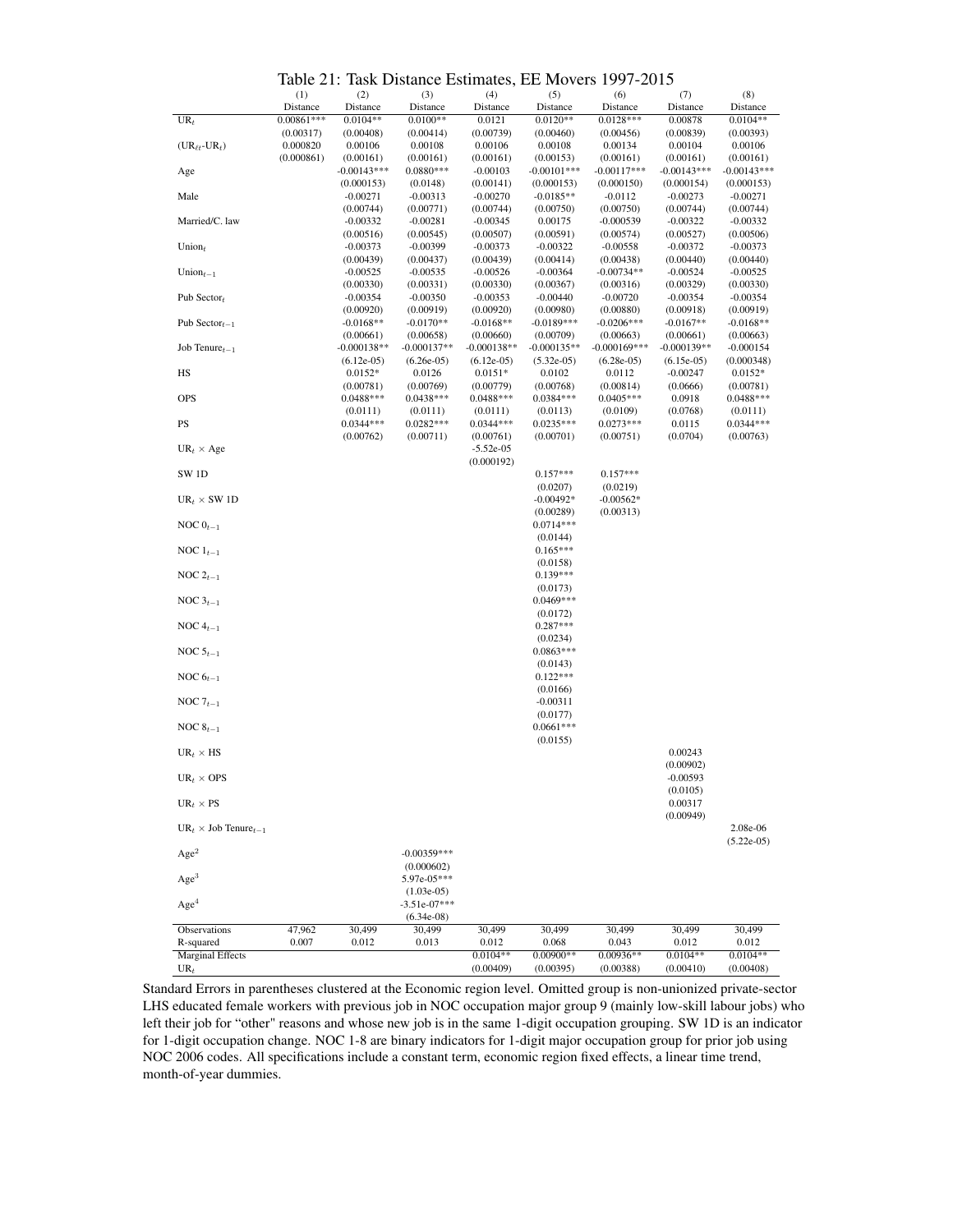| Table 22: Task Distance Estimates, EUE Movers 1997-2015 |  |  |  |
|---------------------------------------------------------|--|--|--|
|---------------------------------------------------------|--|--|--|

|                                       | Table 22. Task Distance Estimates, EOE MOVETS 1997-2019 |              |                |              |              |              |              |              |
|---------------------------------------|---------------------------------------------------------|--------------|----------------|--------------|--------------|--------------|--------------|--------------|
|                                       | (1)                                                     | (2)          | (3)            | (4)          | (5)          | (6)          | (7)          | (8)          |
|                                       | Distance                                                | Distance     | Distance       | Distance     | Distance     | Distance     | Distance     | Distance     |
| $UR_t$                                | $0.00712***$                                            | 0.00509*     | $0.00571*$     | $-0.00339$   | 0.00903      | 0.00903      | 0.000759     | 0.00600      |
|                                       | (0.00121)                                               | (0.00261)    | (0.00310)      | (0.00751)    | (0.00588)    | (0.00588)    | (0.00866)    | (0.00419)    |
| $(UR_{\ell t}$ -UR <sub>t</sub> )     | $-0.000574$                                             | $-0.00131$   | $-0.000779$    | $-0.000758$  | $-0.000621$  | $-0.000621$  | $-0.000747$  | $-0.000733$  |
|                                       | (0.000861)                                              | (0.00120)    | (0.00125)      | (0.00125)    | (0.00130)    | (0.00130)    | (0.00125)    | (0.00125)    |
| Age                                   |                                                         | $-0.000711*$ | $0.0797***$    | $-0.00273*$  | $-0.000188$  | $-0.000188$  | $-0.000619*$ | $-0.000617*$ |
|                                       |                                                         | (0.000376)   | (0.0207)       | (0.00161)    | (0.000239)   | (0.000239)   | (0.000350)   | (0.000348)   |
| Male                                  |                                                         | $-0.0185***$ | $-0.0180***$   | $-0.0178***$ | $-0.0278***$ | $-0.0278***$ | $-0.0178***$ | $-0.0177***$ |
|                                       |                                                         | (0.00402)    | (0.00460)      | (0.00448)    | (0.00413)    | (0.00413)    | (0.00446)    | (0.00447)    |
| Married/C. law                        |                                                         | 0.0116       | 0.00829        | 0.0109       | 0.00815      | 0.00815      | 0.0107       | 0.0102       |
|                                       |                                                         | (0.00756)    | (0.00821)      | (0.00787)    | (0.00761)    | (0.00761)    | (0.00790)    | (0.00787)    |
| Union $_t$                            |                                                         | $-0.00314$   | $-0.00236$     | $-0.00231$   | $-0.00368$   | $-0.00368$   | $-0.00231$   | $-0.00232$   |
|                                       |                                                         | (0.00533)    | (0.00535)      | (0.00542)    | (0.00522)    | (0.00522)    | (0.00539)    | (0.00541)    |
| Pub Sector <sub>t</sub>               |                                                         | 0.0103       | 0.00781        | 0.00803      | $-0.00677$   | $-0.00677$   | 0.00789      | 0.00815      |
|                                       |                                                         | (0.0145)     | (0.0150)       | (0.0149)     | (0.0123)     | (0.0123)     | (0.0151)     | (0.0149)     |
| HS                                    |                                                         | $0.0196**$   | 0.0146         | $0.0173*$    | 0.00873      | 0.00873      | $-0.0159$    | $0.0172*$    |
|                                       |                                                         | (0.00903)    | (0.00988)      | (0.00970)    | (0.00950)    | (0.00950)    | (0.0647)     | (0.00971)    |
| <b>OPS</b>                            |                                                         | $0.0628***$  | $0.0538***$    | $0.0583***$  | $0.0379***$  | 0.0379***    | $0.125*$     | $0.0583***$  |
|                                       |                                                         | (0.01000)    | (0.0119)       | (0.0118)     | (0.0110)     | (0.0110)     | (0.0651)     | (0.0118)     |
| PS                                    |                                                         | $0.0708***$  | $0.0622***$    | $0.0694***$  | 0.0391***    | $0.0391***$  | $-0.00983$   | $0.0694***$  |
|                                       |                                                         | (0.00814)    | (0.00945)      | (0.00885)    | (0.00953)    | (0.00953)    | (0.0690)     | (0.00884)    |
| Volunt. $Sep_{t-1}$                   |                                                         | $-0.0317***$ | $-0.0333***$   | $-0.0313***$ | $-0.0241***$ | $-0.0241***$ | $-0.0311***$ | $-0.0313***$ |
|                                       |                                                         | (0.00786)    | (0.00837)      | (0.00844)    | (0.00784)    | (0.00784)    | (0.00846)    | (0.00843)    |
| Involunt. $Sep_{t-1}$                 |                                                         | $-0.0312***$ | $-0.0319***$   | $-0.0299***$ | $-0.0270***$ | $-0.0270***$ | $-0.0299***$ | $-0.0300***$ |
|                                       |                                                         | (0.00931)    | (0.00874)      | (0.00859)    | (0.00844)    | (0.00844)    | (0.00859)    | (0.00861)    |
| Unemp. Duration $_{t-1}$              |                                                         |              | 7.80e-05       | 0.000103     | 5.09e-05     | 5.09e-05     | 0.000102     | 0.000262     |
|                                       |                                                         |              | (0.000238)     | (0.000239)   | (0.000229)   | (0.000229)   | (0.000240)   | (0.00219)    |
| $UR_t \times Age$                     |                                                         |              |                | 0.000289     |              |              |              |              |
|                                       |                                                         |              |                | (0.000211)   |              |              |              |              |
| SW <sub>1D</sub>                      |                                                         |              |                |              | $0.163***$   | $0.163***$   |              |              |
|                                       |                                                         |              |                |              | (0.0580)     | (0.0580)     |              |              |
| $UR_t \times SW 1D$                   |                                                         |              |                |              | $-0.00563$   | $-0.00563$   |              |              |
|                                       |                                                         |              |                |              | (0.00696)    | (0.00696)    |              |              |
|                                       |                                                         |              |                |              | $0.0300**$   | $0.0300**$   |              |              |
| NOC $0_{t-1}$                         |                                                         |              |                |              |              |              |              |              |
|                                       |                                                         |              |                |              | (0.0145)     | (0.0145)     |              |              |
| NOC $1_{t-1}$                         |                                                         |              |                |              | $0.173***$   | $0.173***$   |              |              |
|                                       |                                                         |              |                |              | (0.0169)     | (0.0169)     |              |              |
| NOC $2_{t-1}$                         |                                                         |              |                |              | $0.0393*$    | $0.0393*$    |              |              |
|                                       |                                                         |              |                |              | (0.0224)     | (0.0224)     |              |              |
| NOC $3_{t-1}$                         |                                                         |              |                |              | $0.0366*$    | $0.0366*$    |              |              |
|                                       |                                                         |              |                |              | (0.0191)     | (0.0191)     |              |              |
| NOC $4_{t-1}$                         |                                                         |              |                |              | $0.272***$   | $0.272***$   |              |              |
|                                       |                                                         |              |                |              | (0.0191)     | (0.0191)     |              |              |
| NOC $5_{t-1}$                         |                                                         |              |                |              | 0.0249       | 0.0249       |              |              |
|                                       |                                                         |              |                |              | (0.0153)     | (0.0153)     |              |              |
| NOC $6_{t-1}$                         |                                                         |              |                |              | $0.0461**$   | $0.0461**$   |              |              |
|                                       |                                                         |              |                |              | (0.0174)     | (0.0174)     |              |              |
| NOC $7_{t-1}$                         |                                                         |              |                |              | $-0.0786***$ | $-0.0786***$ |              |              |
|                                       |                                                         |              |                |              | (0.0184)     | (0.0184)     |              |              |
| NOC $8_{t-1}$                         |                                                         |              |                |              | $-0.0211$    | $-0.0211$    |              |              |
|                                       |                                                         |              |                |              | (0.0155)     | (0.0155)     |              |              |
| $UR_t \times HS$                      |                                                         |              |                |              |              |              | 0.00449      |              |
|                                       |                                                         |              |                |              |              |              | (0.00908)    |              |
| $UR_t \times OPS$                     |                                                         |              |                |              |              |              | $-0.00920$   |              |
|                                       |                                                         |              |                |              |              |              | (0.00921)    |              |
| $UR_t \times PS$                      |                                                         |              |                |              |              |              | 0.0108       |              |
|                                       |                                                         |              |                |              |              |              | (0.00940)    |              |
| $UR_t \times \text{Unemp. Dur}_{t-1}$ |                                                         |              |                |              |              |              |              | $-2.13e-05$  |
|                                       |                                                         |              |                |              |              |              |              | (0.000299)   |
|                                       |                                                         |              |                |              |              |              |              |              |
| Age <sup>2</sup>                      |                                                         |              | $-0.00323***$  |              |              |              |              |              |
|                                       |                                                         |              | (0.000881)     |              |              |              |              |              |
| Age <sup>3</sup>                      |                                                         |              | 5.46e-05***    |              |              |              |              |              |
|                                       |                                                         |              | $(1.58e-05)$   |              |              |              |              |              |
| Age <sup>4</sup>                      |                                                         |              | $-3.32e-07***$ |              |              |              |              |              |
|                                       |                                                         |              | $(1.01e-07)$   |              |              |              |              |              |
| Observations                          | 45,066                                                  | 24,294       | 23,035         | 23,035       | 23,035       | 23,035       | 23,035       | 23,035       |
| R-squared                             | 0.006                                                   | 0.016        | 0.017          | 0.016        | 0.083        | 0.083        | 0.016        | 0.016        |
| <b>Marginal Effects</b>               |                                                         |              |                | $0.00587*$   | $0.00551**$  | $0.00551**$  | $0.00600*$   | 0.00580*     |
| $UR_t$                                |                                                         |              |                | (0.00311)    | (0.00274)    | (0.00274)    | (0.00311)    | (0.00309)    |

Standard Errors in parentheses clustered at the Economic region level. Omitted group is non-unionized private-sector LHS educated female workers whose prior job was in NOC occupation major group 9 (mainly low-skill labour jobs) who left their job for "other" reasons and whose new job is in the same 1-digit occupation grouping. SW 1D is an indicator for 1-digit occupation change. NOC 1-8 are binary indicators for 1-digit major occupation group for prior job using NOC 2006 codes. All specifications include a constant term, economic region fixed effects, a linear time trend, month-of-year dummies.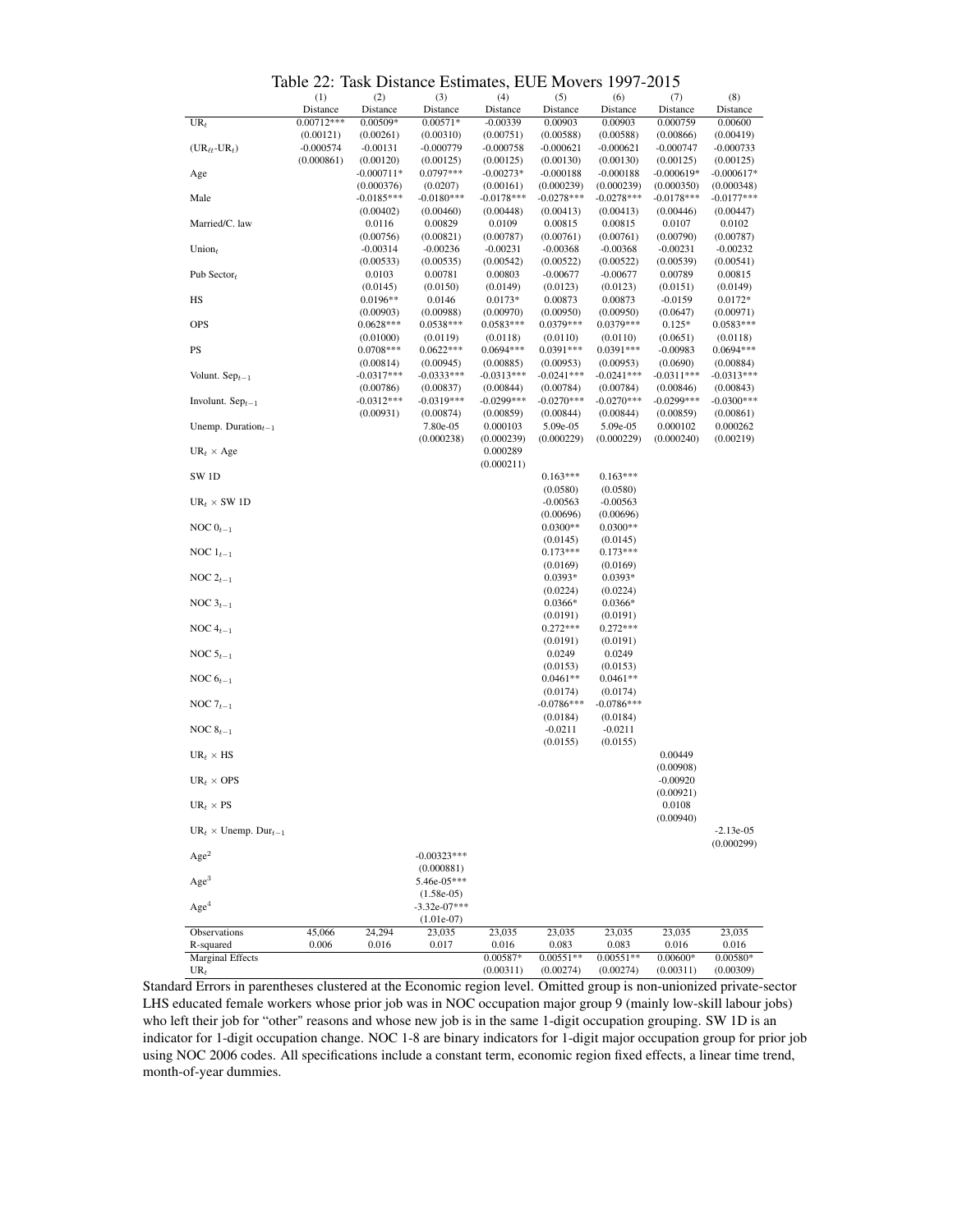|                                   | (1)            | (2)          | (3)            | (4)          | (5)            | (6)          | (7)          | (8)          | (9)          |
|-----------------------------------|----------------|--------------|----------------|--------------|----------------|--------------|--------------|--------------|--------------|
|                                   | Task 1         | Task 1       | Task 1         | Task 2       | Task 2         | Task 2       | Task 3       | Task 3       | Task 3       |
|                                   | Distance       | Distance     | Distance       | Distance     | Distance       | Distance     | Distance     | Distance     | Distance     |
| $UR_t$                            | $0.0161*$      | $0.0223*$    | $0.0268**$     | $0.0257***$  | $0.0238*$      | 0.0192       | 0.00703      | 0.0179       | 0.0104       |
|                                   | (0.00865)      | (0.0133)     | (0.0120)       | (0.00946)    | (0.0126)       | (0.0119)     | (0.00984)    | (0.0130)     | (0.0130)     |
| $(UR_{\ell t}$ -UR <sub>t</sub> ) | 0.00510        | 0.00731      | 0.00514        | 0.00101      | 0.000648       | 0.00124      | $-0.000876$  | $-0.000455$  | $-0.000873$  |
|                                   | (0.00584)      | (0.00595)    | (0.00586)      | (0.00911)    | (0.00754)      | (0.00907)    | (0.00610)    | (0.00613)    | (0.00609)    |
| $_{\rm Age}$                      | $-0.00252***$  | $-0.00137$   | $-0.00246**$   | $-0.00188**$ | $-0.000839$    | $-0.00169**$ | $-0.000135$  | 0.000119     | $-0.000124$  |
|                                   | (0.000947)     | (0.000900)   | (0.000934)     | (0.000764)   | (0.000722)     | (0.000762)   | (0.000740)   | (0.000723)   | (0.000740)   |
| Male                              | $-0.0102$      | $-0.0465***$ | $-0.0125$      | $-0.0444***$ | $0.0747***$    | $-0.0504***$ | $0.0735***$  | $0.202***$   | $0.0730***$  |
|                                   | (0.0148)       | (0.0131)     | (0.0154)       | (0.0122)     | (0.0135)       | (0.0120)     | (0.0131)     | (0.0151)     | (0.0133)     |
| Married/C. law                    | 0.00842        | $0.0306*$    | 0.00948        | 0.0167       | 0.0212         | 0.0184       | $-0.0263$    | $-0.0241$    | $-0.0261$    |
|                                   | (0.0189)       | (0.0156)     | (0.0191)       | (0.0173)     | (0.0165)       | (0.0175)     | (0.0177)     | (0.0176)     | (0.0175)     |
| Union $t$                         | $0.0310**$     | $0.0451***$  | $0.0306**$     | $-0.0120$    | $-0.0311***$   | $-0.0133$    | $-0.0429***$ | $-0.0615***$ | $-0.0430***$ |
|                                   | (0.0147)       | (0.0161)     | (0.0148)       | (0.0120)     | (0.0117)       | (0.0120)     | (0.0123)     | (0.0123)     | (0.0122)     |
| Union $_{t-1}$                    | $-0.0591***$   | $-0.0291***$ | $-0.0596***$   | $0.0349**$   | 0.0185         | $0.0334**$   | $0.0344***$  | 0.0119       | $0.0343***$  |
|                                   | (0.0134)       | (0.0106)     | (0.0132)       | (0.0135)     | (0.0137)       | (0.0133)     | (0.0102)     | (0.0105)     | (0.0102)     |
| Pub Sector $t$                    | $0.232***$     | $0.307***$   | $0.231***$     | 0.0335       | 0.0133         | 0.0307       | $-0.0558***$ | $-0.0981***$ | $-0.0558***$ |
|                                   | (0.0335)       | (0.0349)     | (0.0338)       | (0.0348)     | (0.0309)       | (0.0349)     | (0.0179)     | (0.0197)     | (0.0178)     |
| Pub Sector $_{t-1}$               | $-0.184***$    | 0.0221       | $-0.185***$    | $-0.0493$    | $-0.0498$      | $-0.0521$    | 0.0104       | $-0.0332$    | 0.0102       |
|                                   | (0.0220)       | (0.0192)     | (0.0220)       | (0.0361)     | (0.0376)       | (0.0361)     | (0.0265)     | (0.0290)     | (0.0264)     |
| Job Tenure $_{t-1}$               | $-0.000745***$ | $-0.000130$  | $-0.000752***$ | $-0.000127$  | $-0.000355***$ | $-0.000150$  | 6.50e-05     | $-2.50e-05$  | 6.39e-05     |
|                                   | (0.000123)     | (0.000121)   | (0.000121)     | (0.000123)   | (0.000113)     | (0.000125)   | (0.000156)   | (0.000159)   | (0.000157)   |
| $_{\rm HS}$                       | 0.0377         | 0.0797***    | 0.0365         | $-0.0106$    | $-0.0334$      | $-0.0133$    | $0.0630*$    | 0.0135       | $0.0627*$    |
|                                   | (0.0257)       | (0.0229)     | (0.0258)       | (0.0300)     | (0.0295)       | (0.0302)     | (0.0320)     | (0.0306)     | (0.0321)     |
| <b>OPS</b>                        | $0.0853**$     | $0.170***$   | $0.0826**$     | 0.0194       | $-0.00486$     | 0.0139       | $-0.00943$   | $-0.0774*$   | $-0.0100$    |
|                                   | (0.0350)       | (0.0318)     | (0.0350)       | (0.0348)     | (0.0339)       | (0.0347)     | (0.0396)     | (0.0389)     | (0.0399)     |
| PS                                | $0.104***$     | $0.295***$   | $0.102***$     | 0.00108      | 0.00657        | $-0.00393$   | $-0.0245$    | $-0.105***$  | $-0.0249$    |
|                                   | (0.0201)       | (0.0191)     | (0.0204)       | (0.0272)     | (0.0283)       | (0.0274)     | (0.0312)     | (0.0311)     | (0.0314)     |
| $UR_t \times Age$                 |                | $0.206**$    | $0.157*$       |              | 0.113          | 0.0181       |              | 0.103        | 0.0451       |
|                                   |                | (0.0926)     | (0.0912)       |              | (0.118)        | (0.120)      |              | (0.109)      | (0.126)      |
| SW <sub>1D</sub>                  |                | $-0.0159$    | $-0.0176$      |              | $-0.00458$     | 0.00903      |              | $-0.0106$    | $-0.00545$   |
|                                   |                | (0.0129)     | (0.0131)       |              | (0.0165)       | (0.0167)     |              | (0.0146)     | (0.0171)     |
| $UR_t \times SW1D$                |                | $0.727***$   |                |              | $-0.541***$    |              |              | $0.478***$   |              |
|                                   |                | (0.0303)     |                |              | (0.0322)       |              |              | (0.0317)     |              |
| NOC $0_{t-1}$                     |                | $0.180***$   |                |              | $-0.900***$    |              |              | $0.260***$   |              |
|                                   |                | (0.0313)     |                |              | (0.0472)       |              |              | (0.0292)     |              |
| NOC $1_{t-1}$                     |                | $0.707***$   |                |              | $-0.787***$    |              |              | $-0.404***$  |              |
|                                   |                | (0.0715)     |                |              | (0.0725)       |              |              | (0.0711)     |              |
| NOC $2_{t-1}$                     |                | $0.204***$   |                |              | 0.0636         |              |              | $0.177***$   |              |
|                                   |                | (0.0343)     |                |              | (0.0701)       |              |              | (0.0342)     |              |
| NOC $3_{t-1}$                     |                | $-0.117***$  |                |              | $-1.467***$    |              |              | $-0.162***$  |              |
|                                   |                | (0.0434)     |                |              | (0.0572)       |              |              | (0.0580)     |              |
| NOC $4_{t-1}$                     |                | $1.029***$   |                |              | $-0.139***$    |              |              | $0.152***$   |              |
|                                   |                | (0.0242)     |                |              | (0.0507)       |              |              | (0.0245)     |              |
| NOC $5_{t-1}$                     |                | $0.942***$   |                |              | $-0.708***$    |              |              | $-0.162***$  |              |
|                                   |                | (0.0299)     |                |              | (0.0384)       |              |              | (0.0346)     |              |
| NOC $6_{t-1}$                     |                | $1.203***$   |                |              | $-0.611***$    |              |              | $-0.244***$  |              |
|                                   |                | (0.0326)     |                |              | (0.0480)       |              |              | (0.0381)     |              |
| NOC $7_{t-1}$                     |                | $1.210***$   |                |              | $-0.338***$    |              |              | $-0.130***$  |              |
|                                   |                | (0.0346)     |                |              | (0.0602)       |              |              | (0.0399)     |              |
| NOC $8_{t-1}$                     | $-0.223**$     | $-1.427***$  | $-0.318***$    | $-0.266$     | 0.0942         | $-0.266$     | $-0.0991$    | $-0.237$     | $-0.127$     |
|                                   | (0.107)        | (0.125)      | (0.118)        | (0.180)      | (0.191)        | (0.189)      | (0.140)      | (0.165)      | (0.158)      |
| Observations                      | 30,499         | 30,499       | 30,499         | 30,499       | 30,499         | 30,499       | 30,499       | 30,499       | 30,499       |
| R-squared                         | 0.015          | 0.124        | 0.015          | 0.006        | 0.090          | 0.007        | 0.008        | 0.052        | 0.008        |
| <b>Marginal Effects</b>           |                | 0.0124       | $0.0160*$      |              | $0.0209**$     | $0.0248***$  |              | 0.0113       | 0.00703      |
| $UR_t$                            |                | (0.00886)    | (0.00865)      |              | (0.00921)      | (0.00933)    |              | (0.00964)    | (0.00977)    |

Table 23: Separate Task Distance Estimates, EE Movers 1997-2015

Standard Errors in parentheses clustered at the Economic region level. Omitted group is non-unionized private-sector LHS educated female workers with previous job also private-sector and non-unionized and in NOC occupation major group 9 (mainly low-skill labour jobs) and whose new job is in the same 1-digit occupation grouping. SW 1D is an indicator for 1-digit occupation change. NOC 1-8 are binary indicators for 1-digit major occupation group for prior job using NOC 2006 codes. All specifications include a constant term, economic region fixed effects, a linear time trend, month-of-year dummies.